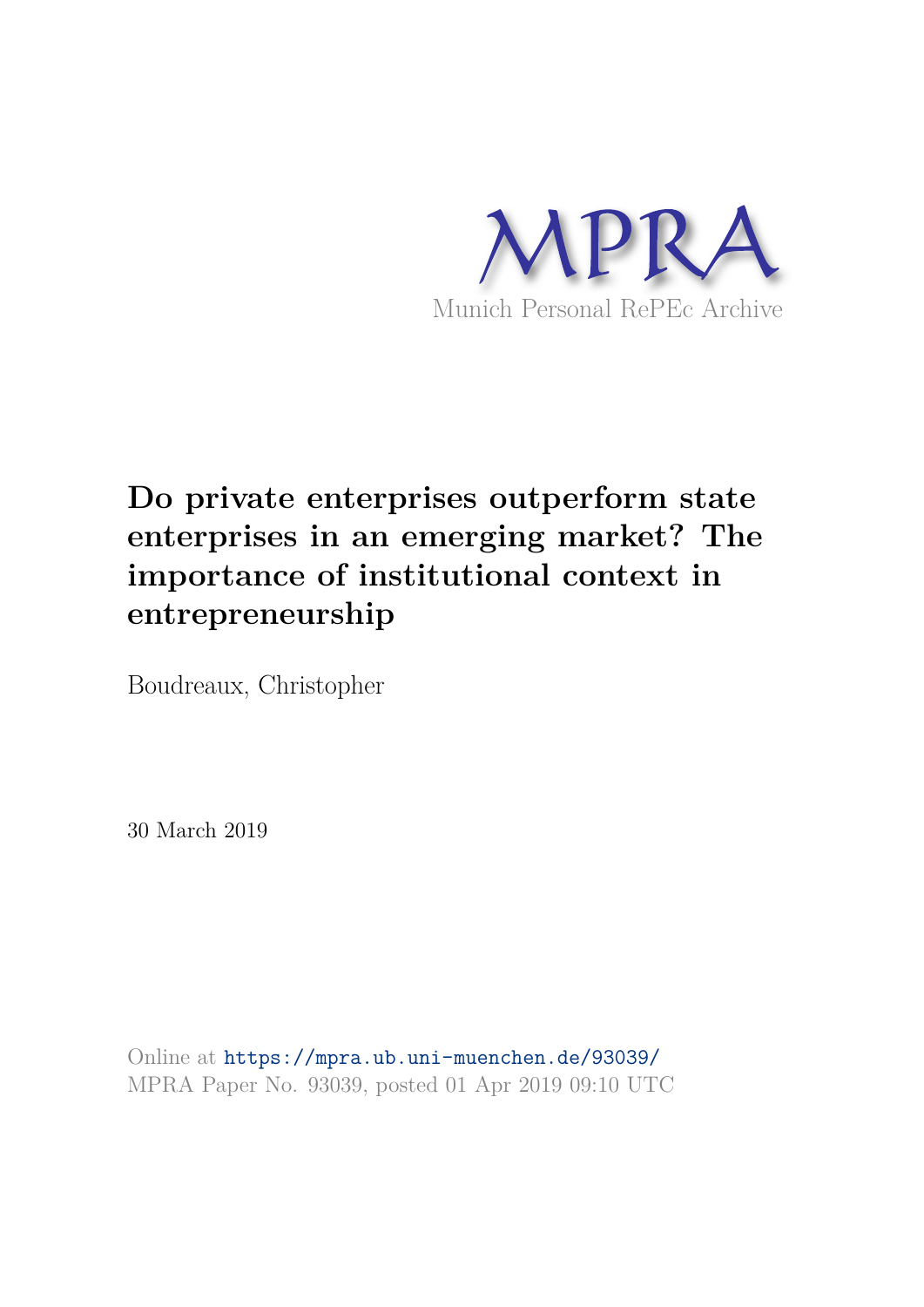## Do private enterprises outperform state enterprises in an emerging market? The importance of institutional context

## **ABSTRACT**

We explore how institutional quality moderates the effectiveness of privatization on entrepreneurs' sales performance. To do this, we blend agency theory and entrepreneurial cognition theory with insights from institutional economics to develop a model of emerging market venture performance. Using data from the World Bank's Enterprise Survey of entrepreneurs in China, our results suggest that private-owned enterprises (POEs) outperform state-owned enterprises (SOEs) but only in environments with high-quality market institutions. In environments with low-quality market institutions, SOEs outperform POEs. These findings suggest that the effectiveness of privatization on entrepreneurial performance is context-specific, which reveals more nuance than previously has been attributed.

**Keywords:** privatization, institutional quality, entrepreneurship, China, agency theory, entrepreneurial cognition theory

### **Abbreviations**

*SOE* = State-owned enterprise *POE* = Private-owned enterprise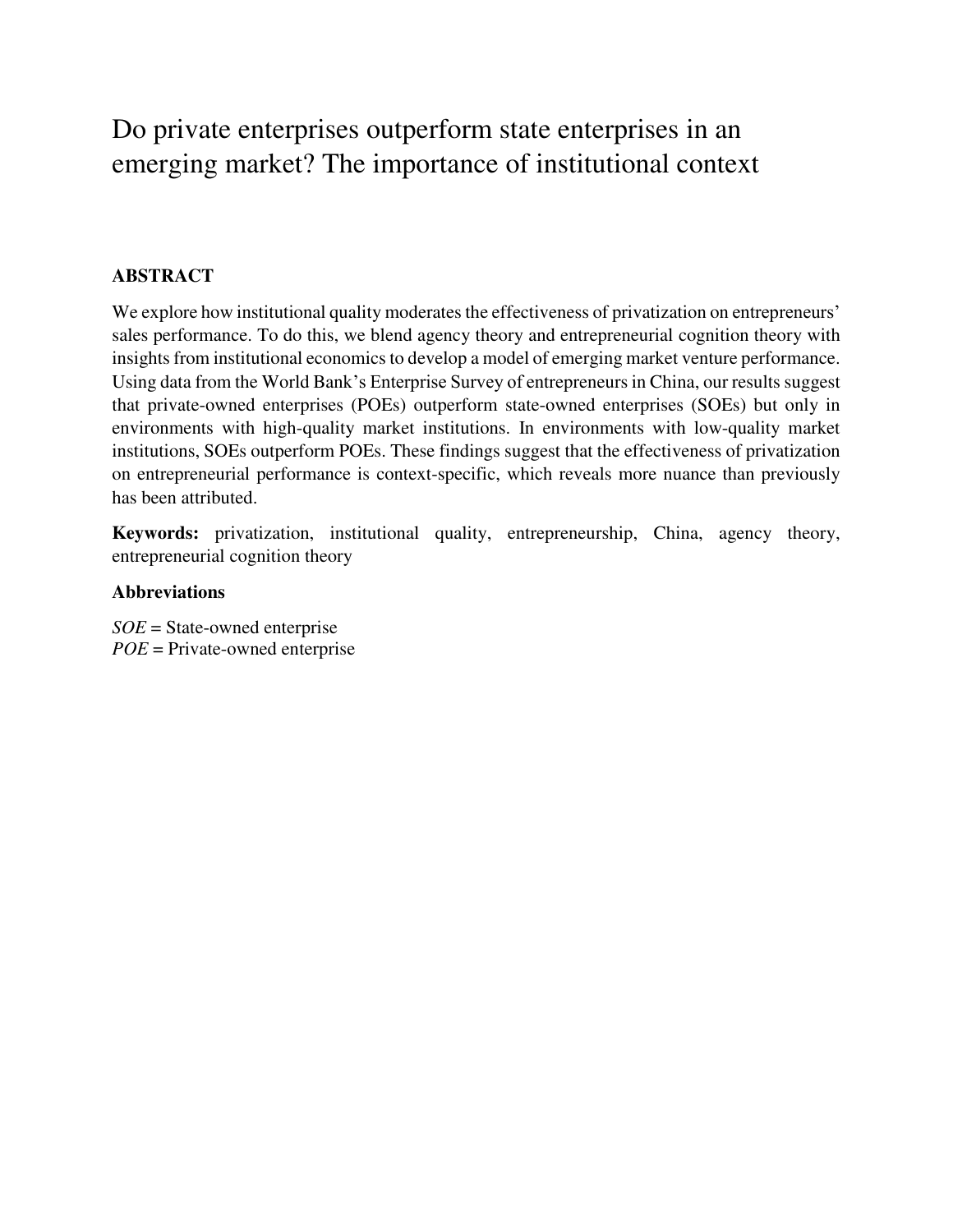#### **1. Introduction**

Why are some countries more prosperous than others? This question dates back to the 18<sup>th</sup> century with Adam Smith's *An Inquiry into the Nature and Causes of the Wealth of Nations* (Smith, 1776). Most scholars now recognize the importance of institutions in promoting prosperity (Acemoglu, Johnson, & Robinson, 2005; North, 1990; Williamson, 2000)—especially through the channels of entrepreneurship and innovation (Acs, 2006; Acs, Audretsch, Braunerhjelm, & Carlsson, 2004; Acs & Szerb, 2007; Bjørnskov & Foss, 2016; Bradley & Klein, 2016). China presents a puzzle, however. Despite many obstacles to markets and private enterprise, entrepreneurship has flourished in China (Zhou, 2013, 2014). If a strong institutional environment influences entrepreneurship and weak institutions harm it, why has entrepreneurship in China thrived despite an environment of low-quality market institutions?

 We now know that the success or failure of an emerging market depends largely on the performance of entrepreneurs (McMillan & Woodruff, 2002). More importantly, however, the success of private enterprises has varied in transition economies like Russia, China, Poland, and Vietnam. In some transition countries, the government impeded the development of private enterprises, and in other economies the government fostered an environment conducive to entrepreneurship (McMillan & Woodruff, 2002). Thus, the government can play a large role in fostering or impeding the success of these transitions (Frye & Shleifer, 1997).

Leveraging insights from new institutional economics (Acemoglu et al., 2005; Bylund & McCaffrey, 2017; North, 1990; Williamson, 2000), we propose that the effectiveness of privatization on entrepreneurial performance depends critically on the underlying quality of market institutions in an emerging market. We use agency theory (Eisenhardt, 1989; Jensen & Meckling, 1976; Ross, 1973) and entrepreneurial cognition theory (Baron, 1998; Busenitz & Lau, 1996; Wright, Hoskisson, Busenitz, & Dial, 2000) to explain how privatization is more beneficial for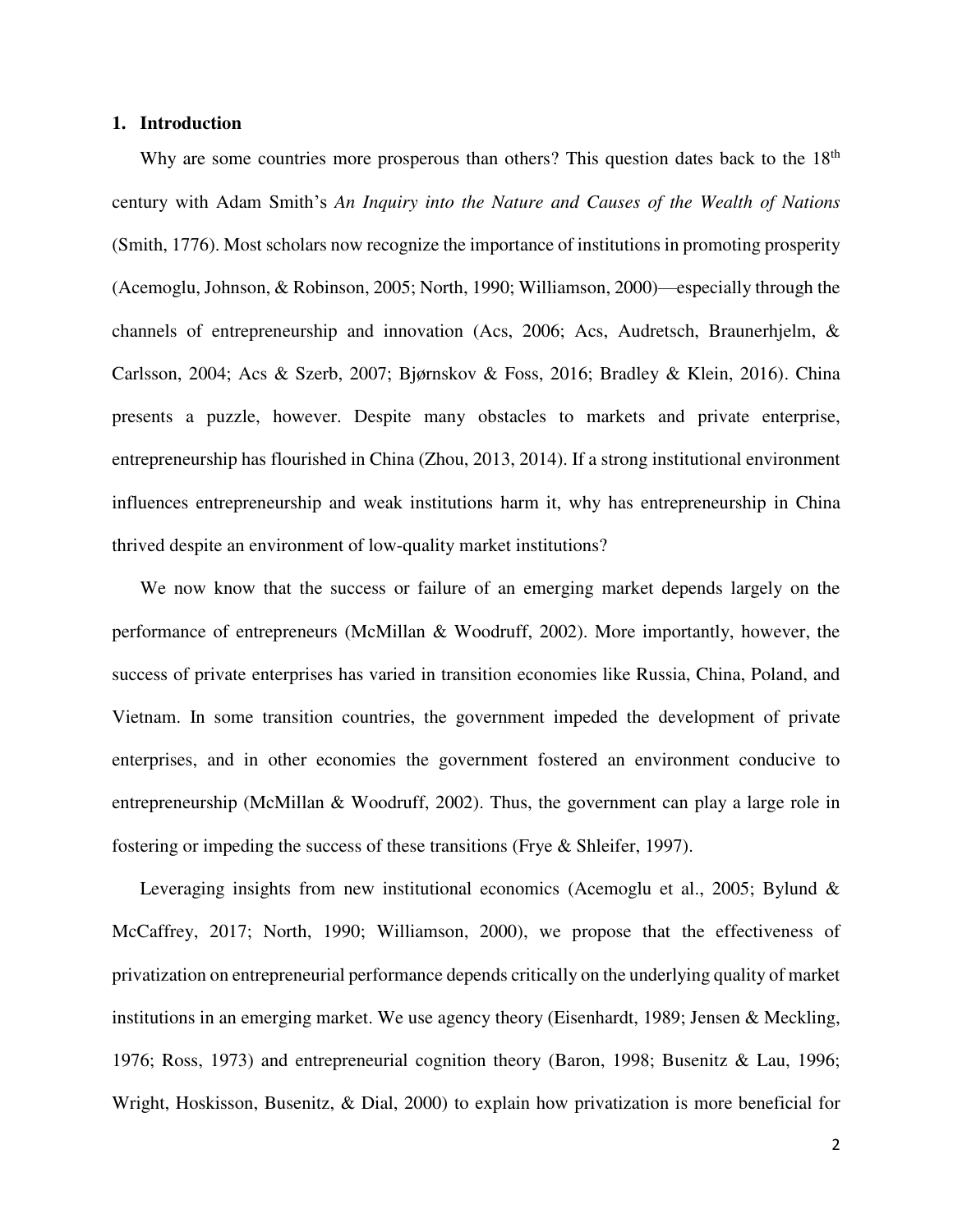entrepreneurs as the quality of market institutions increases. By reducing transaction costs, privatization alters entrepreneurs' incentive structure (i.e., they become residual claimants) and consequently modifies their efforts in ways that allow entrepreneurs of private-owned enterprises (POEs) to outperform state-owned enterprises (SOEs).

 Stated more formally, the purpose of our study is twofold: First, we examine how privatization affects entrepreneurs' performance in an emerging market. Second, we ask whether entrepreneurs' performance depends on the underlying institutional environment. We answer these questions by combining a sample of Chinese entrepreneurs provided by the World Bank Enterprise Survey with a measure of the quality of market institutions for Chinese provinces. Together, the dataset encompasses a wide variety of regions, industries, and provinces containing information on the quality of the institutional environment under which Chinese entrepreneurs operate. Consistent with prior research (Boudreaux, Nikolaev, & Klein, 2018; Bowen & Clercq, 2008; Estrin, Korosteleva, & Mickiewicz, 2013; McMullen, Bagby, & Palich, 2008; Stenholm, Acs, & Wuebker, 2013), our results suggest that the quality of the institutional environment matters to the extent that it moderates the effectiveness of the privatization process on entrepreneurs' sales performance. More specifically, we find that in provinces with low-quality market institutions, SOEs outperform POEs, but the outcome is reversed in provinces with high-quality market institutions. Accordingly, we speak to the ongoing conversation on the complex factors of entrepreneurial activity (Autio, Pathak, & Wennberg, 2013; Bjørnskov & Foss, 2016; Kim et al., 2016; Terjesen, Hessels, & Li, 2016) as well as the importance of context to entrepreneurship (Zahra, 2007; Zahra, Wright, & Abdelgawad, 2014)—especially in emerging markets.

 Our study makes two main contributions to the literature. First, viewing the institutional context as an antecedent of entrepreneurial performance (Bowen & Clercq, 2008; De Clercq, Lim,

3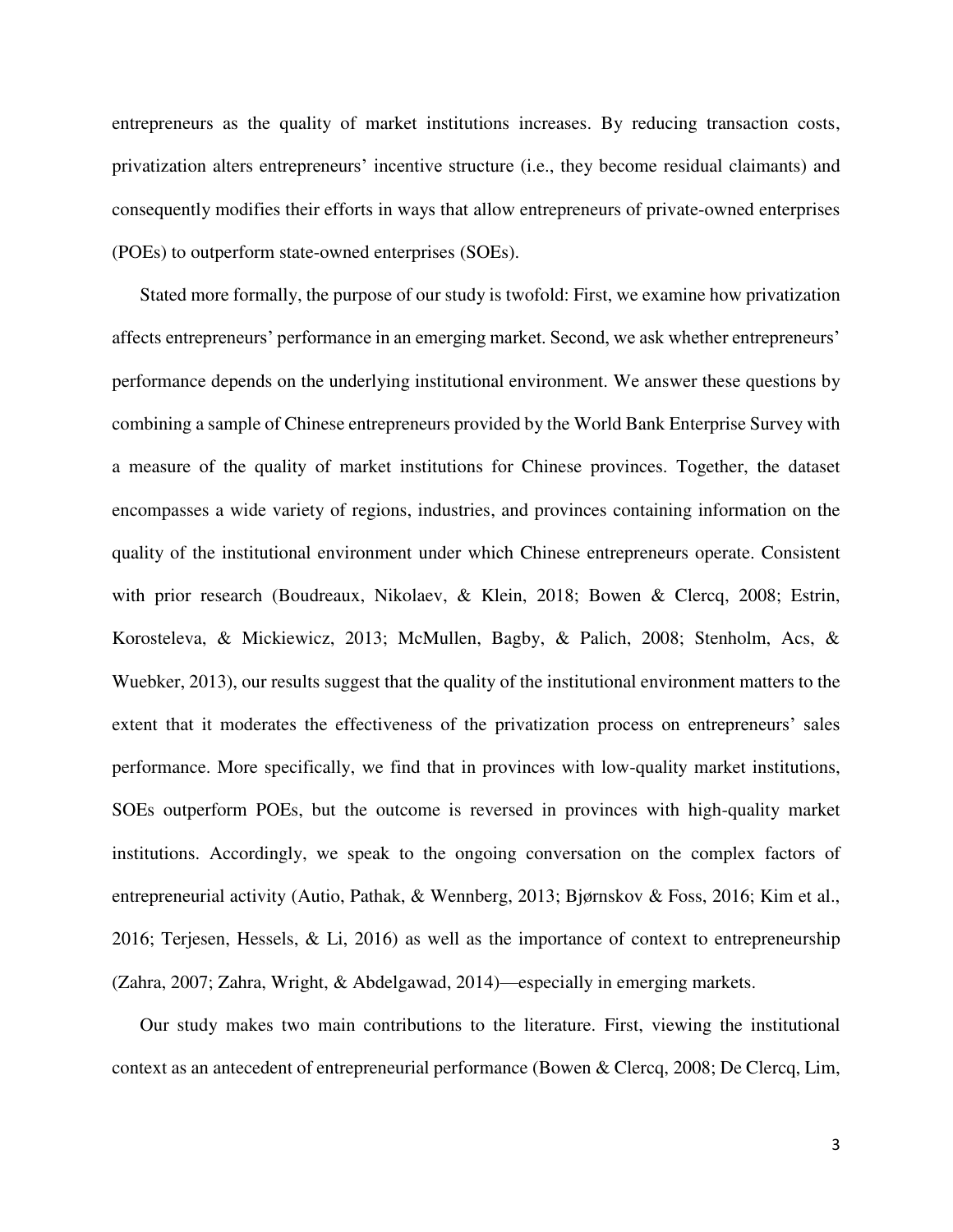& Oh, 2013), we draw upon agency theory (Eisenhardt, 1989; Jensen & Meckling, 1976; Ross, 1973) and entrepreneurial cognition theory (Baron, 1998; Busenitz & Lau, 1996; Wright et al., 2000) to propose that entrepreneurs' performance depends not only on the degree of privatization, but also the quality of the institutional environment. Our model suggests that the effectiveness of privatization for entrepreneur's sales depends critically on the quality of the institutional environment.

 Second, we empirically examine this model using a sample of entrepreneurs in China provided by the World Bank's Enterprise Survey. This survey spans 25 regions and 24 industries encompassing a wide array of performance related questions. We combine this dataset with data from the Provincial Capital Freedom (PCF) Index developed by the China Institute of Public Affairs (CIPA) (Feng & Shoulong, 2011), which measures the quality of market institutions at the provincial-level in China. Our dataset, therefore, contains important information on the quality of the Chinese institutional environment (Ge et al., 2017), which departs from prior studies that utilize macro-level measures of market reforms (Banalieva, Eddleston, & Zellweger, 2015; Peng & Jiang, 2010). Instead, our measure of institutional quality captures the quality of the market environment across Chinese provinces. Accordingly, our model synthesizes insights from institutional economics, agency theory, and entrepreneurial cognition theory, which offers a more nuanced explanation of entrepreneurial performance in emerging markets than previous studies.

 These findings have important implications. For entrepreneurs—especially those in emerging markets—our results suggests that privatizing can either help or harm entrepreneurs' sales performance, and this effect depends critically on the underlying quality of market institutions. For policy makers, the findings indicate that privatization helps entrepreneurs' performance but only in regions with strong protections of property rights, police and court protection, a stable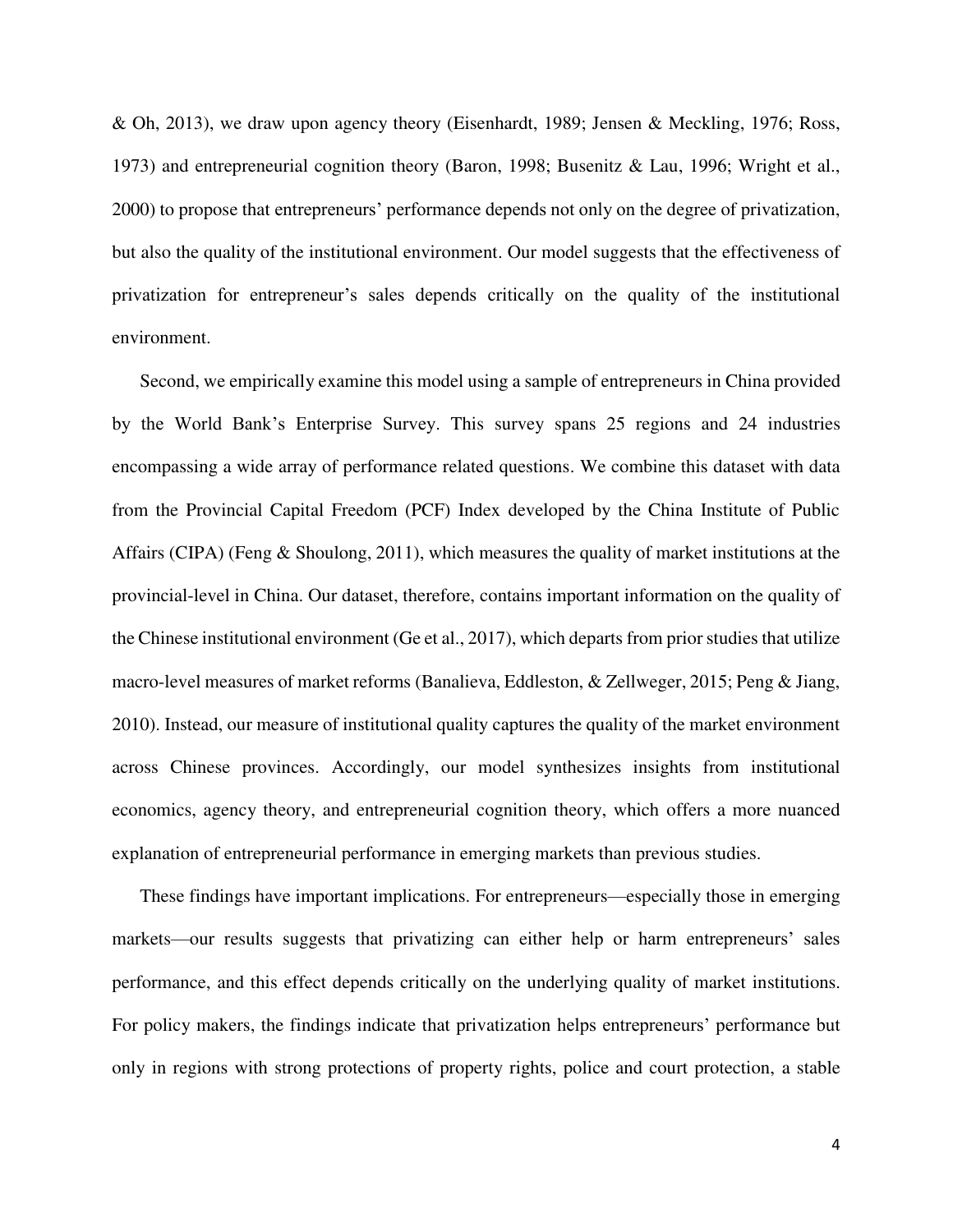money supply and financial sector afforded to entrepreneurs, and a small public sector relative to the private sector. If the desire of policy is to promote entrepreneurship (Acs, Åstebro, Audretsch, & Robinson, 2016; Acs & Szerb, 2007; Shane, 2008), encouraging the development of stronger underlying market institutions facilitates the effectiveness of entrepreneurs' outcomes (Boudreaux, 2014). For educators, our results shed new light on entrepreneurship in transition economies and emerging markets (McMillan & Woodruff, 2002; Park, Li, & Tse, 2006; Svejnar, 2002; Zhou, 2013) and the complex interaction between institutions and entrepreneurship (Bjørnskov & Foss, 2016; Kim et al., 2016; Terjesen et al., 2016).

#### **2. Theory and hypotheses**

#### *2.1. Entrepreneurship in emerging markets and transition economies*

 Entrepreneurship plays an important role in emerging markets and transition economies like China (Ge et al., 2017; Tran, 2018; Zhou, 2013, 2014). In transition economies, the means of production were once controlled by government-directed central planners, but later transitioned toward capitalism (McMillan & Woodruff, 2002; Svejnar, 2002). Compared to planned economies dominated by large firms and few consumers goods, small and medium-sized firms emerge in transition economies (Park et al., 2006). Transition economies thus create an environment conductive to entrepreneurship where entrepreneurs supply consumer goods, mobilize savings, and compete with state-created monopoly (McMillan & Woodruff, 2002). There is heterogeneity, however, in the rate and speed of transitions both between countries and *within* countries. Regarding China, Ge et al., (2017, p. 408) explain, "Although pro-market reform policies are set by the Chinese federal government, they are implemented at various levels and speeds by the provincial governments."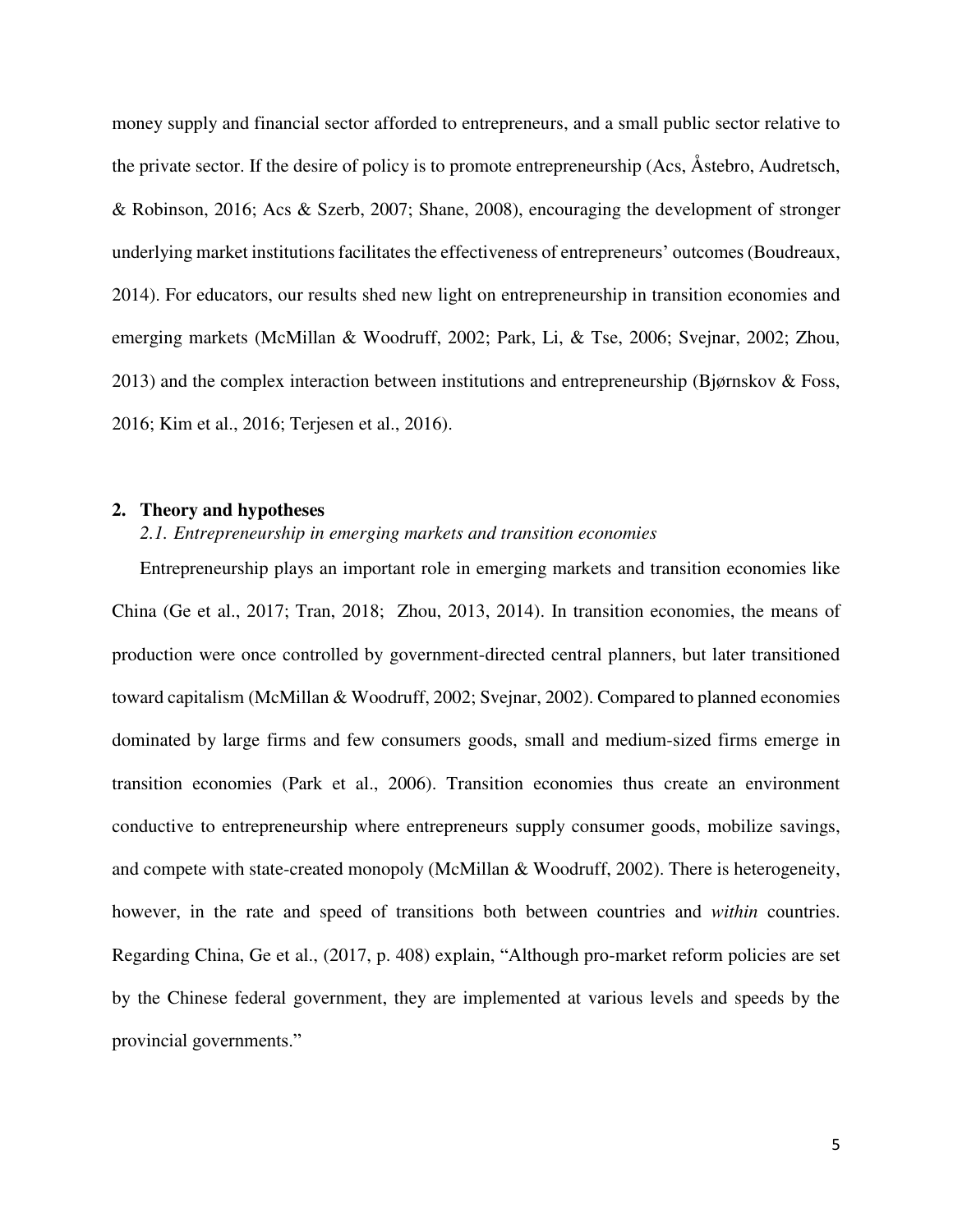China first began its transition towards privatization under the leadership of Deng Xiaoping in 1978. Reflecting on this transition (Zhou, 1996), Deng Xiaoping recalled, "All sorts of small enterprises boomed in the countryside, as if a strange army appeared suddenly from nowhere" (McMillan & Woodruff, 2002, p. 153). Prior to this transition, private enterprise was forbidden in China (Ge et al., 2017), but by 2005 China had approximately 24 million private enterprises (Loyalka, 2006) and the number of registered SME's exceeded 4.3 million by 2012 (Ministry of Commerce People's Republic of China, 2012). Despite this impressive feat, China's institutional environment still creates obstacles to private enterprise as Chinese officials continued to discourage entrepreneurship and private enterprise activity due to a reluctance to reform legal and market institutions (Zhou, 2014). For instance, the Heritage Index of Economic Freedom ranks China 110 out of 180 ranked countries and categorizes China as "mostly unfree" (Heritage, 2018). Similarly, the Economic Freedom of the World Index ranks China 112 out of 159 countries (Gwartney, Lawson, & Hall, 2017). As we will come to see, the low ranking of China's institutional environment is crucially important because the institutional environment and entrepreneurship are inexorably connected (Bruton, Ahlstrom, & Li, 2010; Pacheco, York, Dean, & Sarasvathy, 2010).

#### *2.2. Privatization*

Scholars often credit privatization with many successes following post-Socialist transitions (McMillan & Woodruff, 2002). Privatization propels greater enterprise restructuring and entrepreneurship activity (Djankov & Murrell, 2002), and it also allows new entrants to increase competition and erode the once substantial profits of large SOEs operationalized as monopolies (McMillan & Woodruff, 2002). However, although much attention has been given to entrepreneurs' roles in fostering economic growth and job creation (Acs, 2006; Acs & Szerb, 2007;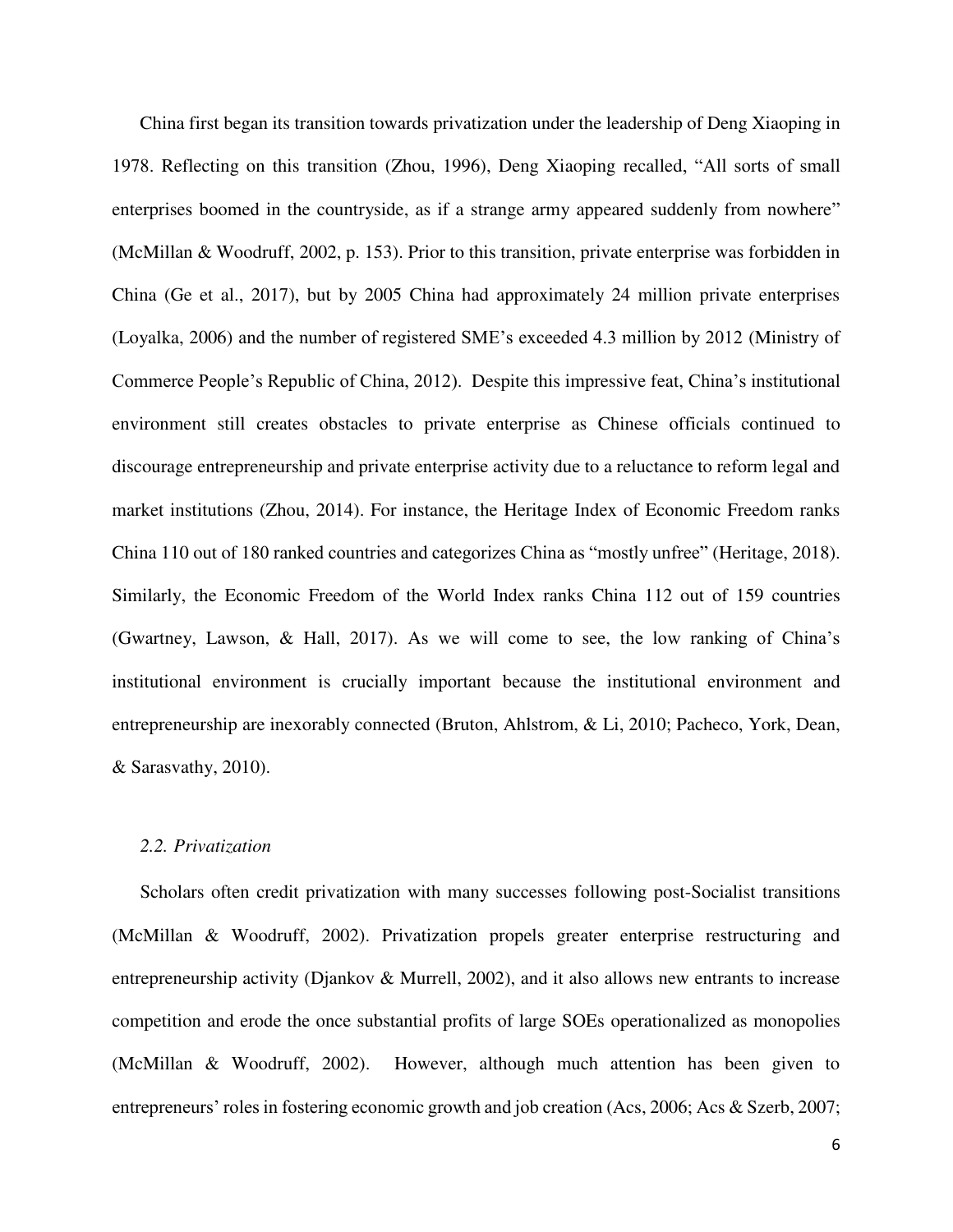Audretsch, Keilbach, & Lehmann, 2006; Baumol, 1986, 2002; Baumol & Strom, 2007; Bjørnskov & Foss, 2013), less attention has been given to entrepreneurs' abilities to navigate the uncertainty that emerges during economic transitions (Jackson, Klich, & Poznanska, 1999). During the Chinese post-Socialist transition, for example, entrepreneurs had to navigate a tightrope of enhancing efficiency and productivity while also satisfying state planners. But as environmental characteristics also transitioned toward a pro-market institutional environment, entrepreneurs had to adapt their strategic orientation to satisfy the market rather than state planners (Tan, 2007). We contend that POEs are naturally suited to deal with the market disequilibria (Schultz, 1975), which should be especially helpful during economic transitions within emerging markets. SOEs, however, might hesitate to invest in a riskier climate (Tan, 2001). We thus expect that POEs and SOEs respond differently during economic transitions within emerging markets.

There are several reasons to expect that entrepreneurs of POEs might outperform SOEs. First, privatization alters incentives toward productivity and efficiency. Agency theory (Eisenhardt, 1989; Jensen & Meckling, 1976; Ross, 1973) helps to explain the effect of these transforming incentives. In agency theory, managers (i.e., agents) of POEs and SOEs act in their own selfinterest, rather than the self-interest of the owners (i.e., principals). Privatization helps reduce these divergent incentives by imposing external and internal control mechanisms such as markets for managers, capital, corporate control, managerial participation in ownership, reward systems, and the board of directors (Cuervo & Villalonga, 2000). The agency problem, therefore, can be resolved by optimizing the risk preferences of principals and agents, realigning their incentives, and effective monitoring (Dharwadkar, George, & Brandes, 2000). Despite their ability to realign the incentives of POEs, these mechanisms are virtually absent in SOEs. Consequently, agency theory contends that privatization can enhance performance by inducing change in corporate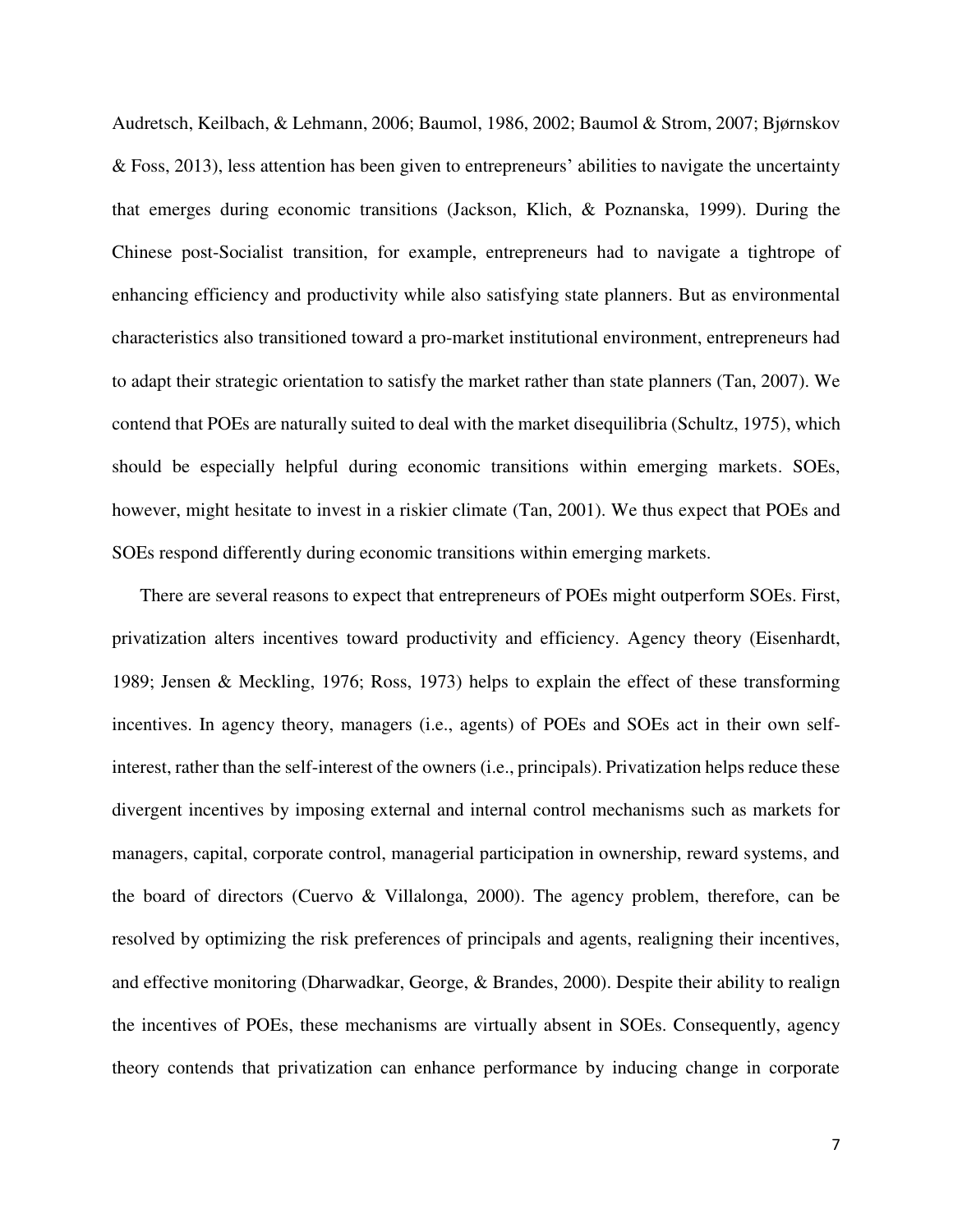governance and altering managerial incentives (Bos, 1991; Cornelli & Li, 1997; Laffont & Tirole, 1993; Sappington & Stiglitz, 1987; Schmidt, 1996; Vickers & Yarrow, 1988). By transforming individuals from managers to entrepreneurs, individuals become the residual claimants of the private enterprise (Zahra et al., 2000), and residual claimants benefit from positive performance while suffering from bad performance. In contrast, managers in SOEs do not face the same profit motive (Hayek, 1945). Instead, managers of SOEs face different incentives that ultimately discourage entrepreneurial behavior (Niskanen, 1971). Empirical evidence suggests that managers of SOEs are less innovative and more risk averse than entrepreneurs of POEs in the private sector (Tan, 2001). We thus expect that entrepreneurs of POEs will increase productivity, efficiency, and profitability in an attempt to earn profits and avoid losses. Managers of SOEs do not face the same incentives.

Second, privatization transforms the scope of the organization and the responsibilities of the entrepreneur. Rooted in psychology, entrepreneurial cognition theory (Baron, 1998; Busenitz & Lau, 1996; Wright et al., 2000) suggests that individuals' cognitive heuristics influence strategic entrepreneurial decisions, which explains how entrepreneurs' expectancy beliefs persist despite receiving negative feedback (Gatewood, Shaver, Powers, & Gartner, 2002). Crucially, this resilience is important for entrepreneurship (Williams & Shepherd, 2016). Managers of SOEs, however, do not form these same resilience traits because the organization's decisions are centrally determined by the state and/or the planning board (Pelikan, 1986). In the private sector, however, entrepreneurs must make their own decisions (i.e., decentralized decisions). Entrepreneurs in POEs thus have more responsibility to determine the strategic decisions and directions the firm will take. More importantly, these cognitive heuristics are especially helpful in uncertain and rapidly changing environments as the use of heuristics allows entrepreneurs to "make sense out of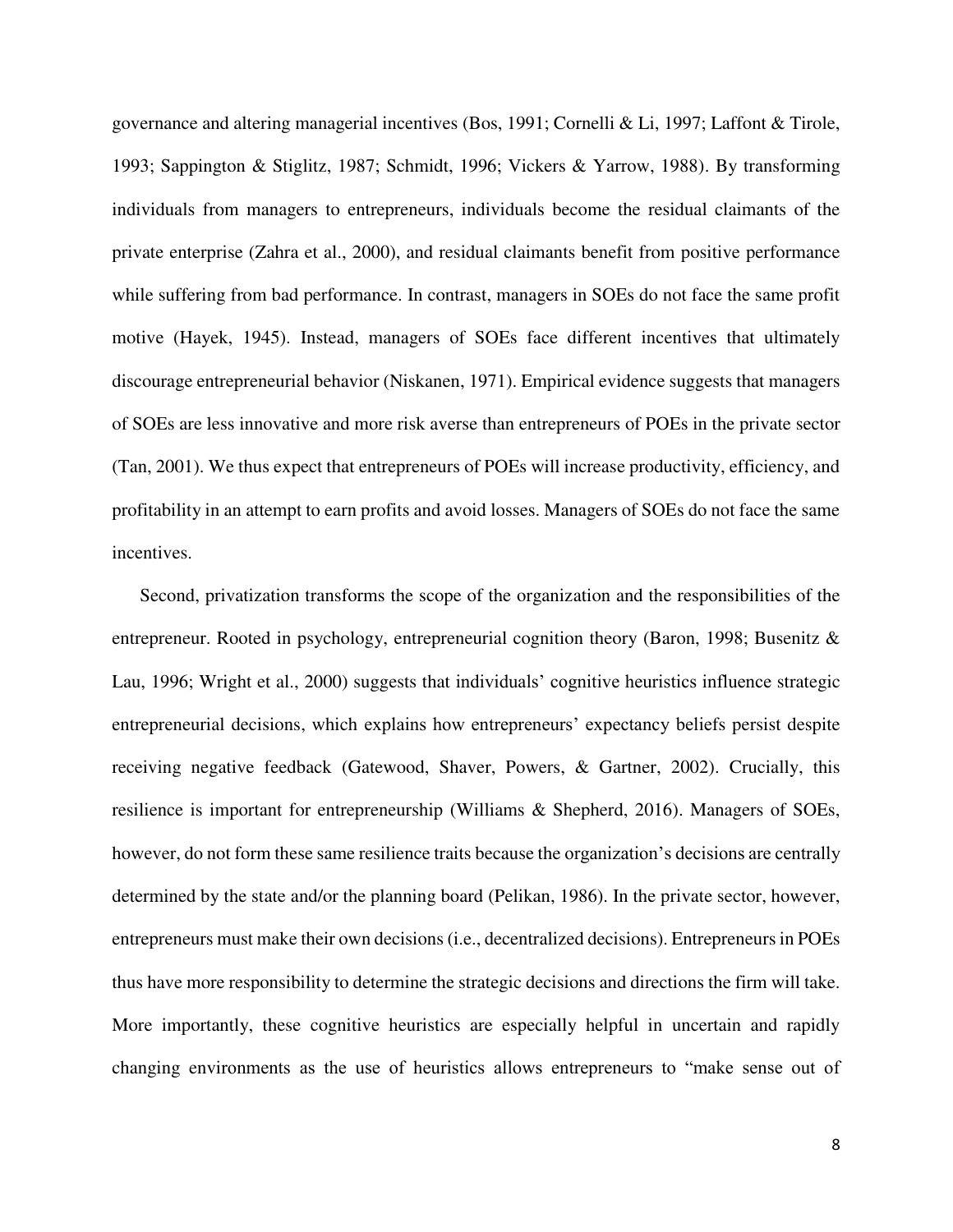uncertain and complex situations more quickly" (Wright et al., 2000, p. 593). As privatization increases, the incentives shift the focus toward efficiency and away from a managerial mindset.<sup>1</sup> "Privatization encourages strategies designed to shape and exploit market imperfections, garner monopolizing rents, collaborate with scarce partners, and exploit relationships with government officials" (Doh, 2000, p. 555). Entrepreneurial firms in China have adopted a strategic mindset that includes speed, stealth, and sound execution, which allows entrepreneurs to take advantage of first-mover advantages in a turbulent environment (Doh, 2000; Tan, 2001). Thus, entrepreneurs in the private sector are better suited to dealing with the uncertainties emerging through market disequilibria (Schultz, 1975). Based on these reasons, we propose the following baseline hypothesis:

**Hypothesis 1.** Privatization positively affects entrepreneurs' sales performance.

#### *2.3. The moderating effect of institutional quality on entrepreneurs' sales performance*

 Although the institutional environment in China is often thought to be improving (Zhou, 2013, 2014), recent work shows that reforms have the opposite effect in some provinces, where the institutional environment is becoming harsher not better (Banalieva et al., 2015). Moreover, although privatization has been heralded with many successes, several exceptions highlight problems associated with emerging markets such as transitioning too quickly (McMillan  $\&$ Woodruff, 2002). Privatization, thus, might encourage economic and entrepreneurship activity but its effectiveness will likely depend on the quality of the institutional environment. Because

 $\overline{a}$ 

<sup>&</sup>lt;sup>1</sup> In centrally planned economies, for instance, decisions were often made by central planners and management only carried out routine orders on behalf of the administration (Pelikan, 1986). Despite possessing power and control (Puffer, 1994), Soviet management was inflexible and discouraged entrepreneurial behavior, which led to low value finished goods (Filatotchev, Wright, Buck, & Zhukov, 1999).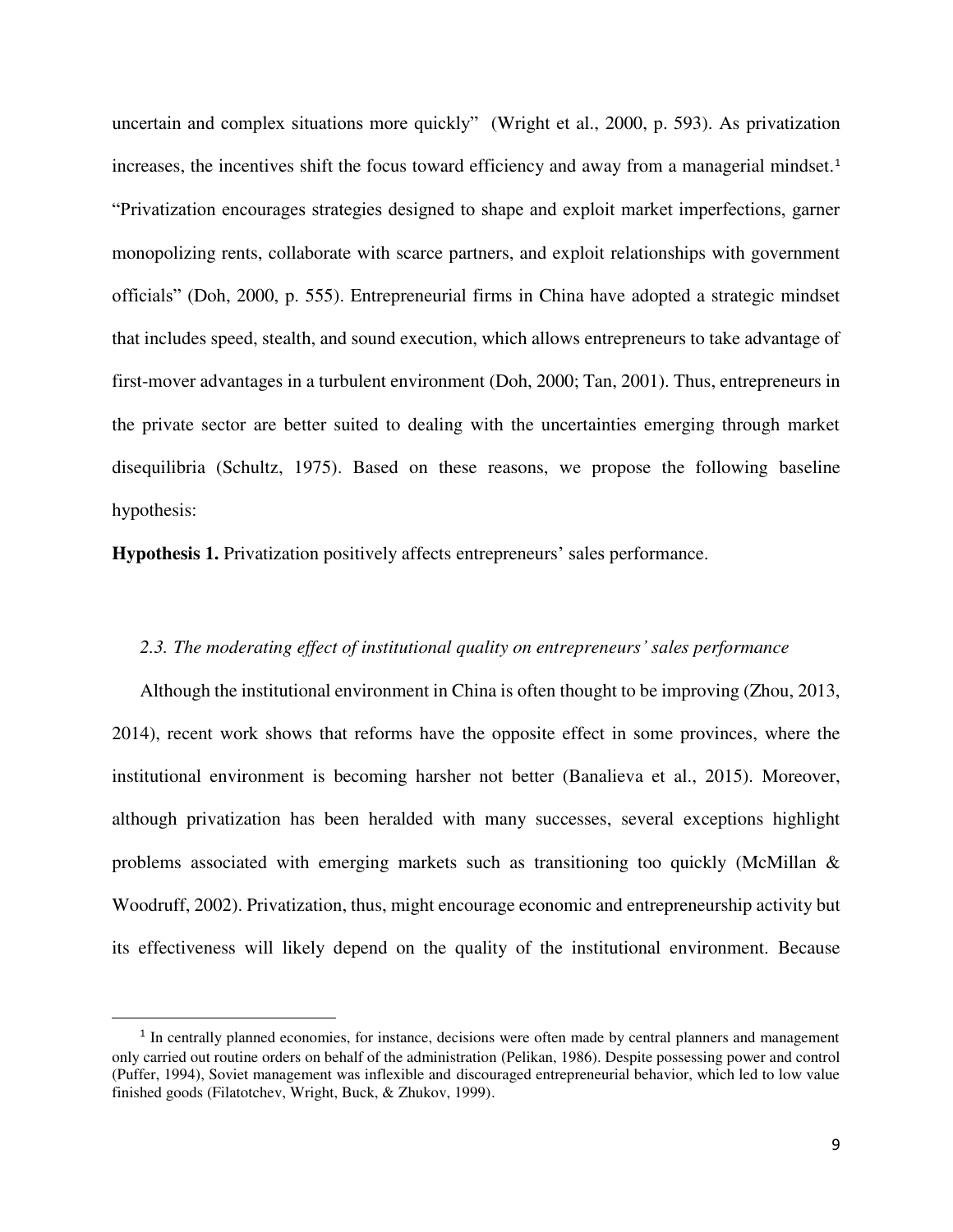privatization has been shown to be important in transition economies (Zahra & Hansen, 2000; Zahra et al., 2000), we hypothesize that the quality of market institutions moderates the relationship between the effectiveness of privatization and entrepreneurs' sales performance.

There are several reasons to expect that the quality of market institutions moderates the relationship between privatization and entrepreneurs' sales performance. In environments with low-quality market institutions, *unproductive* entrepreneurship flourishes (Baumol, 1990; Sobel, 2008). These environments incentivize entrepreneurs to substitute productive activities (e.g., innovation and price competition) for unproductive activities (e.g., rent seeking, lobbying for subsidies) and destructive activities (establishing/protecting entry barriers), which ultimately lowers productivity and economic growth (Murphy, Shleifer, & Vishny, 1991, 1993). These findings lead researchers to conclude that high-quality institutional environments nurture entrepreneurship while low-quality ones inhibit it (Banalieva et al., 2015; Bruton et al., 2010; Cuervo-Cazurra & Dau, 2009; Nikolaev, Boudreaux, & Palich, 2018). Thus, POEs are likely disadvantaged relative to SOEs in environments with low-quality market institutions.

 Some entrepreneurs have thrived in China, despite the presence of low quality institutional environments (Ge et al., 2017). In these environments, political and social connections become relatively more important for entrepreneurship (Zhou, 2013, 2014). Because political connections often substitute for deficient legal and market institutions (Zhou, 2013), *who you know* becomes relatively more important than *what you know* (Boudreaux & Nikolaev, 2018). Here, a clan mentality dominates decision making (Hofstede, 2001). As a result, entrepreneurs wishing for success in such environments must build and maintain relationships with important persons in power. Empirical evidence supports this logic. Despite the weak investor protection afforded by these deficient institutions, reinvestment rates often increase for entrepreneurs who maintain good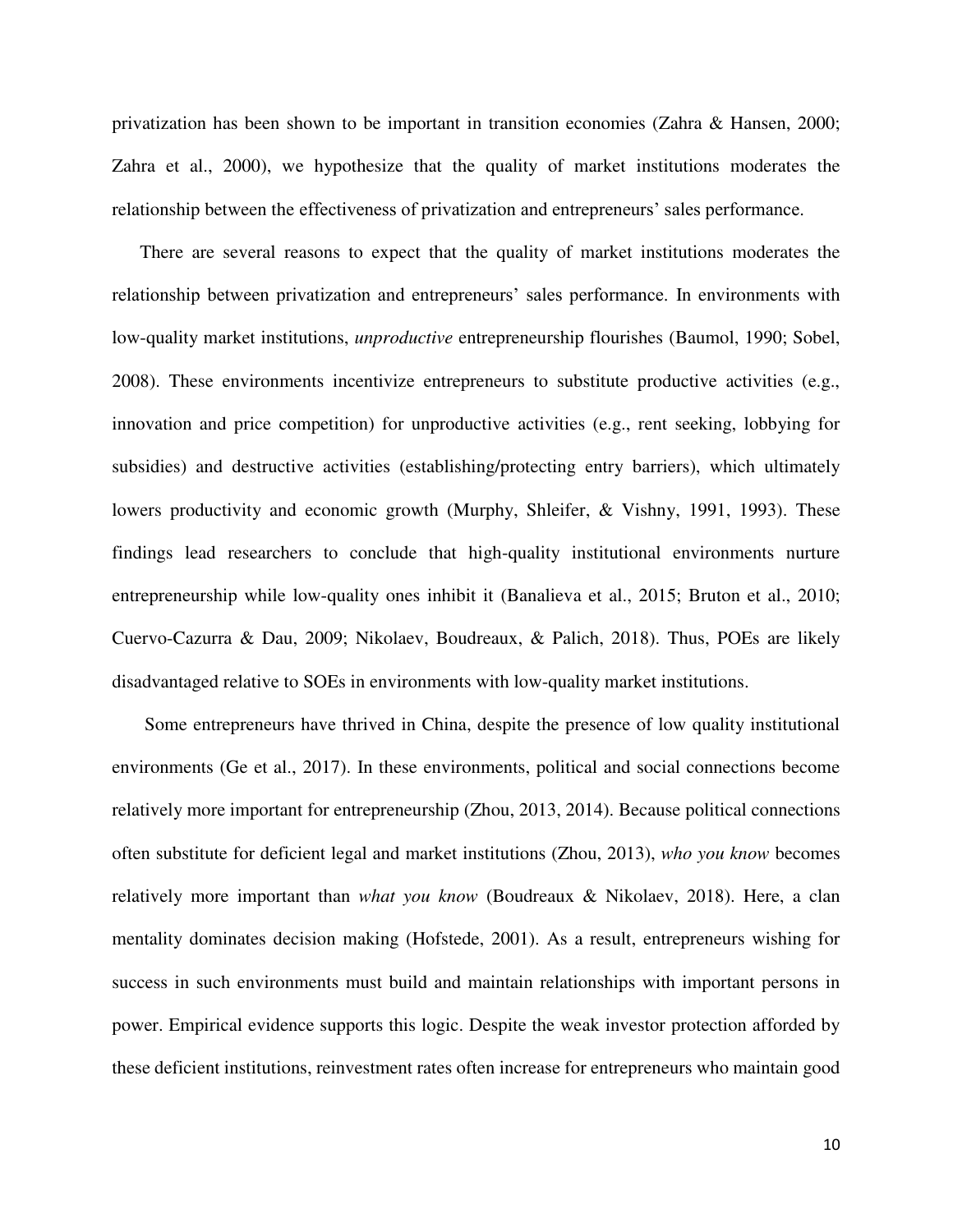relationships with politicians (Ge et al., 2017). Due to the relationships with politicians and other important government officials, SOEs and mixed enterprises should find it easier to leverage their political and social connections. We therefore expect that entrepreneurs of POEs will underperform relative to SOEs in weak institutional contexts. In environments with high-quality market institutions, however, we expect the opposite relationship.

In high-quality institutional environments (i.e., market-enhancing), rewards are distributed through the market mechanism that rewards profits and punishes losses (Hayek, 1945). While social connections undoubtedly remain important in these environments (Boudreaux & Nikolaev, 2018), the benefits of insider connections and social ties diminishes in importance (Gwartney et al., 2017). Market-enhancing institutions promote productive entrepreneurship and discourage destructive entrepreneurship (Baumol, 1990; Boudreaux, Nikolaev, & Holcombe, 2018).

Transition economies like China highlight the relative importance of the market versus the state and the differences between POEs and SOEs. Entrepreneurs from POEs used speed, stealth, and sound executions to establish first-mover advantages when SOEs were unwilling or unable to execute similar risky decisions (Tan, 2001). Moreover, experience from Chinese SOEs reveals that they too must evolve toward a market-oriented approach if they are to survive in an institutional environment that rewards private enterprise creation (Tan, 2007).

Given these considerations, we expect that POEs and SOEs will respond differently to the changing institutional environment. In transition economies, POEs are more likely than SOEs to take risks and make investments (Tan, 2001). The market process, thus, rewards POEs in environments with high-quality market institutions. In contrast, political and social connections are relatively more important in low-quality institutional environments (Ge et al., 2017; Zhou, 2013, 2014). *Who you know* becomes more important than *what you know* in these environments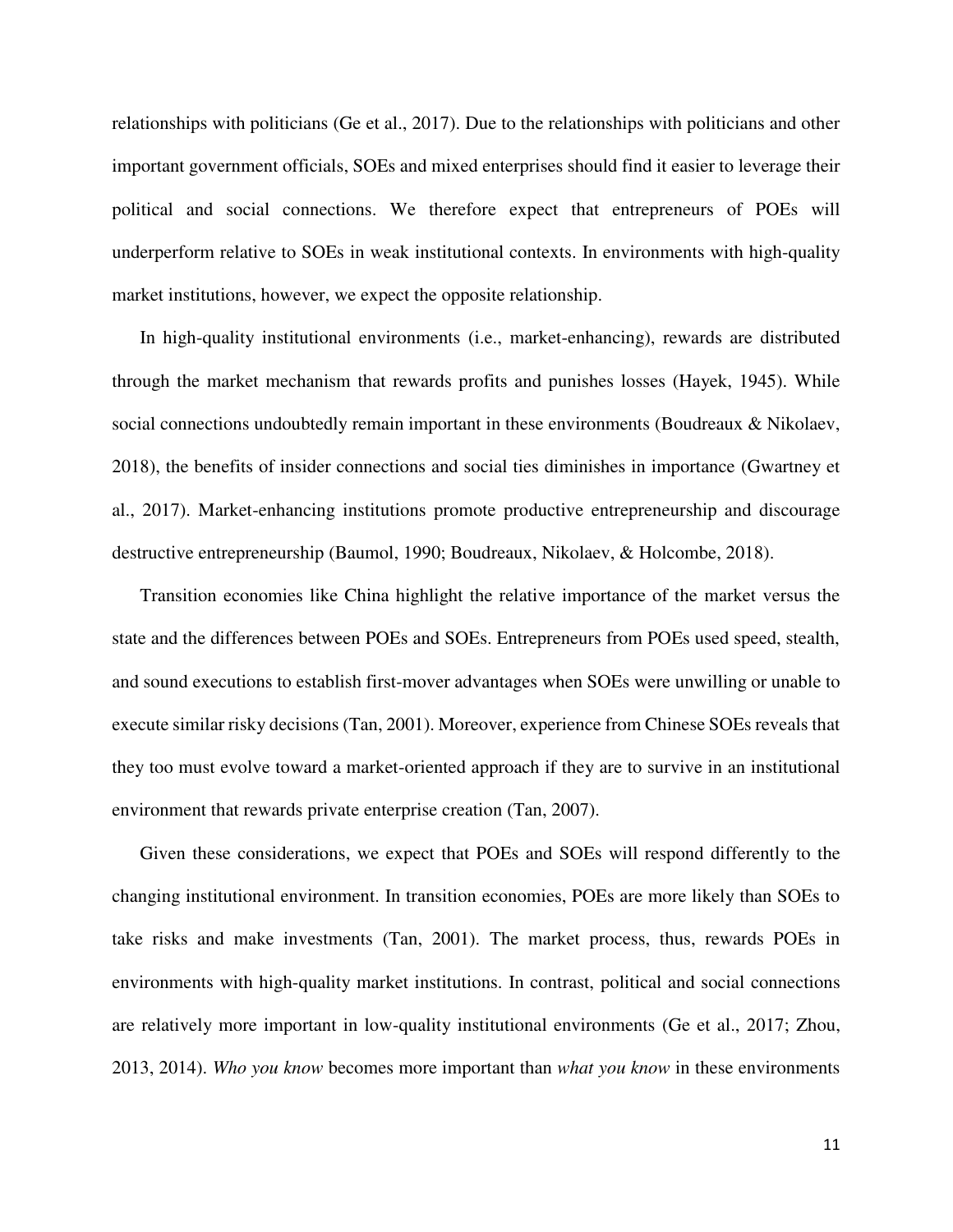(Boudreaux & Nikolaev, 2018; Hofstede, 2001). As a result, SOEs are at an advantage in environments with low-quality market institutions. Therefore, we expect that the quality of market institutions will moderate the relationship between privatization and entrepreneurs' sales performance. This leads us to the following hypothesis:

**Hypothesis 2.** POEs underperform SOEs in environments with low-quality market institutions but outperform SOEs in environments with high-quality market institutions.

#### **3. Methods**

## *3.1. Data*

We use data from the World Bank's Enterprise Survey of Chinese entrepreneurs to test our hypotheses. This survey was conducted in 2012, spans 25 Chinese regions, 24 industries, and includes 1400 observations of which 86 percent are private enterprises, 11 percent are mixed (i.e., private and state-owned), and three percent are completely state-owned. We specifically chose this Chinese sample of entrepreneurs because we are interested in examining the composition of private and public owned enterprises. Alternatively, the World Bank provides a panel version of many different countries for its Enterprise survey, but these data cannot be compared to state-owned enterprises. The surveys were implemented following a two stage procedure. First, a screener applied a questionnaire over the phone to determine eligibility and to make appointments. Second, face-to-face interviews took place with the manager, owner, or director of each establishment.

> ------------------------------ Insert Table 1 about here ------------------------------

 Table 1 reports the descriptive statistics. The average provincial-level of capital freedom is 7.52 (on a 10-point scale where higher numbers indicate a higher quality institutional environment). Thirty-four percent of entrepreneurs have access to a line of credit but only five percent have outstanding personal loans. Forty-three percent of all firms have funded research and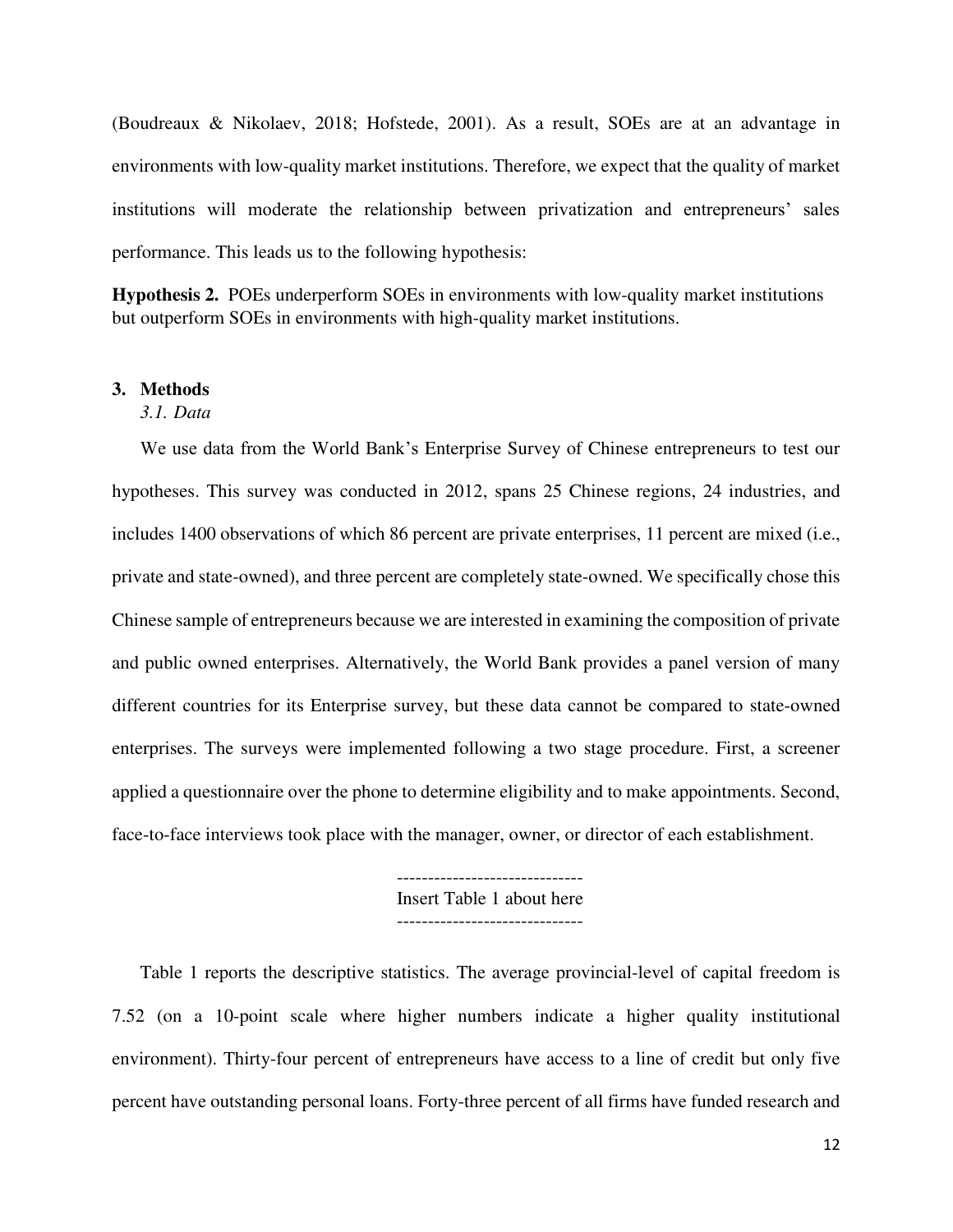development (R&D) in the past three years, 47 percent of firms have created a new product in the last year, and 59 percent of firms have created a new idea. On average, entrepreneurs work 59 hours per week and have 17 years of industry experience. Most entrepreneurs sell their product throughout China (73 percent). Only nine percent sell their product globally and 18 percent sell their product almost entirely in the local market. Lastly, it is most common for entrepreneurs to market and promote their product on a daily basis, a few times per week, or a few times per month. Only 15 percent use marketing only once in a while and 12 percent never market their product. Table 2 lists the industries covered in the study, Table 3 lists the Chinese cities covered, and Table 4 uses a non-parametric Spearman test<sup>2</sup> to report the correlations between the variables.

> ----------------------------------------- Insert Tables 2, 3, and 4 about here -----------------------------------------

#### *3.2. Measures*

 $\overline{a}$ 

#### *3.2.1. Entrepreneurs' sales*

 Our dependent variable is entrepreneurs' sales, which we use to capture the venture's performance. Due to heteroskedasticity concerns that arise with large variances in sales, we transform our sales measure using the natural logarithm and employ standard errors that are robust to heteroskedasticity (Huber, 1967; White, 1982). The logarithmic form reduces the skewness of the variable and the transformation assigns no zeros in the measure (Wooldridge, 2015).

#### *3.2.2. Institutional quality*

 To measure the quality of institutions in China, we use the Provincial Capital Freedom (PCF) Index developed by the China Institute of Public Affairs (CIPA) (Feng & Shoulong, 2011). The

<sup>&</sup>lt;sup>2</sup> We use this test, rather than the Pearson correlation, because we have a large mix of dummy and continuous variables. Correlations are similar with either method, however.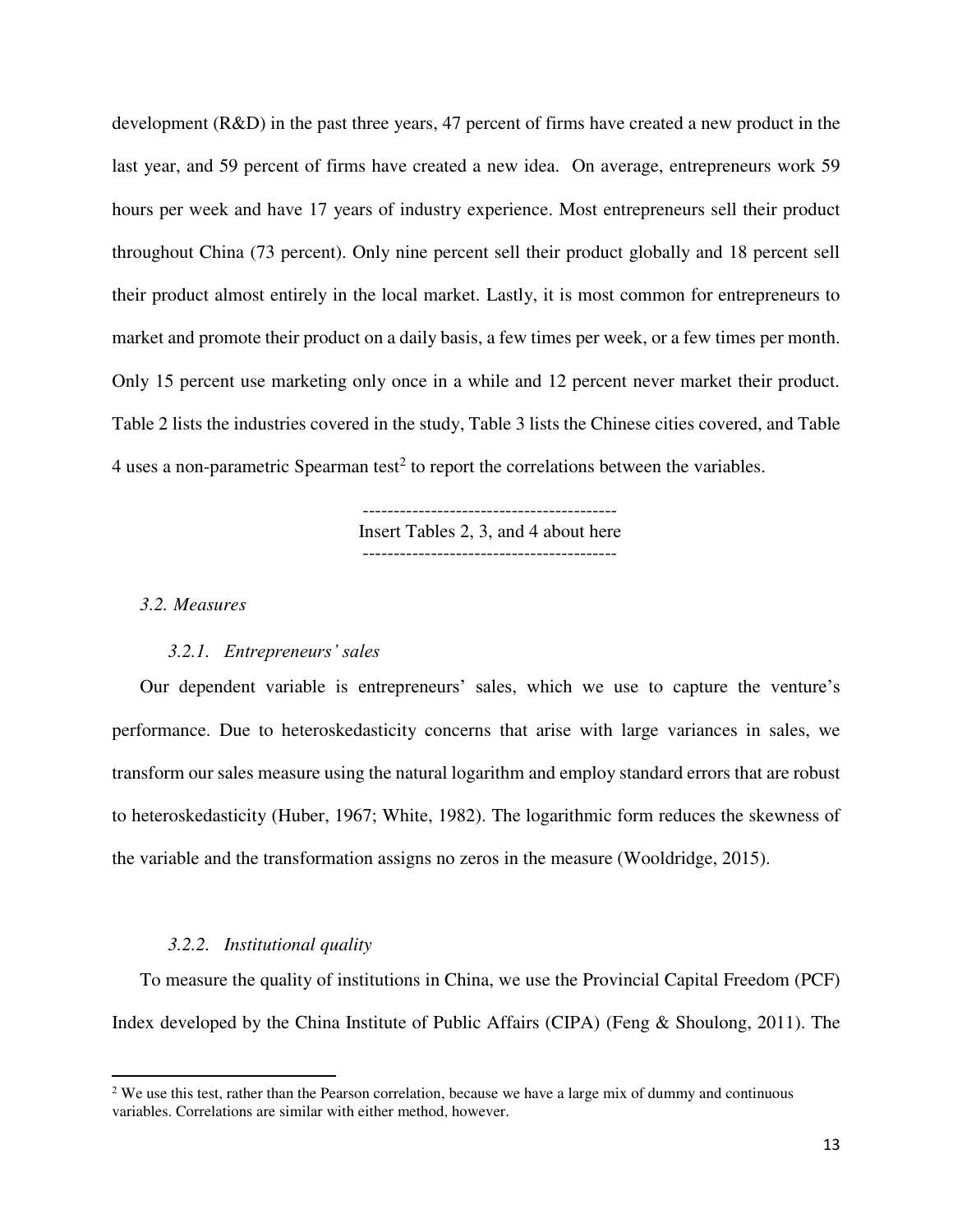index consists of four areas: (1) Government and legal institutional factors, (2) Economic factors, (3) Money supply and financial development, and (4) The level of marketization in financial markets (see Table 5). Government and legal institutional factors (area 1) measure the level of government involvement in the economy. Provinces with more government involvement score lower on Area 1 of the PCF index. Economic factors (area 2) reflect the extent of private enterprise and entrepreneurial activity. Provinces with more entrepreneurial activity score higher on the PCF index. Money supply and financial development (area 3) measures macroeconomic and financial stability and liquidity in the economy. Provinces with lower rates of inflation, smaller standard deviations of inflation rates, greater bank deposits and bankcards per capita, and amounts of cash as a share of income score higher on the PCF index. Lastly, marketization of financial markets (area 4) measures the development and importance of non-state financial institutions within the banking and financial system. Provinces where financial intermediaries face greater competition and that have a greater number of non-state involvement in the stock market score higher on the PCF index. A total of 21 components aggregate together to create these four areas and the overall PCF index. The PCF index is scored on a scale from 0 to 10 where higher numbers indicate more freedom and lower numbers indicate less freedom at the provincial-level. We report more detail and the specific measurement of the components in Table 5.

Insert Table 5 about here

#### *3.2.3. Privatization*

 Privatization has been shown to be an important antecedent of entrepreneurial growth (Wright et al., 2000; Zahra & Dianne Hansen, 2000; Zahra et al., 2000) and is linked to reductions in corruption (Clarke & Xu, 2004). We measure privatization as the extent that the business is owned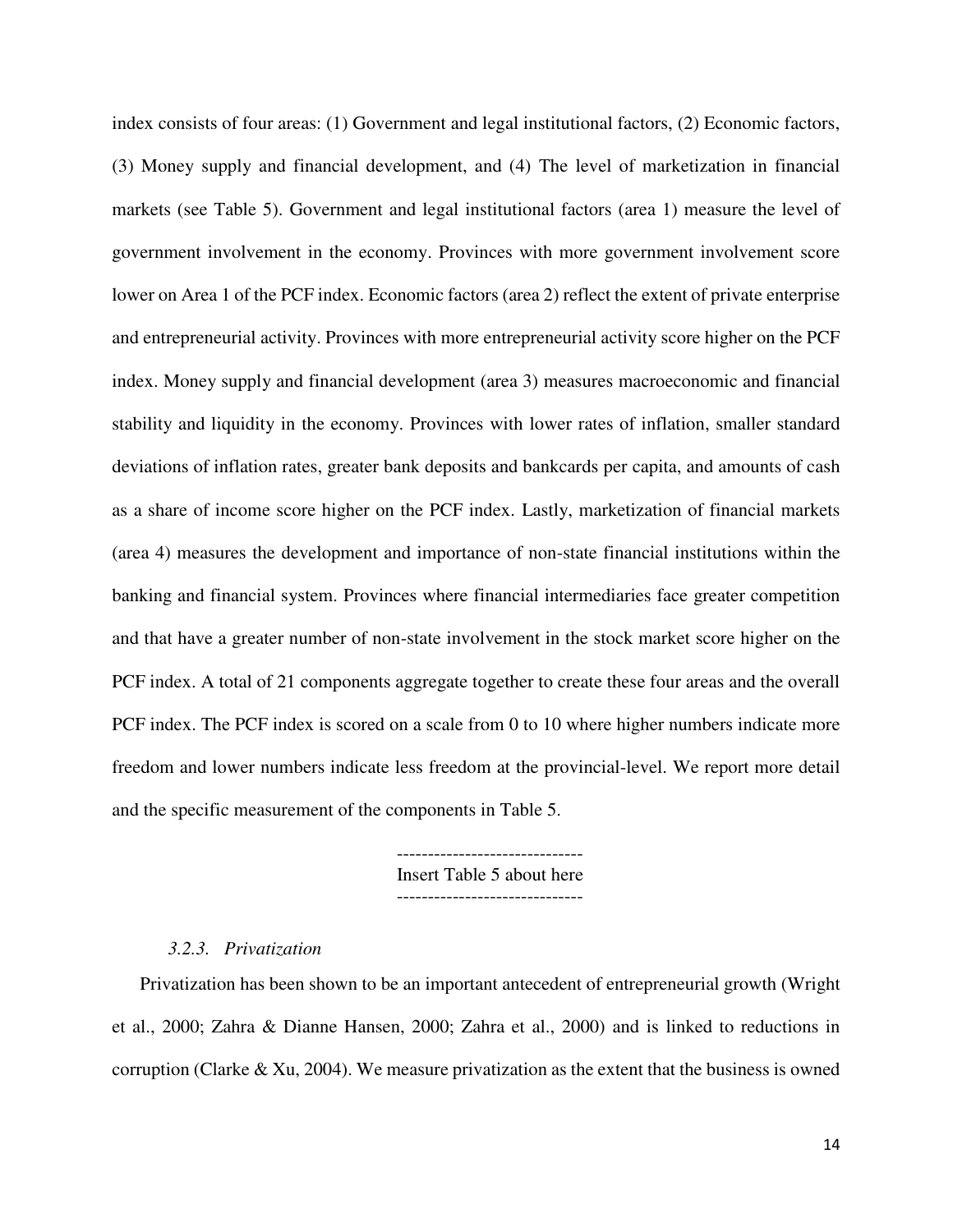by private interests. Specifically, we construct three category dummy variables: private enterprise  $(1 = 100\%$  private ownership; 0 otherwise), state-owned  $(1 = 0\%$  private ownership; 0 otherwise), and mixed ownership  $(1 = 1-99\%$  private ownership; 0 otherwise). In our empirical analysis, we compare the outcomes between private ownership and the other two ownership categories.

#### *3.2.4. Controls*

 We also include several control variables that have been shown to be related to entrepreneurial activity. We control for individual-level aspects of the financial environment that have been shown to be important antecedents of entrepreneurship (Acs & Szerb, 2007; Boudreaux & Nikolaev, 2018; De Clercq et al., 2013; Fairlie & Krashinsky, 2012; Robb & Robinson, 2014). Specifically, we include a measure for entrepreneurs' lines of credit and outstanding personal loans. The measure of credit line is dummy coded  $(1 =$  entrepreneur has access to a line of credit; 0 otherwise) and the measure of personal loans outstanding is dummy coded  $(1 =$  entrepreneur has outstanding personal loans; 0 otherwise).

There is a debate in the literature on the effect of firm size on entrepreneurship outcomes (Cooper, Woo, & Dunkelberg, 1989; Davis, Haltiwanger, & Schuh, 1998; Hall, 1986; Neumark, Wall, & Zhang, 2011). Consistent with Gibrat's law, recent contributions show that once the dynamic of firm age has been considered, the relationship between firm size and entrepreneurship is weakened (Haltiwanger, Jarmin, & Miranda, 2013). Accordingly, we control for both the size and age of the firm. Firm size is measured as the natural logarithm of the number of employees and firm age is measured as the number of years that have passed since the start of the business. In later robustness tests, we also split our sample into young and mature age groups to assess further the effects of firm age on entrepreneurs' performance.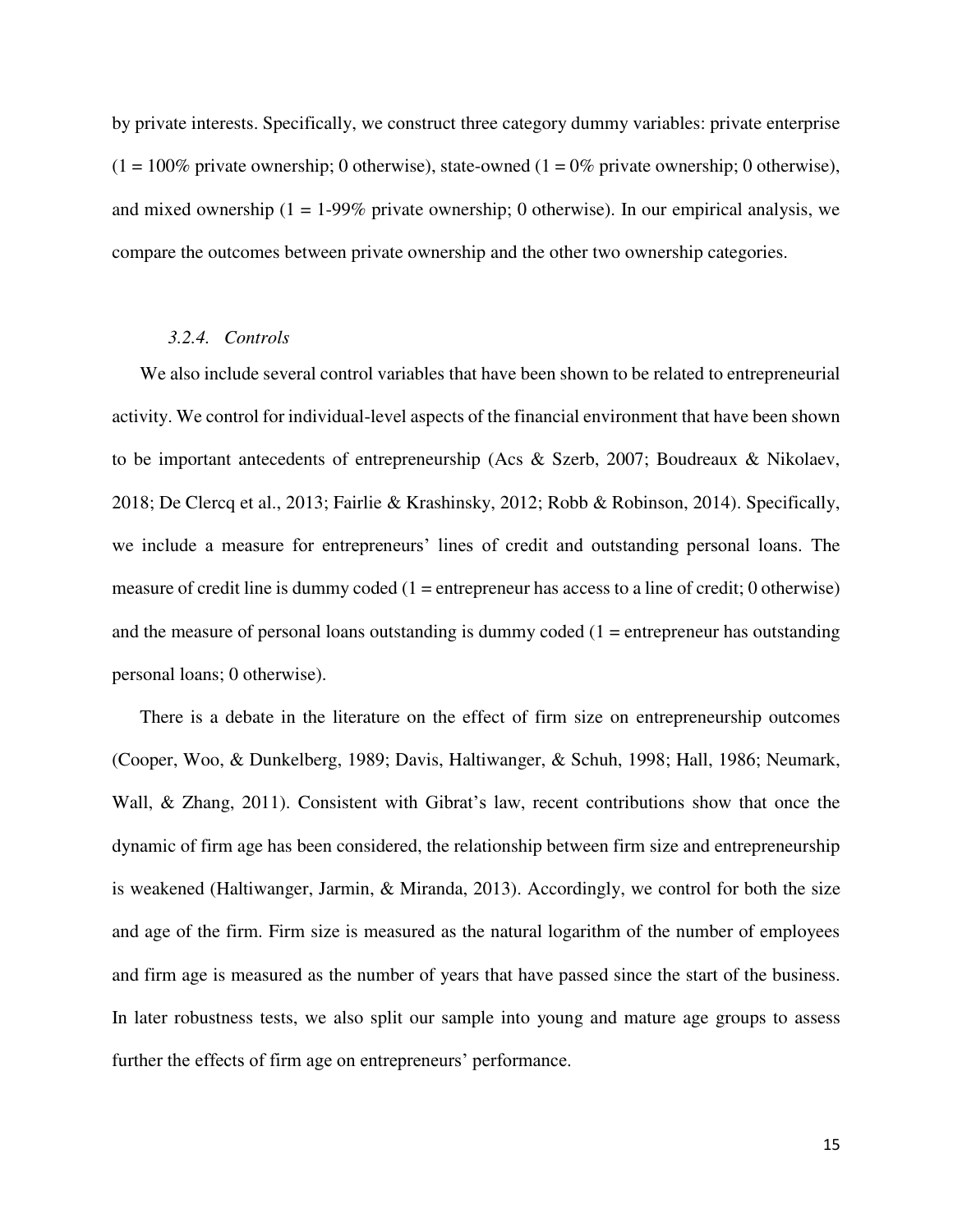Innovativeness is a key antecedent to business performance (Atalay, Anafarta, & Sarvan, 2013; Gunday et al., 2011; Hult, Hurley, & Knight, 2004). Research and development (R&D) has been shown to promote performance through sales (Morbey, 1988; Parasuraman & Zeren, 1983), and innovation activities such as new ideas and new products are also associated with greater performance (Artz, Norman, Hatfield, & Cardinal, 2010). We therefore include three measures of innovativeness that help capture these performance benefits. We include a measure of R&D spending that is dummy coded (1 = the firm has invested in R&D in the previous three years; 0 otherwise). We also include a measure of new product or service innovation that is dummy coded  $(1 =$  the firm introduced new products or services in the last year; 0 otherwise), and a measure of new ideas that is dummy coded  $(1 =$  the firm does research and develops ideas for new products and services; 0 otherwise).

We include several variables that account for firm-specific effort, industry-specific experience, and industry expertise that might positively influence entrepreneurs' sales performance. We include the variable, hours per week, to capture the intensity of entrepreneurial effort that has been associated with greater business performance (Fairlie & Robb, 2009). We measure this variable as the average number of hours worked on a weekly basis. It might also be important to control for entrepreneurs' industry experience. Prior experience supports new venture survival and sales (Delmar & Shane, 2006), and founders of high-growth ventures are more likely to have work experience and advanced training related to their field relative to micro-businesses (Friar & Meyer, 2003). We thus include a measure of industry experience that captures entrepreneurs' familiarity with specific industries. We measure this variable as the number of years of experience working in the industry. Franchising has also been shown to be beneficial to entrepreneurs (Combs, Michael, & Castrogiovanni, 2004). During early stages, franchisors help provide much needed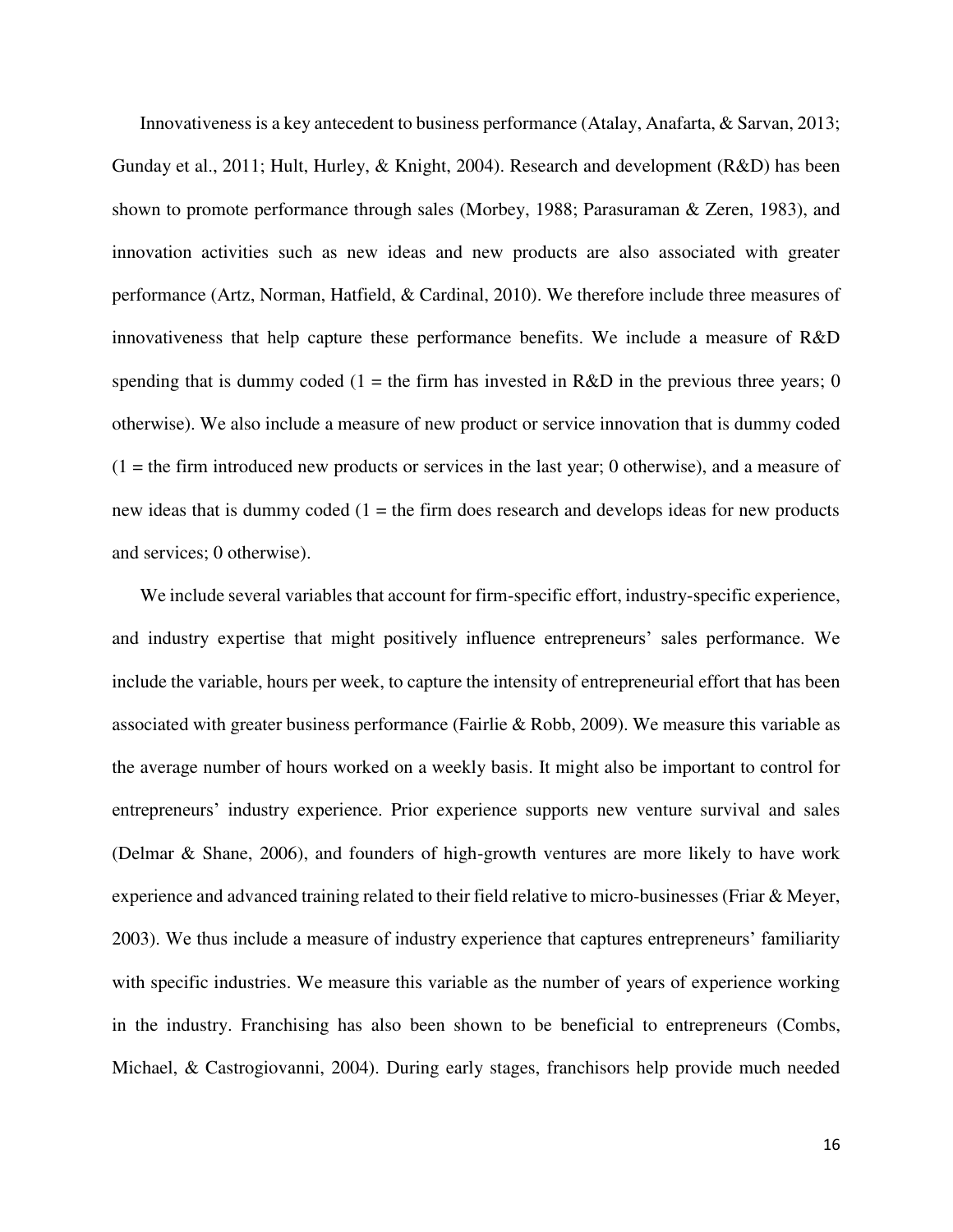resources to franchisees (Castrogiovanni, Combs, & Justis, 2006). We therefore include a measure of franchising that is dummy coded  $(1 =$  the firm is part of a franchise; 0 otherwise). Our study also includes 24 dummy indicators that encompass the different industries. Table 2 lists the industries covered in the study.

We include several measures that capture the firms' target market for their products and services. Prior research indicates that advertising can enhance profitability, especially in foreign markets (Lu & Beamish, 2004). Moreover, we expect that larger and more successful entrepreneurs will expand toward larger national and international markets, which have been shown to positively influence firm sales and growth performance (Zahra & Garvis, 2000; Zahra & Hayton, 2008). We therefore include three measures that capture firms' target market. We include a measure that captures the local market  $(1 =$  the firm sells the product mostly in the local market; 0 otherwise). We also include a measure that captures the national market  $(1 =$  the firm sells the product mostly across China; 0 otherwise). Lastly, we include a measure that captures the global market  $(1 =$  the firm sells the product mostly globally; 0 otherwise). We expect that entrepreneurs focusing their efforts in the global market will have higher sales performance than other entrepreneurs.

Product marketing has also been shown to have a beneficial impact on firm performance (Lu & Beamish, 2004; Saeed, Hwang, & Grover, 2002). Product promotion increases awareness and exposure but too much might lead to diminishing returns (Broussard, 2000). We therefore include four measures of the frequency of product marketing. We include a measure that is dummy coded if the firm never uses marketing  $(1 =$  the firm never uses marketing; 0 otherwise). We also include a measure that is dummy coded if the firm only uses marketing once in a while  $(1 =$  the firm uses marketing only once in a while; 0 otherwise). We include a measure that is dummy coded if the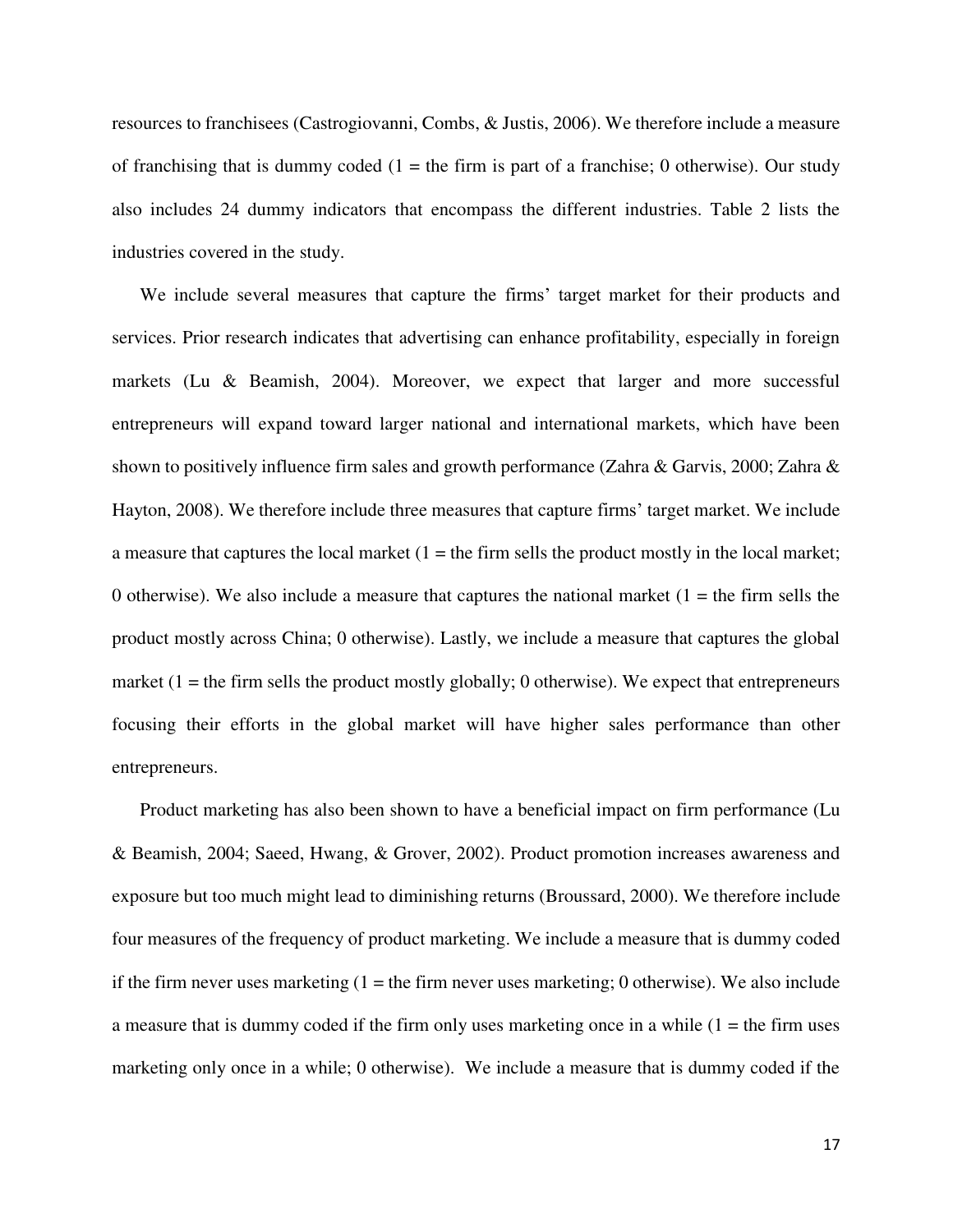firm uses marketing a few times per week  $(1 =$  the firm uses marketing a few times per week; 0 otherwise). Lastly, we include a measure that is dummy coded if the firm uses marketing on a daily basis (1 = the firm uses marketing daily; 0 otherwise).

#### *3.3. Models*

 $\overline{a}$ 

Our models use hierarchical linear modeling to account for the multi-level structure of our data—our sample of Chinese entrepreneurs consists of 1,400 firms nested in 25 cities, nested in 12 provinces. We thus employ a multi-level regression model that combines fixed parameter estimates for our predictor variables with city-level and provincial-level random intercepts.<sup>3</sup> To be consistent with prior research (Ge et al., 2017), we use Variance Inflation Factor (VIF) to check for multicollinearity between independent and dependent variables. The VIFs for the independent variables ranged from 1.02 to 1.93, which is less than the "rule of thumb" of 10. This indicates no serious multicollinearity problem with the data (Greene, 2003).

We also tested for potential endogeneity bias by utilizing instruments for our variables, institutional quality and privatization. Entrepreneurs' willingness to offer and/or pay bribes (i.e., informal payments or 'gifts') is likely contingent on their perception of the quality of the institutional environment (Tonoyan, Strohmeyer, Habib, & Perlitz, 2010). If entrepreneurs operate in an environment with low-quality market institutions, they are more likely to use informal payments or gifts to help 'grease the wheels' (Bologna & Ross, 2015; Méon & Sekkat, 2005; Tonoyan et al., 2010). We utilize an instrument, gifts  $(1 = if the firm has made any informal)$ payments to authorities; 0 otherwise) to capture this relationship. POEs are often smaller than the larger SOEs in China (McMillan & Woodruff, 2002) and the state has more involvement in

<sup>&</sup>lt;sup>3</sup> We also tested the alternative random coefficients model and found that it did not significantly improve goodness of fit.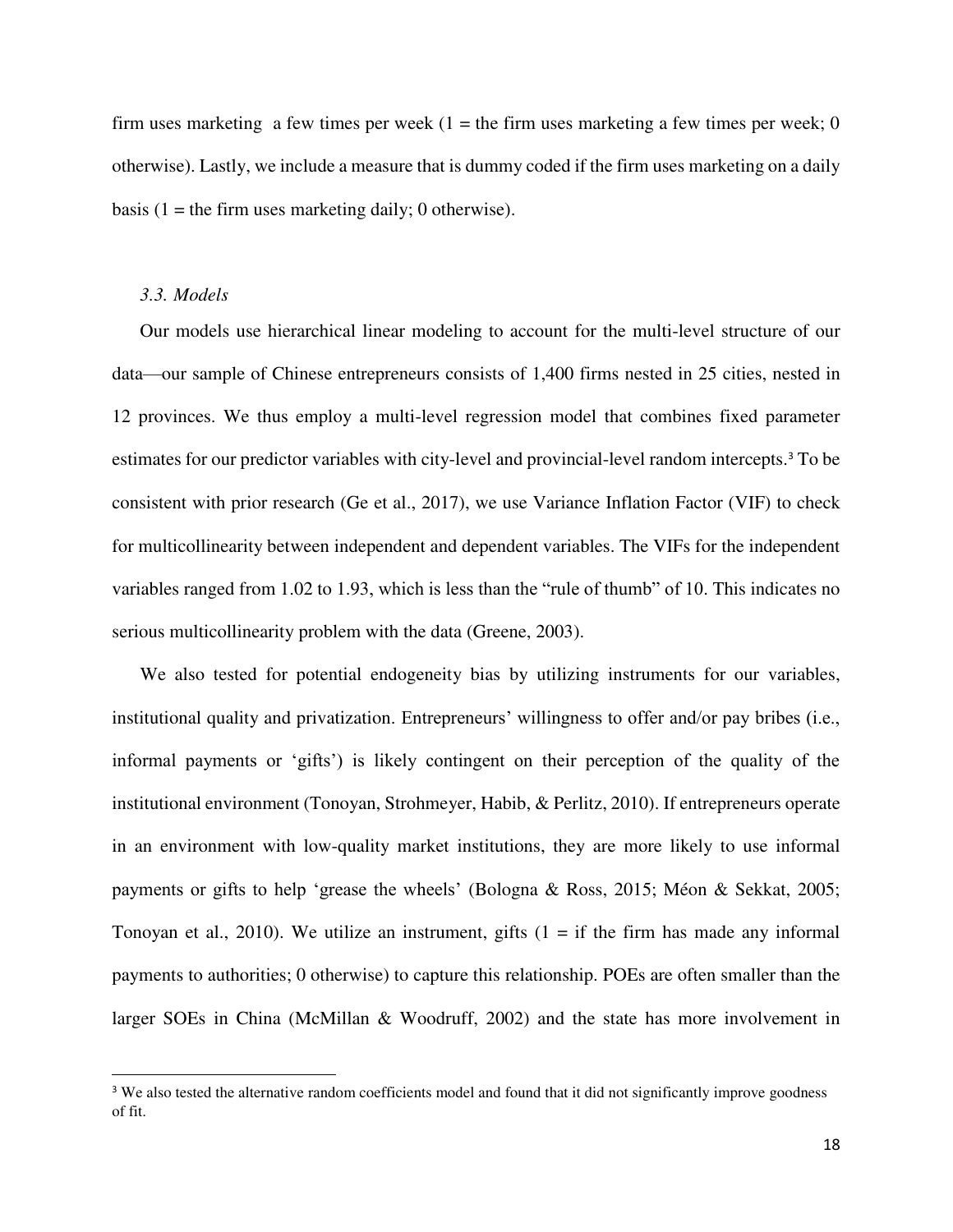industries that relate to China's national interest (Amighini, Rabellotti, & Sanfilippo, 2013). Thus, there is likely a positive association between privatization and competition with illegal or informal enterprises. Accordingly, we utilize an instrument, informal enterprise competition  $(1 = if the)$ entrepreneur responds that the enterprise competes with illegal or informal enterprises; 0 otherwise) to capture this relationship Yet, there are no clear and direct connections between these variables and entrepreneurs' sales. Following established practices in the literature (Bascle, 2008; Ge et al., 2017; Hamilton & Nickerson, 2003), we first performed the two-stage least squares regression and then used the Durbin-Wu-Hausman (DWH) test to examine endogeneity. The DWH tests for institutional quality (F = 2.01, p = 0.16;  $\chi^2$  = 2.15, p = 0.14) and privatization (F = 0.168,  $p = 0.67$ ;  $\chi^2 = 0.181$ ,  $p = 0.68$ ) show that the explanatory variables are exogenous. Thus, the multilevel approach is unbiased, and we report these regression results in the next section.

#### **4. Results**

We report the regression results in Table 6, which tests our hypothesis that privatization positively influences entrepreneurs' sales (Hypothesis 1), and the effectiveness of privatization on entrepreneurs' sales performance depends critically on the quality of market institutions (Hypothesis 2). Model 1 is our baseline model, which includes the direct effects of institutions and privatization and some firm-specific control variables. The results suggest that industry experience, larger target markets, larger and older firms, and entrepreneurial effort all contribute to greater sales to entrepreneurs. We find no evidence, however, that the quality of market institutions or privatization affect entrepreneurs' sales performance. We thus find no evidence to support hypothesis 1. Model 2 augments this baseline to include the interaction term, which tests our moderating hypothesis (Hypothesis 2). The findings indicate that privatization is associated with lower sales ( $\beta$  = -1.501; *p* < 0.10), but this effect decreases as the quality of market institutions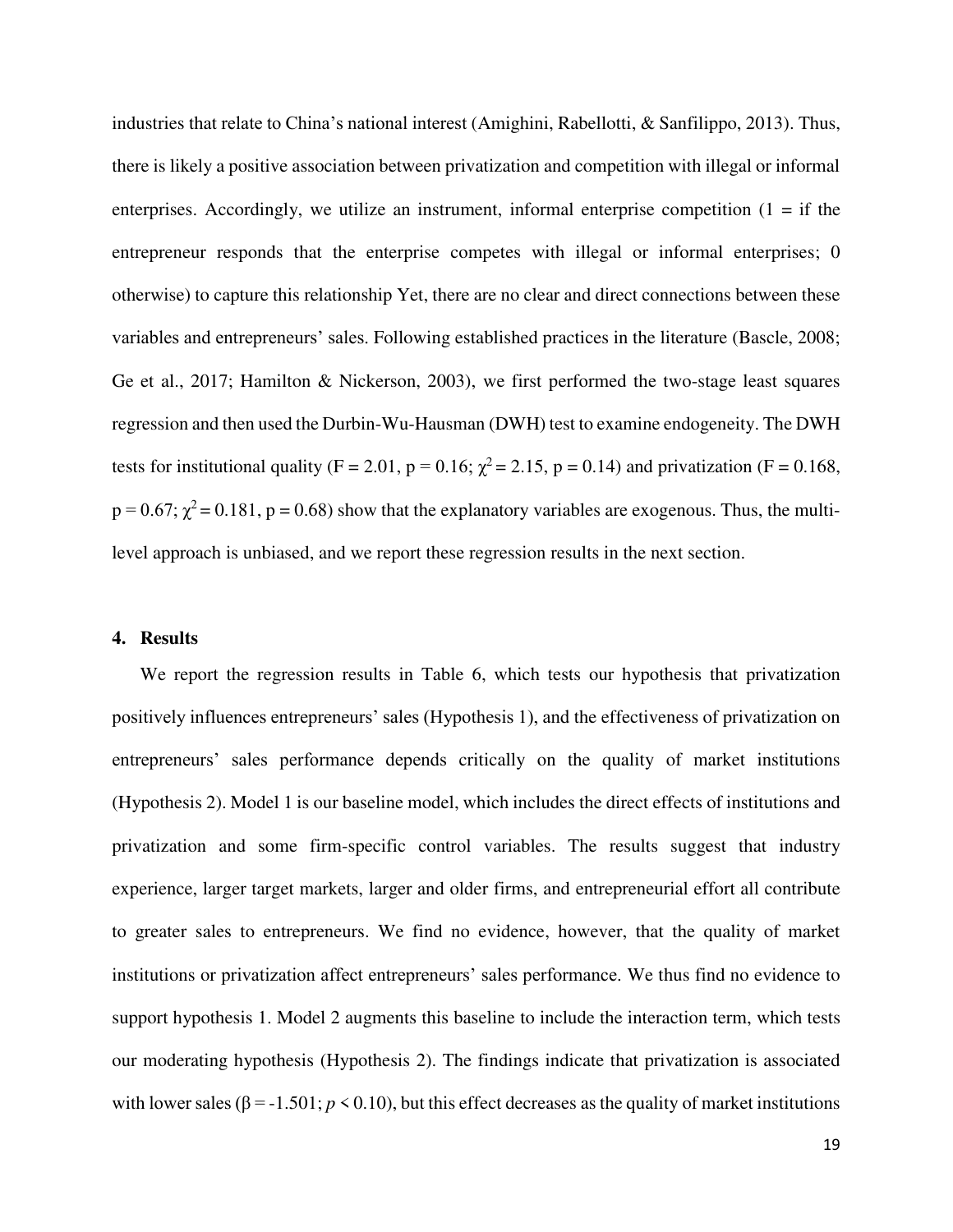increases (β = 0.18;  $p$  < 0.10). In other words, POEs have worse sales than SOEs in provinces with low-quality market institutions but greater sales in provinces with high-quality market institutions. Thus, we find support for hypothesis 2.

> ------------------------------ Insert Table 6 about here

------------------------------

Although we have found support for our second hypothesis, it is possible that our results are confounded by other important activities that affect privatization or sales performance. We thus account for this possibility by including several additional control variables that might plausibly influence our results. Models 3-6 of Table 5 augment our previous model to include additional controls related to innovation (Model 4), financing (Model 5), and marketing, sales, and market orientation (Model 6). We observe that innovation activities— introducing new products, new ideas, and investing in R&D—are associated with greater sales performance. We also observe that some sources of financing, such as possessing a line of credit, are associated with greater sales performance whereas possessing personal debt has a negative but insignificant effect on sales performance. Lastly, we find that franchises and greater marketing intensity are associated with greater sales performance and competition has a negative but insignificant effect on sales performance. Perhaps more importantly, the moderating effect remains and is robust to the inclusion of these additional controls. The robustness of this relationship increases our confidence that our moderating effect is not driven by other explanations for entrepreneurs' sales or privatization.

#### 4.1. Stratified results by firm age

 We also examine whether the age of the firm affects our results. While several studies have found that small firms are associated with high-growth entrepreneurship and job creation (Birch,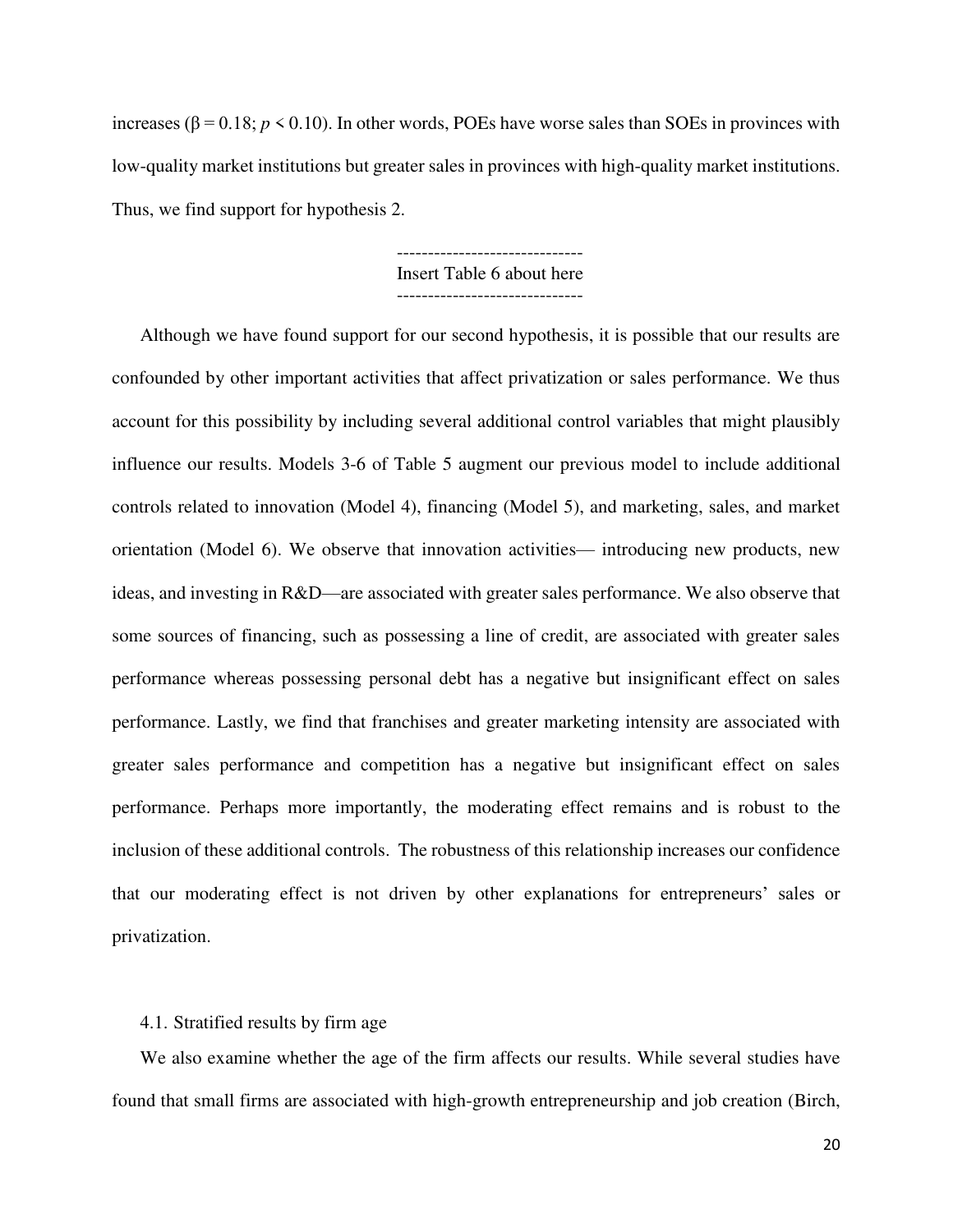1979; Birley, 1986, 1987; Neumark et al., 2011), recent evidence suggests that the age of the firm actually drives this result (Haltiwanger et al., 2013). In other words, young high-growth ventures—rather than small businesses—drive employment and job creation. As a result, it is the age of the firm that matters more than the size of the firm. While we believe it is important to study a variety of different types of entrepreneurs including *everyday entrepreneurs* (Welter, Baker, Audretsch, & Gartner, 2017), we also recognize that young start-ups are often the focus of entrepreneur research. To account for this, we split our sample into two age categories: young  $($ 5 years) and mature ( $\geq 10$  years). We then compare the results of each subsample to the entire sample.

> ------------------------------ Insert Table 7 about here ------------------------------

 Overall, while we uncover a similar pattern for both age groups, the evidence is strongest for young firms ( $\leq$  5 years of age) since the moderating effect is strongly statistically significant (β = 0.96;  $p \le 0.001$ ). Although the moderating effect is also statistically significant for the mature firm age group ( $\geq 10$  years), the evidence is only marginally significant at the 10 percent level ( $\beta$  = 0.19;  $p \le 0.10$ ). While statistical significance is important, it is perhaps more important to discuss the magnitude of these differences. We can accomplish this task by discussing the moderating effects at one standard deviation above and below the mean level of capital freedom—our measure of institutional quality. For instance, in provinces with capital freedom one standard deviation above the mean level, young POEs have 74 percent higher sales than SOEs and mixed enterprises<sup>4</sup>, but the sales of mature POEs are only 30 percent higher than SOEs and mixed enterprises.<sup>5</sup>

 $\overline{a}$ 

<sup>&</sup>lt;sup>4</sup> This result is found by multiplying the moderating effect (0.96) by the level of capital freedom that is one standard deviation above the mean level (Mean = 7.52; SD = 1.12). That is,  $0.96 \times (7.52 + 1.12) = 8.29$ . We then subtract this amount from the coefficient on the variable, *private enterprise*: -7.556 + 8.29 = 0.738 or 74%.

<sup>5</sup> We perform the same calculation as the previous footnote but use the corresponding values in column 3 of Table 7.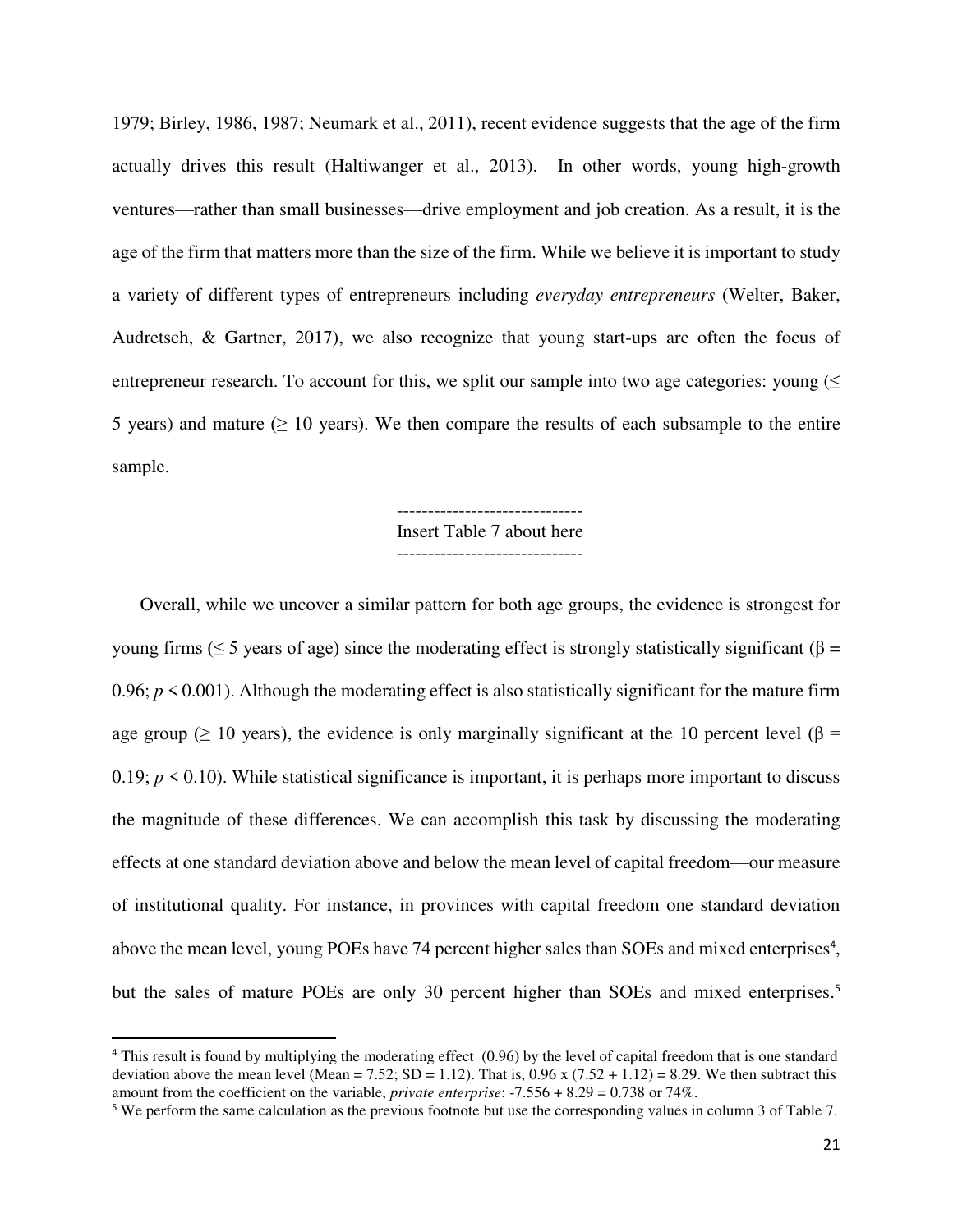However, in provinces with capital freedom one standard deviation below the mean-level, young POEs have 140 percent lower sales compared to SOEs and mixed enterprises but mature POEs only have 13 percent lower sales than SOEs and mixed enterprises. Our evidence thus suggests that private enterprise entrepreneurs have greater sales performance but only in environments with high-quality market institutions. Moreover, in environments with low-quality market institutions, private enterprise entrepreneurs have much lower sales compared to SOEs and mixed enterprises. This is especially true with respect to the young age group that is most consistent with entrepreneurship.

To better understand and interpret these results, we plot the moderating effect in Figure 1. We observe there is a negative relationship between capital freedom (i.e., institutional quality) and entrepreneurs' sales for SOEs. In contrast, there is a positive relationship between institutional quality and entrepreneurs' sales for POEs. That is, SOEs have greater sales performance in provinces with low-quality market institutions but worse sales performance in provinces with highquality market institutions. This finding reinforces our support for our second hypothesis.

> ------------------------------ Insert Figure 1 about here

We also uncover other differences between the two age groups that we believe are worthy of additional discussion. Young firms have higher sales when they sell their product primarily to the local market and have worse sales when they sell products globally. Mature firms, on the other hand, have higher sales as the size of the market increases. Moreover, marketing intensity appears to help mature firms but hurt (or at least not help) young firms. Here, we observe that only marketing products every once in a while corresponds with greater sales performance for young firms, but marketing products on a daily basis corresponds with greater sales performance for mature firms. As a result, we believe this evidence points toward a liability of newness effect on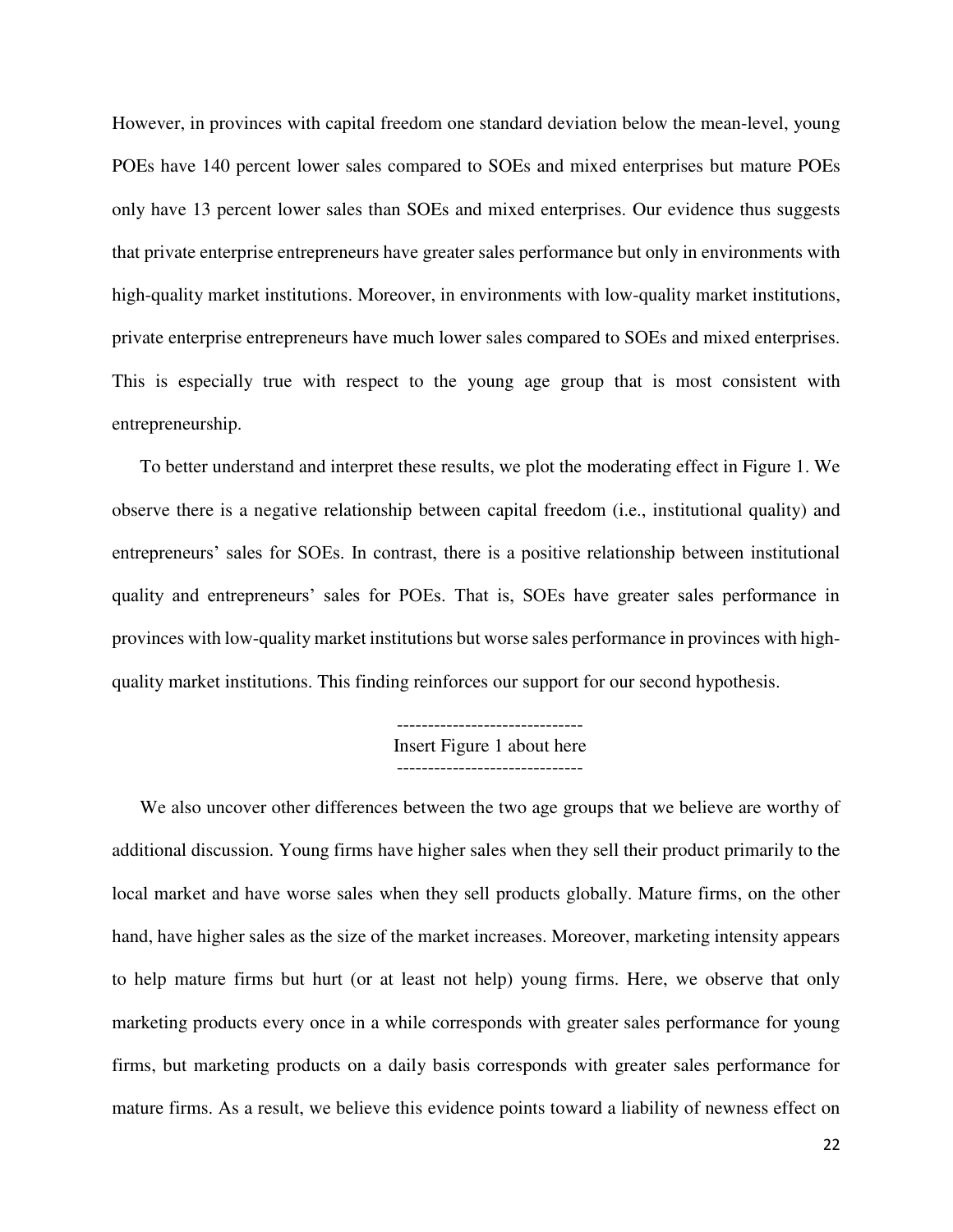marketing and promotion activities for early-stage ventures (Stinchcombe, 1965). That is, expanding the size of the market too quickly and promoting the product too intently can be detrimental to new venture performance and ultimately growth. We also find that different aged ventures experience different effects on venture performance depending on the source of financing. Young firms with more personal loans have higher sales whereas mature firms with larger credit lines have higher sales. This might reflect that credit lines take time to establish and repay the debt. Lastly, we also observe that franchising helps mature firms to increase sales but has no effect on young firms.

#### **5. Discussion and conclusion**

By leveraging insights from new institutional economics, agency theory, and entrepreneurial cognition theory, we propose that the quality of market institutions moderates the relationship between privatization and entrepreneurs' sales performance. We combine the World Bank's Enterprise Survey data for Chinese entrepreneurs with data from the Provincial Capital Freedom (PCF) Index developed by the China Institute of Public Affairs (CIPA) (Feng & Shoulong, 2011) to show that the effectiveness of privatization on entrepreneurs' sales performance depends critically on the underlying quality of market institutions. Specifically, we find that POEs underperform SOEs in environments with low-quality market institutions but outperform SOEs in environments with high-quality market institutions. These findings suggest that the success of privatization depends ultimately on the quality of the underlying institutional environment.

These findings have important implications for both theoretical and practical reasons. First, our results are important for entrepreneurs. Although privatization can alter organizational cultures, promote risk taking, and spur innovation and entrepreneurship (Tan, 2001; Zahra &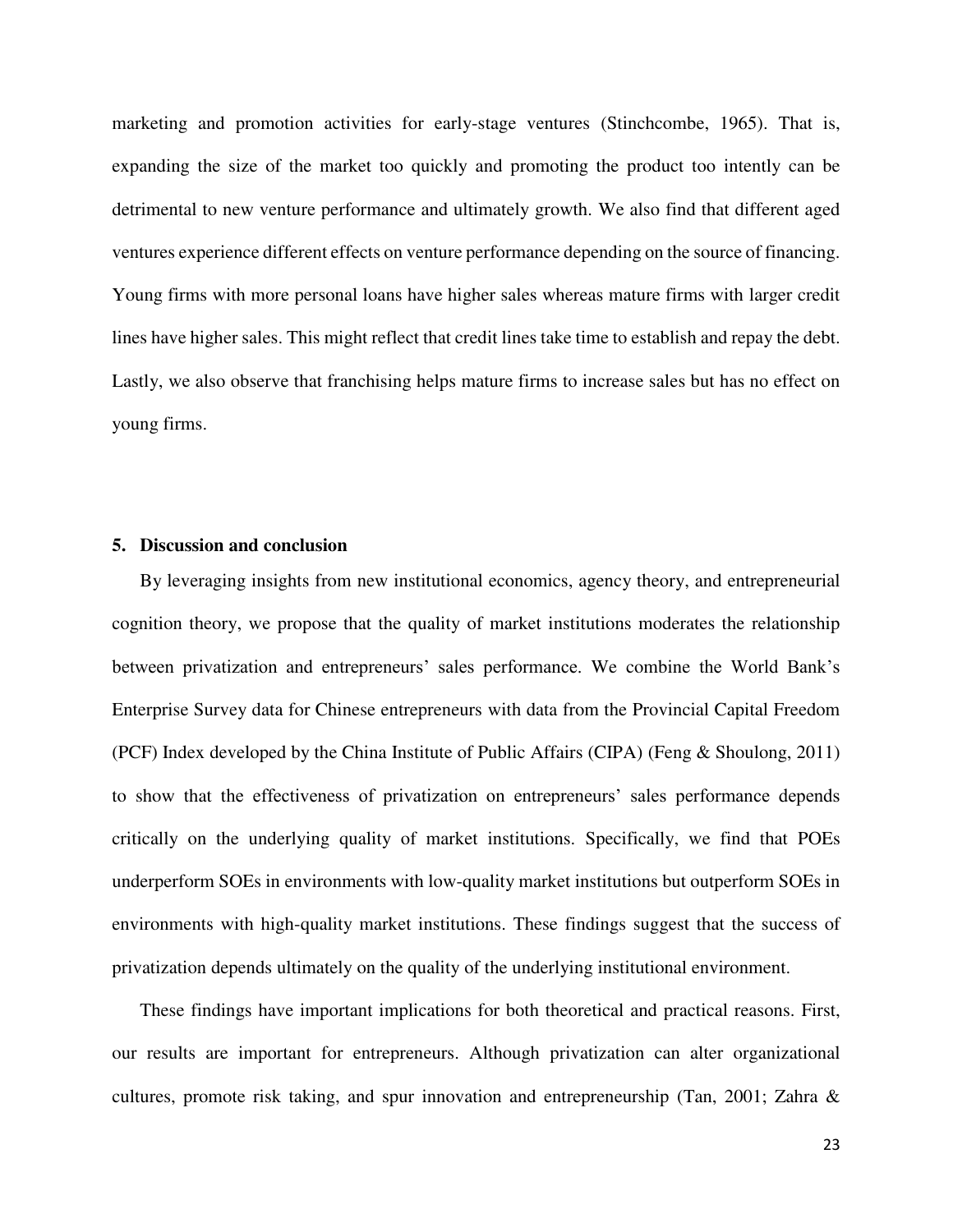Hansen, 2000), our results suggest that private enterprise activity will be more successful in environments with market-enhancing institutions. In the absence of these formal institutions, political and social connections become relatively more important. Our study thus highlights the importance of placing the evidence in the appropriate context (Zahra, 2007; Zahra et al., 2014). Entrepreneurs can benefit from this study by learning about the importance of the institutional context. This is especially true for those who are considering foreign direct investment in emerging markets and who might be unfamiliar with these environments.

Second, our findings are important for policy makers. Because low-quality institutional environments encourage unproductive entrepreneurship and discourage productive entrepreneurship (Baumol, 1990; Sobel, 2008), policy makers can advocate for market reforms which might improve the quality of market institutions and ultimately lead to greater productivity and growth (Baumol, 1986, 2002; Baumol & Strom, 2007). Caution is needed, however, because research identifies that gradual changes are more successful than rapid privatization efforts (Spicer, McDermott, & Kogut, 2000). Nevertheless, if the desire of policy is to promote entrepreneurship (Acs et al., 2016; Acs & Szerb, 2007; Shane, 2008), privatization can be a viable strategy to achieve these goals—if the underlying environment is supportive of entrepreneurship and private enterprise activity.

Third, our results have important implications for educators. The primary contribution of our study shows that the relative success of privatization depends critically on the underlying quality of market institutions. These findings shed new light on entrepreneurship in transition economies (McMillan & Woodruff, 2002; Park, Li, & Tse, 2006; Svejnar, 2002; Zhou, 2013). More importantly, however, we add to the literature that argues for a more nuanced understanding of the relationship between institutions and entrepreneurship (Audretsch, Belitski, & Desai, 2018;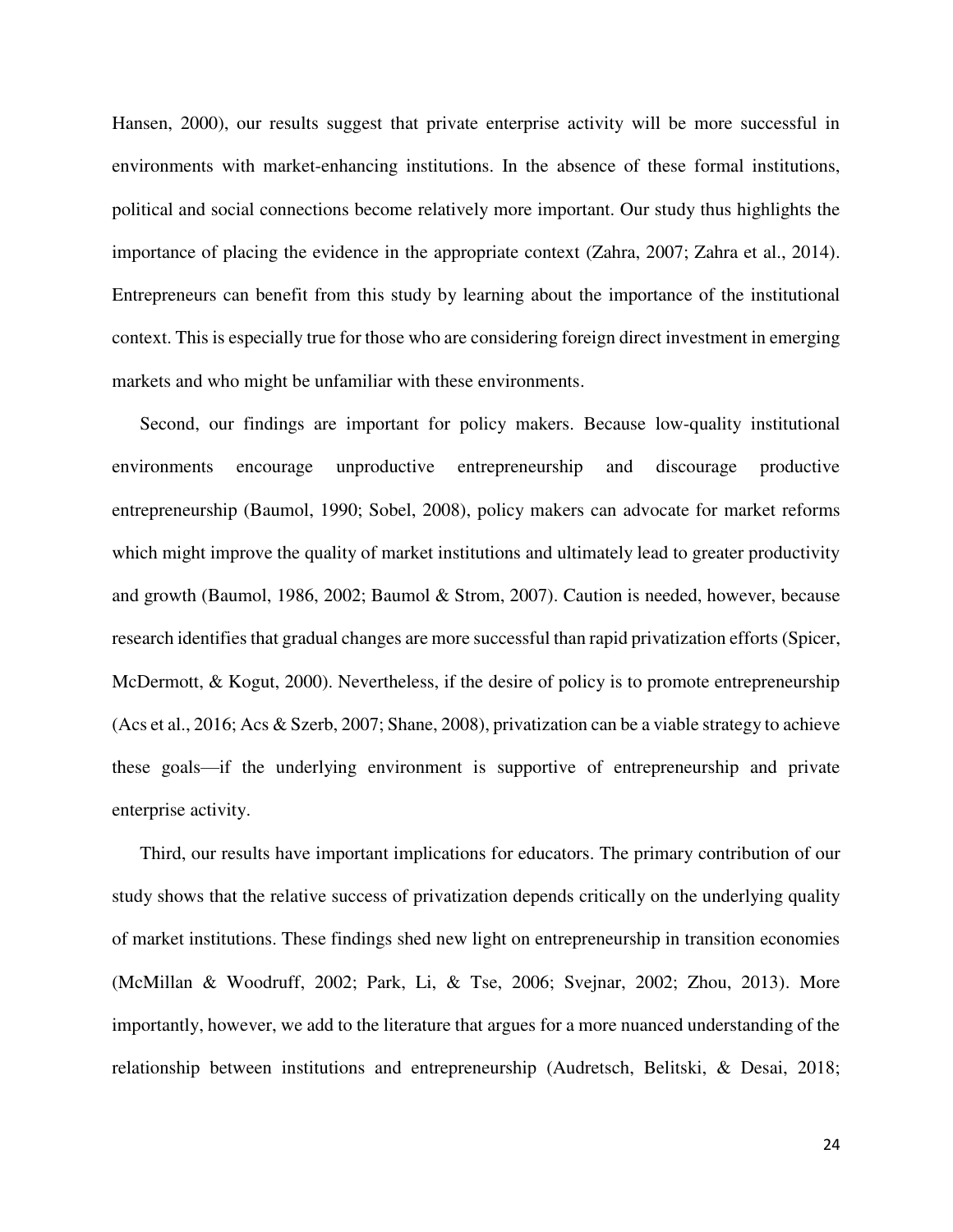Boudreaux, Nikolaev, & Klein, 2018; Estrin et al., 2013; Stenholm et al., 2013). The interaction between institutions and entrepreneurship is complex (Bjørnskov & Foss, 2016; Kim et al., 2016; Terjesen et al., 2016), and our findings, thus, are consistent with recent advances in entrepreneurship that offered nuanced approaches in transition economies and emerging markets (Ge et al., 2017; Tran, 2018).

#### *5.1. Limitations and future research*

As any empirical study, we face a number of limitations. We chose to examine a sample of Chinese entrepreneurs in an attempt to increase our understanding of the complex interaction between institutional environments, entrepreneurship, and privatization in a transition economies setting. While consistent with prior research in transition and emerging markets (Ge et al., 2017; Puffer, McCarthy, & Boisot, 2010), our findings apply only to entrepreneurs in China and caution should be given to the generalizability of our results. Future research, thus, should examine these relationships in alternative transition economies and emerging markets to determine the external validity of our findings. With that said, recent advances highlight that institutions have profound effects in other transition economies like Vietnam (Tran, 2018), and although this study examines the relative institutional dynamics on entrepreneurship for both new entrants and incumbents, we find these results encouraging for the applicability of institutions and entrepreneurship in alternative settings.

 Relatedly, while our sample takes advantage of important regional and industrial heterogeneities in entrepreneurship, it only includes a single-year of observation. To alleviate some of the associated empirical problems with cross-sectional data, we employed a multi-level hierarchical linear model that incorporates city-level and province-level random effects. This methodology allows us to compare the performances of entrepreneurs to *similar* entrepreneurs

25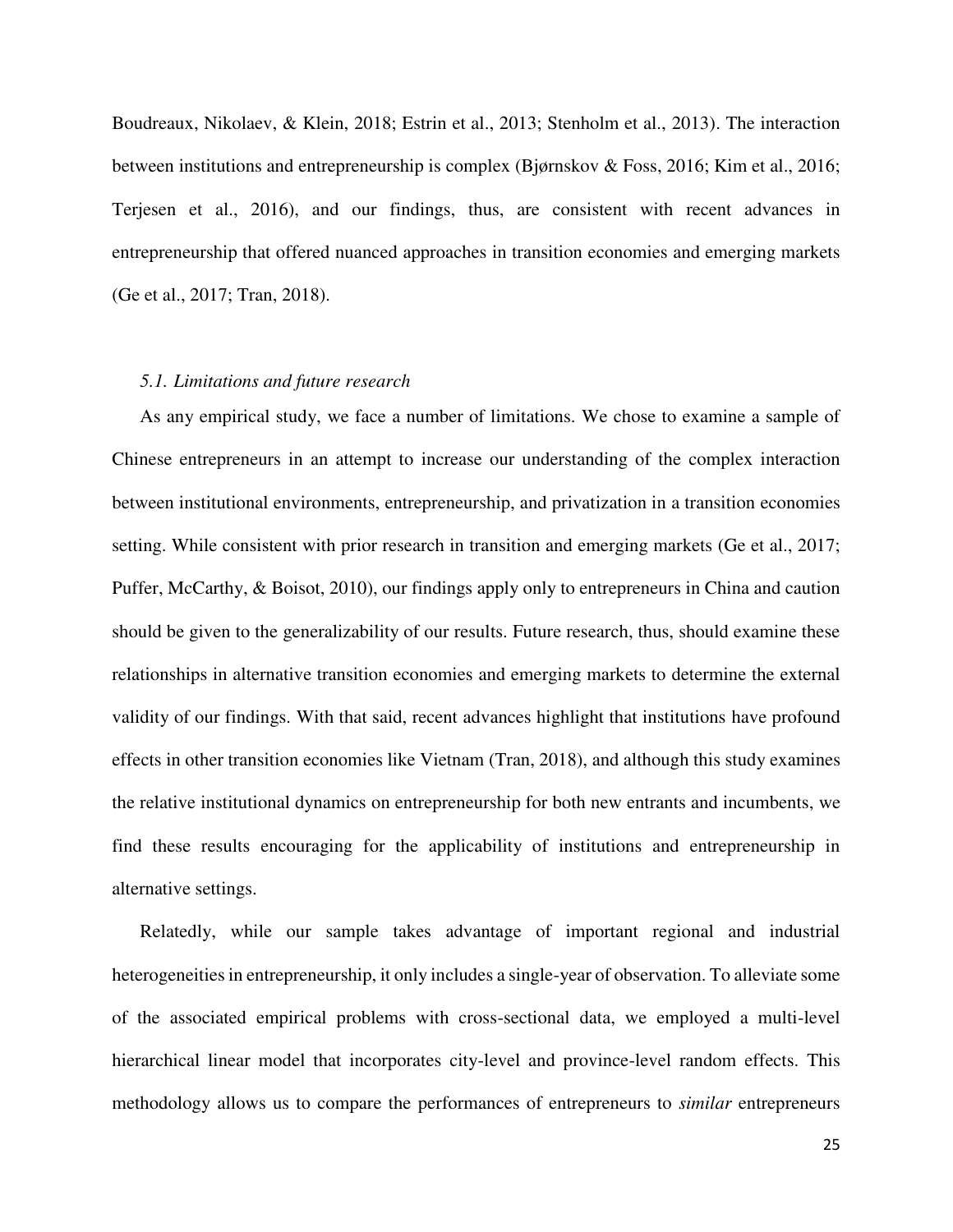*within* the same industry and geographic context (Audretsch et al., 2018). We therefore feel reasonably assured that our results are not driven by the omission of key confounders or otherwise important sources of regional heterogeneity. Future research, however, could improve upon our study by incorporating longitudinal designs that not only include important measures of regional and industrial classification but also incorporate multiple observations for the *same* organization over time. This research design would offer researchers an opportunity to enhance our understanding of the intricacies involved in the privatization process. For instance, research indicates that the *speed* of institutional reform (Banalieva et al., 2015) and the *speed* of privatization is an important consideration for the success of entrepreneurs in transitioning settings (Spicer et al., 2000). Future research could extend this logic to address whether slow and gradual improvements in the privatization process offer more benefits than a rapidly changing privatization that creates uncertainty during reform.

 In sum, we find that POEs underperform SOEs in environments with low-quality market institutions but outperform SOEs in environments with high-quality market institutions. Our results thus suggest that the quality of market institutions moderates the relationship between privatization and entrepreneurs' sales performance. These findings highlight the importance of context to entrepreneurial performance, especially in transition economies and emerging markets.

#### **References**

- Acemoglu, D., Johnson, S., & Robinson, J. A. (2005). Chapter 6 Institutions as a Fundamental Cause of Long-Run Growth. In P. A. and S. N. Durlauf (Ed.), *Handbook of Economic Growth* (Vol. 1, Part A, pp. 385–472). Elsevier. Retrieved from http://www.sciencedirect.com/science/article/pii/S1574068405010063
- Acs, Z. (2006). How is entrepreneurship good for economic growth? *Innovations*, *1*(1), 97–107. https://doi.org/10.1162/itgg.2006.1.1.97
- Acs, Z., Åstebro, T., Audretsch, D., & Robinson, D. T. (2016). Public policy to promote entrepreneurship: a call to arms. *Small Business Economics*, *47*(1), 35–51. https://doi.org/10.1007/s11187-016-9712-2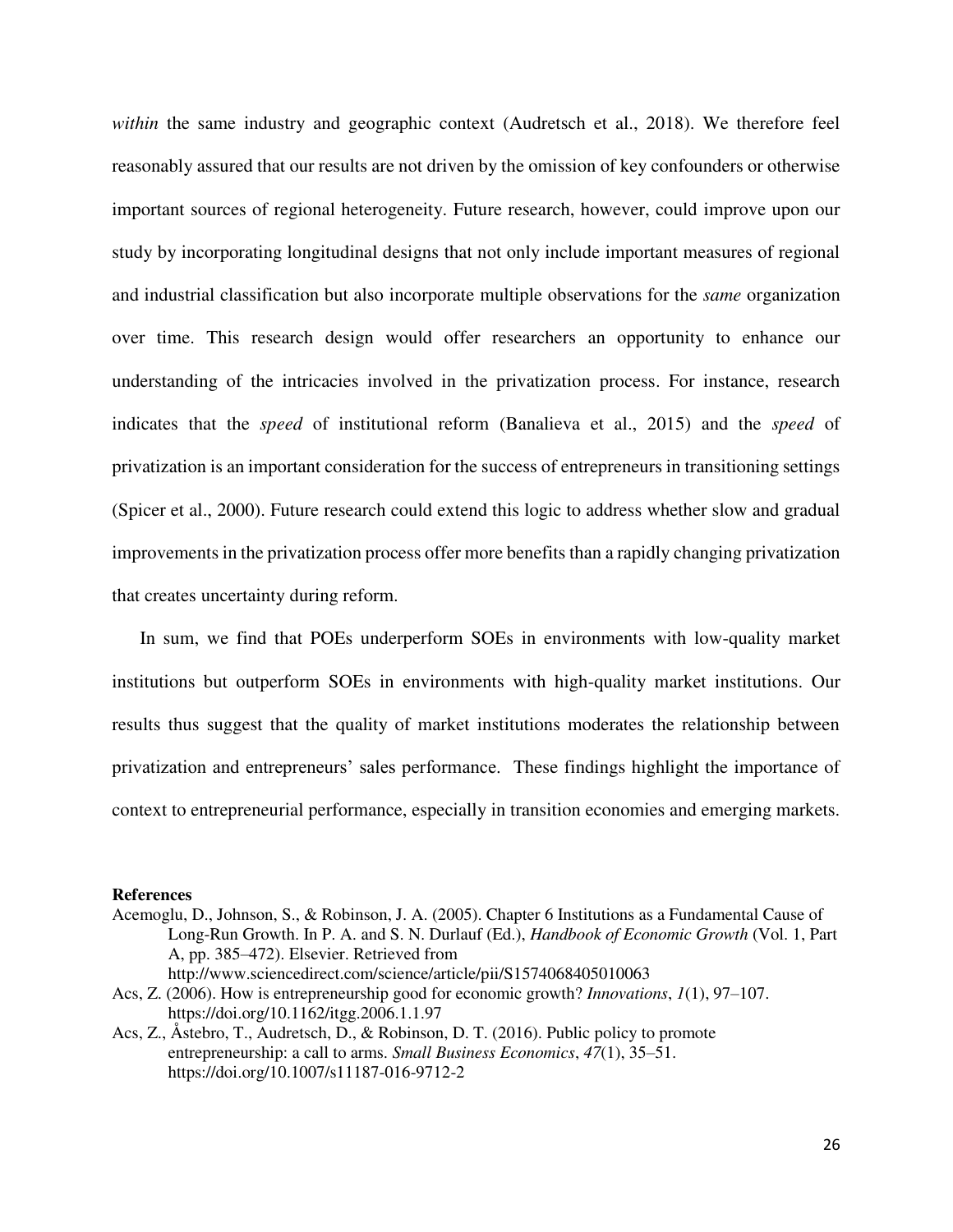- Acs, Z., Audretsch, D. B., Braunerhjelm, P., & Carlsson, B. (2004). *The Missing Link: The Knowledge Filter and Entrepreneurship in Endogenous Growth* (SSRN Scholarly Paper No. ID 667944). Rochester, NY: Social Science Research Network. Retrieved from https://papers.ssrn.com/abstract=667944
- Acs, Z., & Szerb, L. (2007). Entrepreneurship, Economic Growth and Public Policy. *Small Business Economics*, *28*(2–3), 109–122. https://doi.org/10.1007/s11187-006-9012-3
- Amighini, A. A., Rabellotti, R., & Sanfilippo, M. (2013). Do Chinese state-owned and private enterprises differ in their internationalization strategies? *China Economic Review*, *27*, 312–325. https://doi.org/10.1016/j.chieco.2013.02.003
- Artz, K. W., Norman, P. M., Hatfield, D. E., & Cardinal, L. B. (2010). A Longitudinal Study of the Impact of R&D, Patents, and Product Innovation on Firm Performance. *Journal of Product Innovation Management*, *27*(5), 725–740. https://doi.org/10.1111/j.1540-5885.2010.00747.x
- Atalay, M., Anafarta, N., & Sarvan, F. (2013). The Relationship between Innovation and Firm Performance: An Empirical Evidence from Turkish Automotive Supplier Industry. *Procedia - Social and Behavioral Sciences*, *75*, 226–235. https://doi.org/10.1016/j.sbspro.2013.04.026
- Audretsch, D. B., Belitski, M., & Desai, S. (2018). National Business Regulations and City Entrepreneurship in Europe: A Multilevel Nested Analysis. *Entrepreneurship Theory and Practice*, 1042258718774916. https://doi.org/10.1177/1042258718774916
- Audretsch, D. B., Keilbach, M. C., & Lehmann, E. E. (2006). *Entrepreneurship and Economic Growth*. Oxford University Press, USA.
- Autio, E., Pathak, S., & Wennberg, K. (2013). Consequences of cultural practices for entrepreneurial behaviors. *Journal of International Business Studies*, *44*(4), 334–362. https://doi.org/10.1057/jibs.2013.15
- Banalieva, E. R., Eddleston, K. A., & Zellweger, T. M. (2015). When do family firms have an advantage in transitioning economies? Toward a dynamic institution‐based view. *Strategic Management Journal*, *36*(9), 1358–1377.
- Baron, R. A. (1998). Cognitive mechanisms in entrepreneurship: Why and when enterpreneurs think differently than other people. *Journal of Business Venturing*, *13*(4), 275–294.
- Bascle, G. (2008). Controlling for endogeneity with instrumental variables in strategic management research. *Strategic Organization*, *6*(3), 285–327. https://doi.org/10.1177/1476127008094339
- Baumol, W. J. (1986). Entrepreneurship and a century of growth. *Journal of Business Venturing*, *1*(2), 141–145.
- Baumol, W. J. (1990). Entrepreneurship: Productive, Unproductive, and Destructive. *Journal of Political Economy*, *98*(5, Part 1), 893–921. https://doi.org/10.1086/261712
- Baumol, W. J. (2002). *The free-market innovation machine: Analyzing the growth miracle of capitalism*. Princeton university press.
- Baumol, W. J., & Strom, R. J. (2007). Entrepreneurship and economic growth. *Strategic Entrepreneurship Journal*, *1*(3–4), 233–237. https://doi.org/10.1002/sej.26
- Birch, D. L. (1979). *The job generation process: MIT program on neighborhood and regional change*.
- Birley, S. (1986). The role of new firms: Births, deaths and job generation. *Strategic Management Journal*, *7*(4), 361–376. https://doi.org/10.1002/smj.4250070406
- Birley, S. (1987). New ventures and employment growth. *Journal of Business Venturing*, *2*(2), 155–165. https://doi.org/10.1016/0883-9026(87)90005-X
- Bjørnskov, C., & Foss, N. (2013). How Strategic Entrepreneurship and The Institutional Context Drive Economic Growth. *Strategic Entrepreneurship Journal*, *7*(1), 50–69. https://doi.org/10.1002/sej.1148
- Bjørnskov, C., & Foss, N. J. (2016). Institutions, Entrepreneurship, and Economic Growth: What Do We Know and What Do We Still Need to Know? *The Academy of Management Perspectives*, *30*(3), 292–315. https://doi.org/10.5465/amp.2015.0135
- Bologna, J., & Ross, A. (2015). Corruption and entrepreneurship: evidence from Brazilian municipalities. *Public Choice*, *165*(1–2), 59–77. https://doi.org/10.1007/s11127-015-0292-5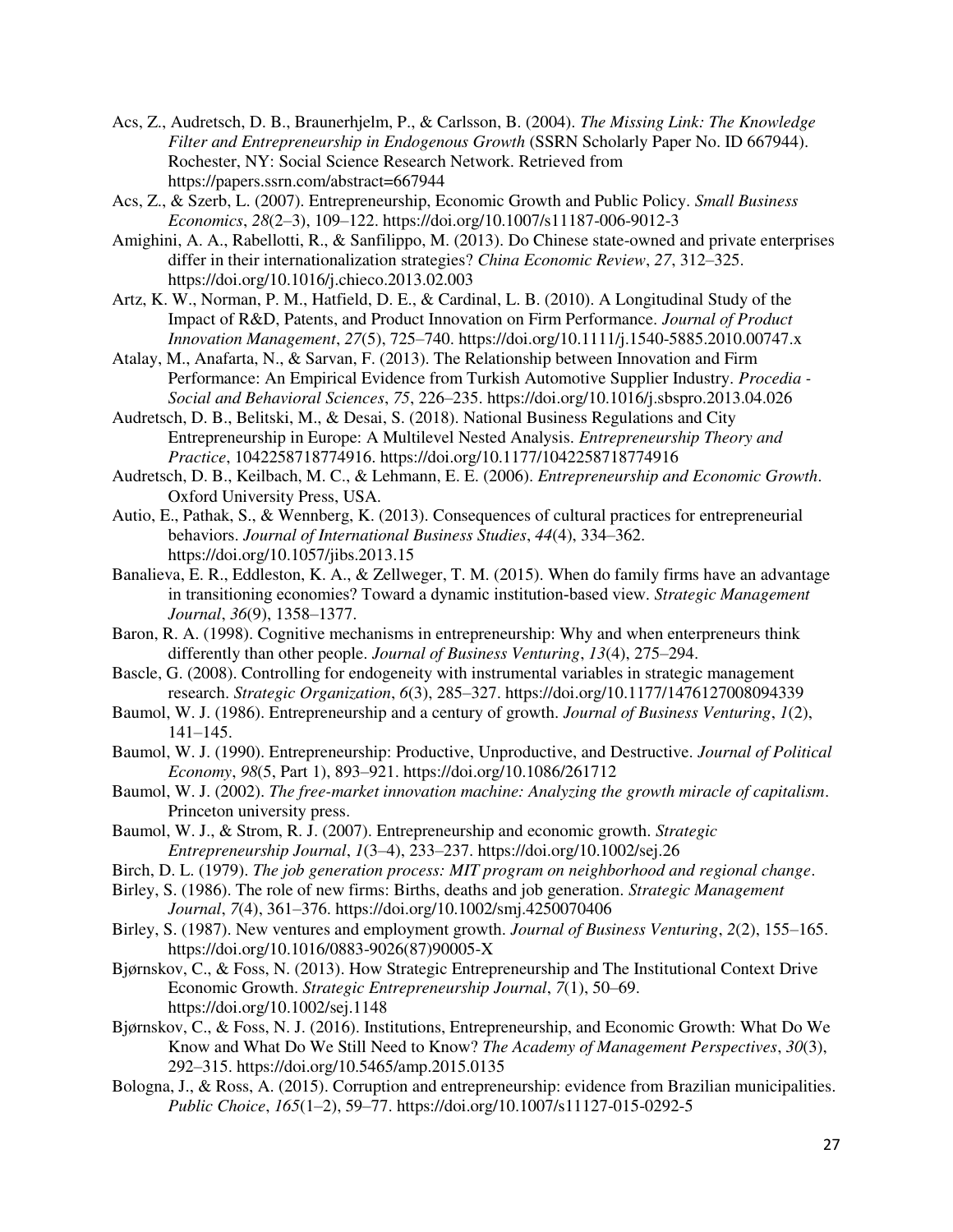Bos, D. (1991). Privatization: a theoretical treatment. *OUP Catalogue*.

- Boudreaux, C. J. (2014). Jumping off of the Great Gatsby curve: how institutions facilitate entrepreneurship and intergenerational mobility. *Journal of Institutional Economics*, *10*(2), 231– 255. https://doi.org/10.1017/S1744137414000034
- Boudreaux, C. J., & Nikolaev, B. (2018). Capital is not enough: opportunity entrepreneurship and formal institutions. *Small Business Economics*, 1–30. https://doi.org/10.1007/s11187-018-0068-7
- Boudreaux, C. J., Nikolaev, B., & Holcombe, R. (2018). Corruption and destructive entrepreneurship. *Small Business Economics*, *51*(1), 181–202. https://doi.org/10.1007/s11187-017-9927-x
- Boudreaux, C. J., Nikolaev, B. N., & Klein, P. (2018). Socio-cognitive traits and entrepreneurship: The moderating role of economic institutions. *Journal of Business Venturing*.
- Bowen, H. P., & Clercq, D. D. (2008). Institutional context and the allocation of entrepreneurial effort. *Journal of International Business Studies*, *39*(4), 747–767. https://doi.org/10.1057/palgrave.jibs.8400343
- Bradley, S. W., & Klein, P. (2016). Institutions, Economic Freedom, and Entrepreneurship: The Contribution of Management Scholarship. *The Academy of Management Perspectives*, *30*(3), 211–221. https://doi.org/10.5465/amp.2013.0137
- Broussard, G. (2000). How advertising frequency can work to build online advertising effectiveness. *International Journal of Market Research*, *42*(4), 1–13.
- Bruton, G. D., Ahlstrom, D., & Li, H. (2010). Institutional Theory and Entrepreneurship: Where Are We Now and Where Do We Need to Move in the Future? *Entrepreneurship Theory and Practice*, *34*(3), 421–440. https://doi.org/10.1111/j.1540-6520.2010.00390.x
- Busenitz, L. W., & Lau, C.-M. (1996). A cross-cultural cognitive model of new venture creation. *Entrepreneurship Theory and Practice*, *20*(4), 25–40.
- Bylund, P. L., & McCaffrey, M. (2017). A theory of entrepreneurship and institutional uncertainty. *Journal of Business Venturing*, *32*(5), 461–475. https://doi.org/10.1016/j.jbusvent.2017.05.006
- Castrogiovanni, G. J., Combs, J. G., & Justis, R. T. (2006). Shifting Imperatives: An Integrative View of Resource Scarcity and Agency Reasons for Franchising. *Entrepreneurship Theory and Practice*, *30*(1), 23–40. https://doi.org/10.1111/j.1540-6520.2006.00108.x
- Clarke, G. R., & Xu, L. C. (2004). Privatization, competition, and corruption: how characteristics of bribe takers and payers affect bribes to utilities. *Journal of Public Economics*, *88*(9–10), 2067–2097.
- Combs, J. G., Michael, S. C., & Castrogiovanni, G. J. (2004). Franchising: A Review and Avenues to Greater Theoretical Diversity. *Journal of Management*, *30*(6), 907–931. https://doi.org/10.1016/j.jm.2004.06.006
- Cooper, A. C., Woo, C. Y., & Dunkelberg, W. C. (1989). Entrepreneurship and the initial size of firms. *Journal of Business Venturing*, *4*(5), 317–332. https://doi.org/10.1016/0883-9026(89)90004-9
- Cornelli, F., & Li, D. D. (1997). Large shareholders, private benefits of control, and optimal schemes of privatization. *The RAND Journal of Economics*, 585–604.
- Cuervo, A., & Villalonga, B. (2000). Explaining the Variance in the Performance Effects of Privatization. *Academy of Management Review*, *25*(3), 581–590. https://doi.org/10.5465/amr.2000.3363520
- Cuervo-Cazurra, A., & Dau, L. A. (2009). Promarket Reforms and Firm profitability in Developing Countries. *Academy of Management Journal*, *52*(6), 1348–1368. https://doi.org/10.5465/amj.2009.47085192
- Davis, S. J., Haltiwanger, J. C., & Schuh, S. (1998). Job creation and destruction. *MIT Press Books*, *1*.
- De Clercq, D., Lim, D., & Oh, C. (2013). Individual-Level Resources and New Business Activity: The Contingent Role of Institutional Context. *Entrepreneurship Theory and Practice*, *37*(2), 303–330. https://doi.org/10.1111/j.1540-6520.2011.00470.x
- Delmar, F., & Shane, S. (2006). Does experience matter? The effect of founding team experience on the survival and sales of newly founded ventures. *Strategic Organization*, *4*(3), 215–247. https://doi.org/10.1177/1476127006066596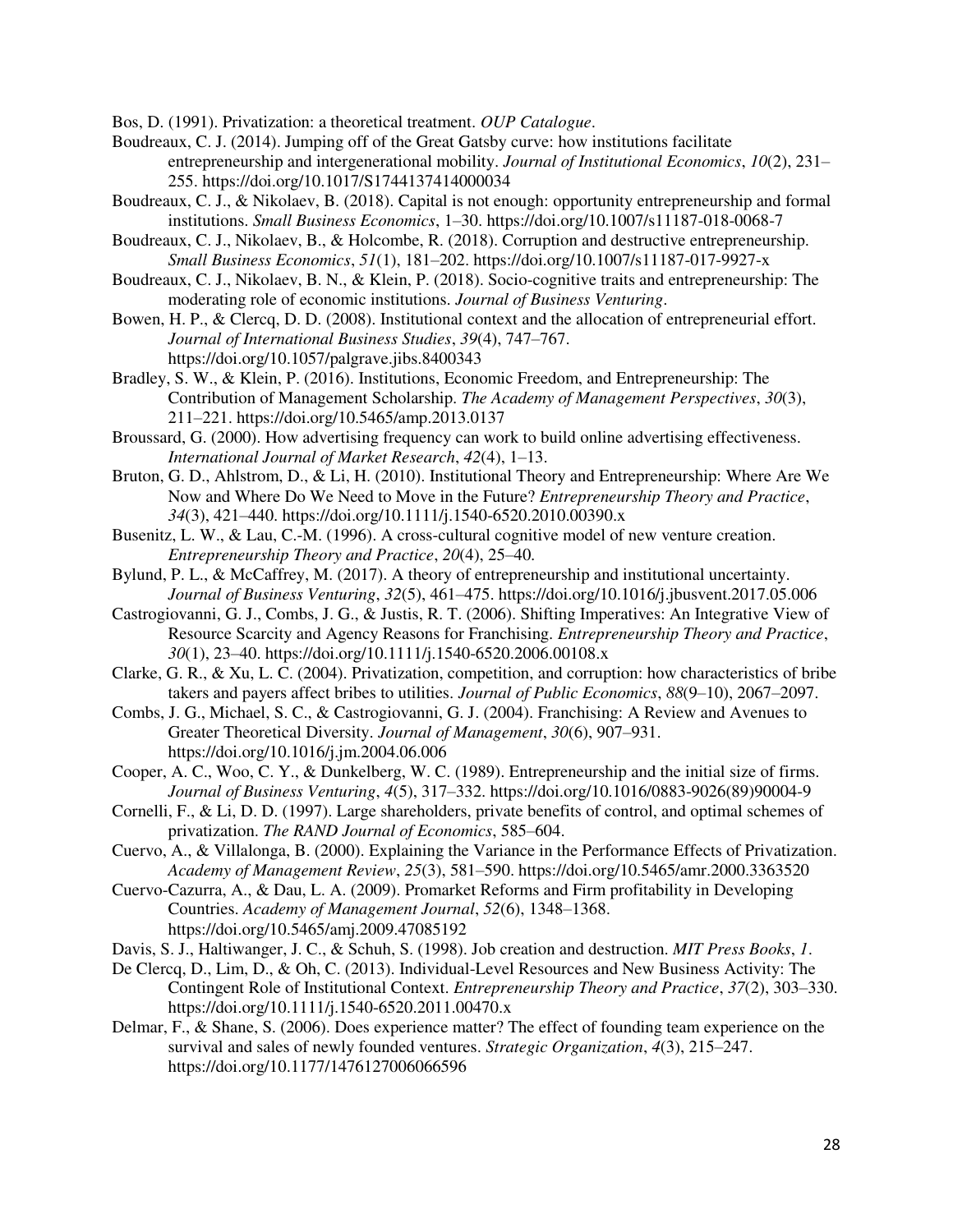Dharwadkar, B., George, G., & Brandes, P. (2000). Privatization in Emerging Economies: An Agency Theory Perspective. *Academy of Management Review*, *25*(3), 650–669. https://doi.org/10.5465/amr.2000.3363533

- Djankov, S., & Murrell, P. (2002). Enterprise Restructuring in Transition: A Quantitative Survey. *Journal of Economic Literature*, *40*(3), 739–792. https://doi.org/10.1257/002205102760273788
- Doh, J. P. (2000). Entrepreneurial privatization strategies: Order of entry and local partner collaboration as sources of competitive advantage. *Academy of Management Review*, *25*(3), 551–571.
- Eisenhardt, K. M. (1989). Agency Theory: An Assessment and Review. *Academy of Management Review*, *14*(1), 57–74. https://doi.org/10.5465/amr.1989.4279003
- Estrin, S., Korosteleva, J., & Mickiewicz, T. (2013). Which institutions encourage entrepreneurial growth aspirations? *Journal of Business Venturing*, *28*(4), 564–580. https://doi.org/10.1016/j.jbusvent.2012.05.001
- Fairlie, R. W., & Krashinsky, H. A. (2012). Liquidity Constraints, Household Wealth, and Entrepreneurship Revisited. *Review of Income and Wealth*, *58*(2), 279–306. https://doi.org/10.1111/j.1475-4991.2011.00491.x
- Fairlie, R. W., & Robb, A. M. (2009). Gender differences in business performance: evidence from the Characteristics of Business Owners survey. *Small Business Economics*, *33*(4), 375. https://doi.org/10.1007/s11187-009-9207-5
- Feng, X., & Shoulong, M. (2011). *Capital Freedom in China: 2011 Annual Report*. Beijing: Huaxia Publishing House.
- Filatotchev, I., Wright, M., Buck, T., & Zhukov, V. (1999). Corporate entrepreneurs and privatized firms in Russia, Ukraine, and Belarus. *Journal of Business Venturing*, *14*(5–6), 475–492.
- Friar, J. H., & Meyer, M. H. (2003). Entrepreneurship and Start-Ups in the Boston Region: Factors Differentiating High-Growth Ventures from Micro-Ventures. *Small Business Economics*, *21*(2), 145–152. https://doi.org/10.1023/A:1025045828202
- Frye, T., & Shleifer, A. (1997). The Invisible Hand and the Grabbing Hand. *The American Economic Review*, *87*(2), 354–358.
- Gatewood, E. J., Shaver, K. G., Powers, J. B., & Gartner, W. B. (2002). Entrepreneurial Expectancy, Task Effort, and Performance. *Entrepreneurship Theory and Practice*, *27*(2), 187–206. https://doi.org/10.1111/1540-8520.00006
- Ge, J., Stanley, L. J., Eddleston, K., & Kellermanns, F. W. (2017). Institutional deterioration and entrepreneurial investment: The role of political connections. *Journal of Business Venturing*, *32*(4), 405–419. https://doi.org/10.1016/j.jbusvent.2017.04.002
- Greene, W. H. (2003). *Econometric analysis*. Pearson Education India.
- Gunday, G., Ulusoy, G., Kilic, K., & Alpkan, L. (2011). Effects of innovation types on firm performance. *International Journal of Production Economics*, *133*(2), 662–676. https://doi.org/10.1016/j.ijpe.2011.05.014
- Gwartney, J., Lawson, R., & Hall, J. (2017). *Economic Freedom of the World 2017 Annual Report*. The Fraser Institute.
- Hall, B. H. (1986). The relationship between firm size and firm growth in the US manufacturing sector. *NBER*.
- Haltiwanger, J., Jarmin, R. S., & Miranda, J. (2013). Who creates jobs? Small versus large versus young. *Review of Economics and Statistics*, *95*(2), 347–361.
- Hamilton, B. H., & Nickerson, J. A. (2003). Correcting for Endogeneity in Strategic Management Research. *Strategic Organization*, *1*(1), 51–78. https://doi.org/10.1177/1476127003001001218
- Hayek, F. A. (1945). The Use of Knowledge in Society. *The American Economic Review*, *35*(4), 519– 530.
- Heritage. (2018). *2018 Index of Economic Freedom*. Retrieved from https://www.heritage.org/index/ranking
- Hofstede, G. (2001). *Culture's Consequences: Comparing Values, Behaviors, Institutions and Organizations Across Nations*. SAGE Publications.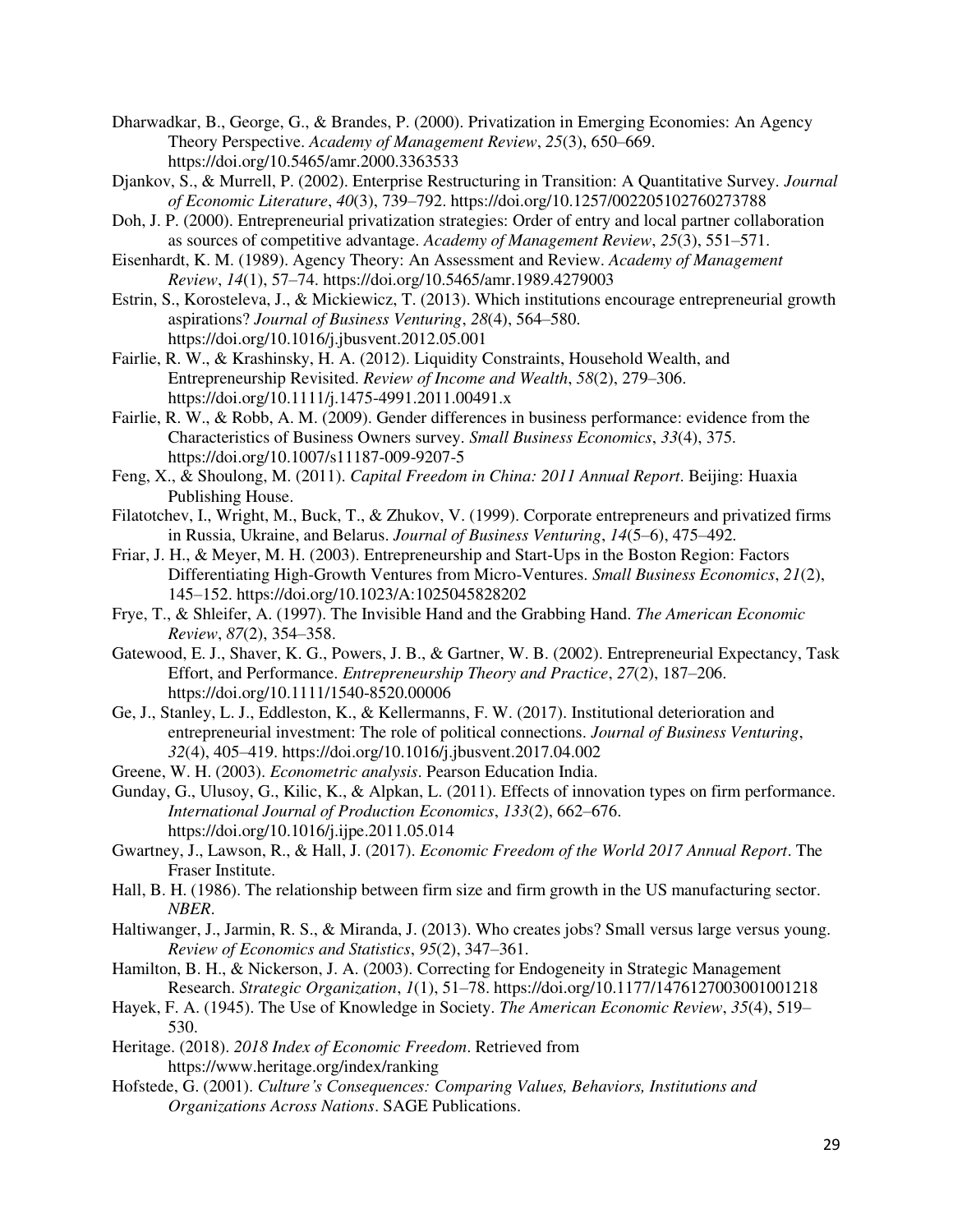- Huber, P. J. (1967). The behavior of maximum likelihood estimates under nonstandard conditions (Vol. 1, pp. 221–233). Presented at the Proceedings of the fifth Berkeley symposium on mathematical statistics and probability, University of California Press.
- Hult, G. T. M., Hurley, R. F., & Knight, G. A. (2004). Innovativeness: Its antecedents and impact on business performance. *Industrial Marketing Management*, *33*(5), 429–438. https://doi.org/10.1016/j.indmarman.2003.08.015
- Jackson, J. E., Klich, J., & Poznanska, K. (1999). Firm creation and economic transitions. *Journal of Business Venturing*, *14*(5), 427–450. https://doi.org/10.1016/S0883-9026(98)00029-9
- Jensen, M. C., & Meckling, W. H. (1976). Theory of the firm: Managerial behavior, agency costs and ownership structure. *Journal of Financial Economics*, *3*(4), 305–360. https://doi.org/10.1016/0304-405X(76)90026-X
- Kim, P. H., Wennberg, K., & Croidieu, G. (2016). Untapped riches of meso-level applications in multilevel entrepreneurship mechanisms. *The Academy of Management Perspectives*, *30*(3), 273– 291.
- Laffont, J.-J., & Tirole, J. (1993). *A theory of incentives in procurement and regulation*. MIT press.
- Loyalka, M. D. (2006). A Chinese Welcome for Entrepreneurs. *Business Week Online*.
- Lu, J. W., & Beamish, P. W. (2004). International Diversification and Firm Performance: The S-curve Hypothesis. *Academy of Management Journal*, *47*(4), 598–609. https://doi.org/10.5465/20159604
- McMillan, J., & Woodruff, C. (2002). The Central Role of Entrepreneurs in Transition Economies. *Journal of Economic Perspectives*, *16*(3), 153–170. https://doi.org/10.1257/089533002760278767
- McMullen, J. S., Bagby, D. R., & Palich, L. E. (2008). Economic Freedom and the Motivation to Engage in Entrepreneurial Action. *Entrepreneurship Theory and Practice*, *32*(5), 875–895. https://doi.org/10.1111/j.1540-6520.2008.00260.x
- Méon, P.-G., & Sekkat, K. (2005). Does corruption grease or sand the wheels of growth? *Public Choice*, *122*(1), 69–97. https://doi.org/10.1007/s11127-005-3988-0
- Ministry of Commerce People's Republic of China. (2012). Retrieved from http://english.mofcom.gov.cn/
- Morbey, G. K. (1988). R&D: Its Relationship to Company Performance. *Journal of Product Innovation Management*, *5*(3), 191–200. https://doi.org/10.1111/1540-5885.530191
- Murphy, K. M., Shleifer, A., & Vishny, R. W. (1991). The Allocation of Talent: Implications for Growth. *The Quarterly Journal of Economics*, *106*(2), 503–530. https://doi.org/10.2307/2937945
- Murphy, K. M., Shleifer, A., & Vishny, R. W. (1993). Why is rent-seeking so costly to growth? *The American Economic Review*, *83*(2), 409–414.
- Neumark, D., Wall, B., & Zhang, J. (2011). Do small businesses create more jobs? New evidence for the United States from the National Establishment Time Series. *The Review of Economics and Statistics*, *93*(1), 16–29.
- Nikolaev, B., Boudreaux, C. J., & Palich, L. E. (2018). Cross-Country Determinants of Early Stage Necessity and Opportunity-Motivated Entrepreneurship: Accounting for Model Uncertainty. *Journal of Small Business Management*. https://doi.org/10.1111/jsbm.12400
- Niskanen, W. (1971). *Bureaucracy and representative government*. Chicago & New York: Aldine-Atherton, Inc.
- North, D. C. (1990). *Institutions, Institutional Change and Economic Performance*. Cambridge University Press.
- Pacheco, D. F., York, J. G., Dean, T. J., & Sarasvathy, S. D. (2010). The Coevolution of Institutional Entrepreneurship: A Tale of Two Theories. *Journal of Management*, *36*(4), 974–1010. https://doi.org/10.1177/0149206309360280
- Parasuraman, A., & Zeren, L. M. (1983). R&D's Relationship With Profits And Sales. *Research Management*, *26*(1), 25–28. https://doi.org/10.1080/00345334.1983.11756765
- Park, S. H., Li, S., & Tse, D. K. (2006). Market liberalization and firm performance during China's economic transition. *Journal of International Business Studies*, *37*(1), 127–147. https://doi.org/10.1057/palgrave.jibs.8400178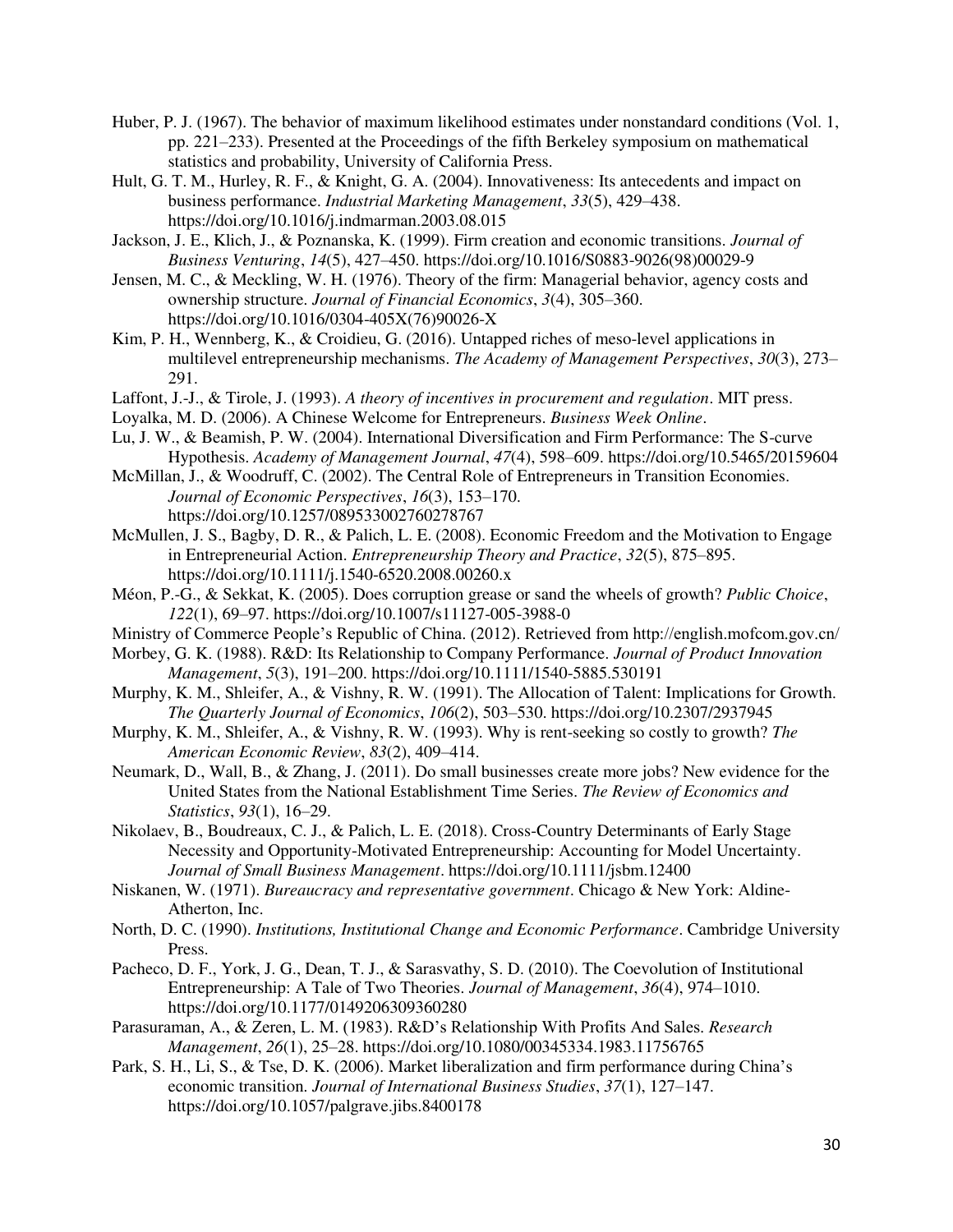- Pelikan, P. (1986). *The formation of incentive mechanisms in different economic systems*. IUI Working Paper.
- Peng, M. W., & Jiang, Y. (2010). Institutions Behind Family Ownership and Control in Large Firms. *Journal of Management Studies*, *47*(2), 253–273. https://doi.org/10.1111/j.1467- 6486.2009.00890.x
- Puffer, S. M. (1994). Understanding the bear: A portrait of Russian business leaders. *Academy of Management Perspectives*, *8*(1), 41–54.
- Puffer, S. M., McCarthy, D. J., & Boisot, M. (2010). Entrepreneurship in Russia and China: The impact of formal institutional voids. *Entrepreneurship Theory and Practice*, *34*(3), 441–467.
- Robb, A. M., & Robinson, D. T. (2014). The Capital Structure Decisions of New Firms. *The Review of Financial Studies*, *27*(1), 153–179. https://doi.org/10.1093/rfs/hhs072
- Ross, S. A. (1973). The Economic Theory of Agency: The Principal's Problem. *The American Economic Review*, *63*(2), 134–139.
- Saeed, K. A., Hwang, Y., & Grover, V. (2002). Investigating the Impact of Web Site Value and Advertising on Firm Performance in Electronic Commerce. *International Journal of Electronic Commerce*, *7*(2), 119–141. https://doi.org/10.1080/10864415.2002.11044264
- Sappington, D. E., & Stiglitz, J. E. (1987). Privatization, information and incentives. *Journal of Policy Analysis and Management*, *6*(4), 567–585.
- Schmidt, K. M. (1996). The costs and benefits of privatization: an incomplete contracts approach. *The Journal of Law, Economics, and Organization*, *12*(1), 1–24.
- Schultz, T. W. (1975). The Value of the Ability to Deal with Disequilibria. *Journal of Economic Literature*, *13*(3), 827–846.
- Shane, S. (2008). *The Illusions of Entrepreneurship: The Costly Myths That Entrepreneurs, Investors, and Policy Makers Live By*. Yale University Press.
- Smith, A. (1776). *The Wealth of Nations* (annotated edition edition). New York, N.Y: Bantam Classics.
- Sobel, R. S. (2008). Testing Baumol: Institutional quality and the productivity of entrepreneurship. *Journal of Business Venturing*, *23*(6), 641–655. https://doi.org/10.1016/j.jbusvent.2008.01.004
- Spicer, A., McDermott, G. A., & Kogut, B. (2000). Entrepreneurship and Privatization in Central Europe: The Tenuous Balance Between Destruction and Creation. *Academy of Management Review*, *25*(3), 630–649. https://doi.org/10.5465/amr.2000.3363531
- Stenholm, P., Acs, Z., & Wuebker, R. (2013). Exploring country-level institutional arrangements on the rate and type of entrepreneurial activity. *Journal of Business Venturing*, *28*(1), 176–193. https://doi.org/10.1016/j.jbusvent.2011.11.002
- Stinchcombe, A. L. (1965). Social structure and organizations. In J. March (Ed.), *Handbook of organizations* (pp. 153–193). Rand McNally.
- Svejnar, J. (2002). Transition Economies: Performance and Challenges. *Journal of Economic Perspectives*, *16*(1), 3–28. https://doi.org/10.1257/0895330027058
- Tan, J. (2001). Innovation and risk-taking in a transitional economy: A comparative study of chinese managers and entrepreneurs. *Journal of Business Venturing*, *16*(4), 359–376. https://doi.org/10.1016/S0883-9026(99)00056-7
- Tan, J. (2007). Phase transitions and emergence of entrepreneurship: The transformation of Chinese SOEs over time. *Journal of Business Venturing*, *22*(1), 77–96. https://doi.org/10.1016/j.jbusvent.2005.09.002
- Terjesen, S., Hessels, J., & Li, D. (2016). Comparative International Entrepreneurship A Review and Research Agenda. *Journal of Management*, *42*(1), 299–344. https://doi.org/10.1177/0149206313486259
- Tonoyan, V., Strohmeyer, R., Habib, M., & Perlitz, M. (2010). Corruption and Entrepreneurship: How Formal and Informal Institutions Shape Small Firm Behavior in Transition and Mature Market Economies. *Entrepreneurship Theory and Practice*, *34*(5), 803–832. https://doi.org/10.1111/j.1540-6520.2010.00394.x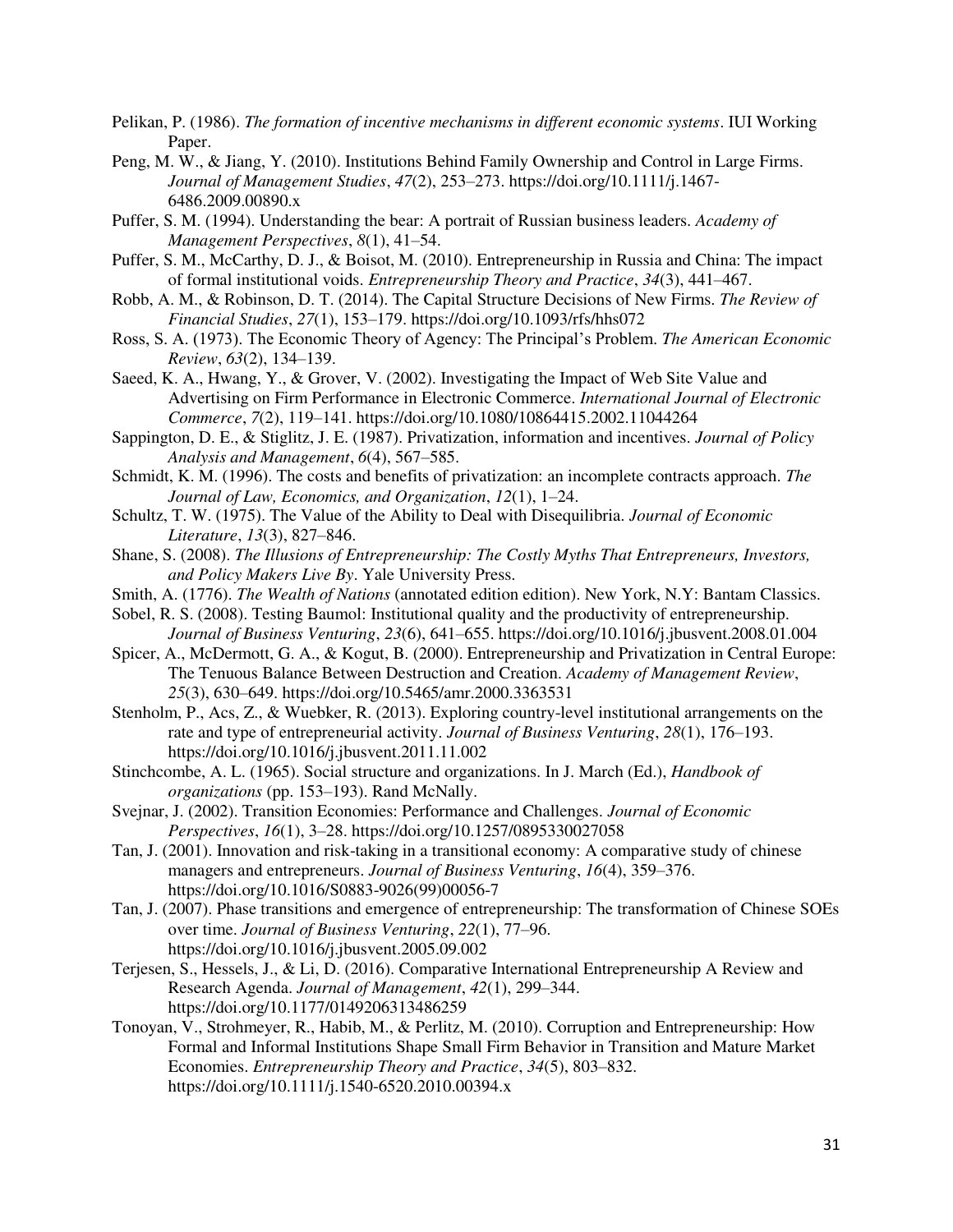- Tran, H. T. (2018). Institutional quality and market selection in the transition to market economy. *Journal of Business Venturing*. https://doi.org/10.1016/j.jbusvent.2018.07.001
- Vickers, J., & Yarrow, G. K. (1988). *Privatization: An economic analysis* (Vol. 18). MIT press.
- Welter, F., Baker, T., Audretsch, D. B., & Gartner, W. B. (2017). Everyday Entrepreneurship—A Call for Entrepreneurship Research to Embrace Entrepreneurial Diversity. *Entrepreneurship Theory and Practice*, *41*(3), 311–321. https://doi.org/10.1111/etap.12258
- White, H. (1982). Maximum likelihood estimation of misspecified models. *Econometrica: Journal of the Econometric Society*, 1–25.
- Williams, T. A., & Shepherd, D. A. (2016). Building Resilience or Providing Sustenance: Different Paths of Emergent Ventures in the Aftermath of the Haiti Earthquake. *Academy of Management Journal*, *59*(6), 2069–2102. https://doi.org/10.5465/amj.2015.0682
- Williamson, O. E. (2000). The New Institutional Economics: Taking Stock, Looking Ahead. *Journal of Economic Literature*, *38*(3), 595–613. https://doi.org/10.1257/jel.38.3.595
- Wooldridge, J. M. (2015). *Introductory econometrics: A modern approach*. Nelson Education.
- Wright, M., Hoskisson, R. E., Busenitz, L. W., & Dial, J. (2000). Entrepreneurial Growth Through Privatization: The Upside of Management Buyouts. *Academy of Management Review*, *25*(3), 591–601. https://doi.org/10.5465/amr.2000.3363522
- Zahra, S. A. (2007). Contextualizing theory building in entrepreneurship research. *Journal of Business Venturing*, *22*(3), 443–452. https://doi.org/10.1016/j.jbusvent.2006.04.007
- Zahra, S. A., & Dianne Hansen, C. (2000). Privatization, entrepreneurship, and global competitiveness in the 21st century. *Competitiveness Review: An International Business Journal*, *10*(1), 83–103.
- Zahra, S. A., & Garvis, D. M. (2000). International corporate entrepreneurship and firm performance: The moderating effect of international environmental hostility. *Journal of Business Venturing*, *15*(5), 469–492. https://doi.org/10.1016/S0883-9026(99)00036-1
- Zahra, S. A., & Hayton, J. C. (2008). The effect of international venturing on firm performance: The moderating influence of absorptive capacity. *Journal of Business Venturing*, *23*(2), 195–220. https://doi.org/10.1016/j.jbusvent.2007.01.001
- Zahra, S. A., Ireland, R. D., Gutierrez, I., & Hitt, M. A. (2000). Introduction to Special Topic Forum Privatization and Entrepreneurial Transformation: Emerging Issues and a Future Research Agenda. *Academy of Management Review*, *25*(3), 509–524. https://doi.org/10.5465/amr.2000.3363324
- Zahra, S. A., Wright, M., & Abdelgawad, S. G. (2014). Contextualization and the advancement of entrepreneurship research. *International Small Business Journal*, *32*(5), 479–500. https://doi.org/10.1177/0266242613519807
- Zhou, K. X. (1996). *How the farmers changed China: power of the people.* Westview Press, Inc.
- Zhou, W. (2013). Political connections and entrepreneurial investment: Evidence from China's transition economy. *Journal of Business Venturing*, *28*(2), 299–315.
- Zhou, W. (2014). Regional institutional development, political connections, and entrepreneurial performance in China's transition economy. *Small Business Economics*, *43*(1), 161–181.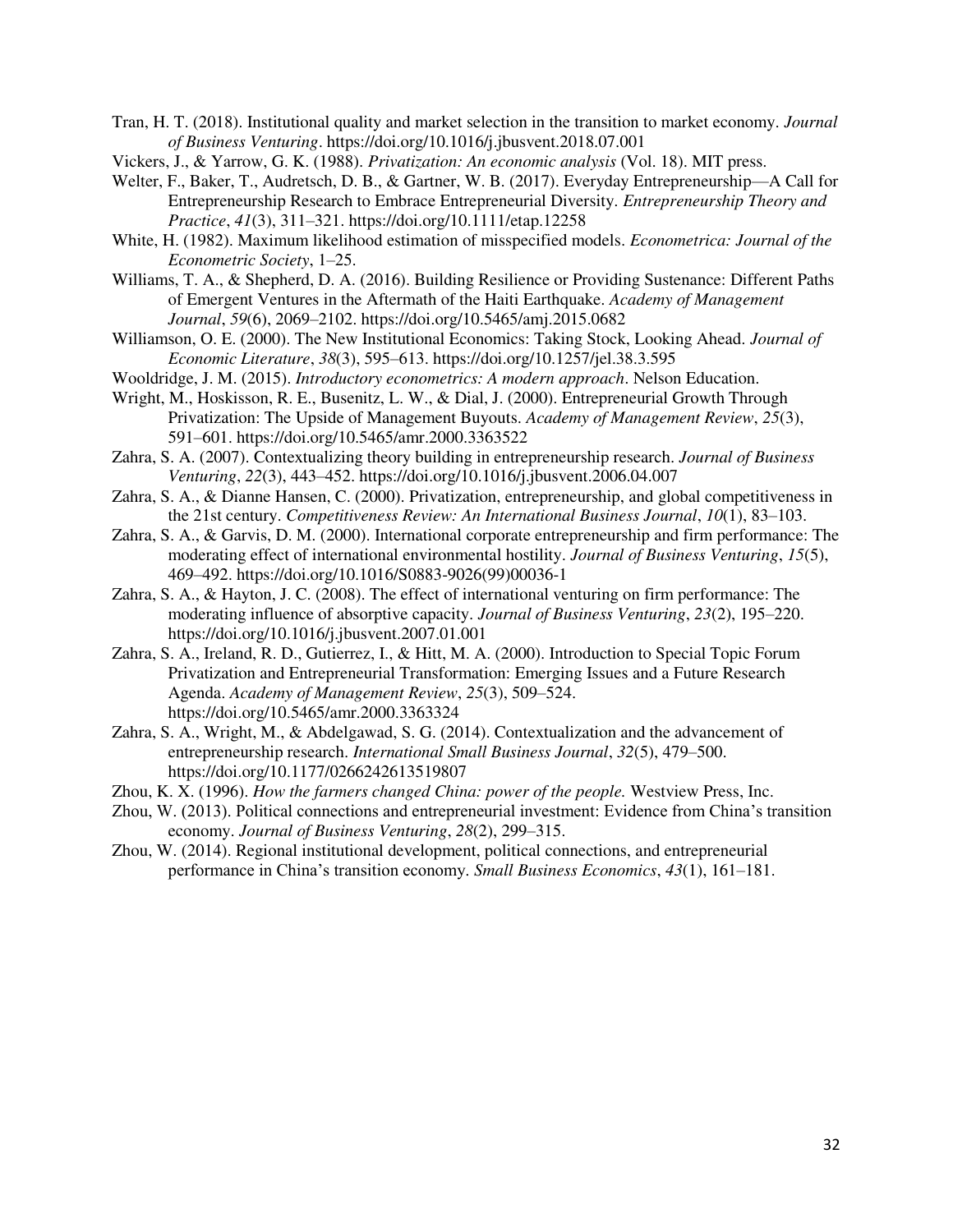| Measures and descriptive statistics.<br>Variables | Measures                                                                                                                                                                                                                                                                                                                     | Mean       | <b>SD</b>         |
|---------------------------------------------------|------------------------------------------------------------------------------------------------------------------------------------------------------------------------------------------------------------------------------------------------------------------------------------------------------------------------------|------------|-------------------|
| Entrepreneurs' sales                              | Natural logarithm of sales                                                                                                                                                                                                                                                                                                   | 16.88      | 1.62              |
| Private-owned enterprise (POE)                    | $l =$ if the firm is privately owned; 0 otherwise                                                                                                                                                                                                                                                                            | 0.86       | 0.35              |
| State-owned enterprise (SOE)                      | $l =$ if the firm is state owned; 0 otherwise                                                                                                                                                                                                                                                                                | 0.03       | 0.18              |
| Mixed ownership                                   | $l =$ if the firm is partly owned by private and state interests; 0<br>otherwise                                                                                                                                                                                                                                             | 0.11       | 0.31              |
| Capital freedom                                   | Provincial Capital Freedom (PCF) index developed by the<br>China Institute of Public Affairs (CIPA). The index consists<br>of four areas: (1) Government and legal institutional factors,<br>(2) Economic factors, (3) Money supply and financial<br>development, and (4) The level of marketization in financial<br>markets | 7.52       | 1.12              |
| Financing                                         |                                                                                                                                                                                                                                                                                                                              |            |                   |
| Credit line                                       | $l =$ if entrepreneur has access to a line of credit; 0 otherwise                                                                                                                                                                                                                                                            | 0.34       | 0.47              |
| Personal loans outstanding                        | $l =$ if entrepreneur has any outstanding personal loans; 0<br>otherwise                                                                                                                                                                                                                                                     | 0.05       | 0.21              |
| Firm size                                         | Natural logarithm of the number of employees                                                                                                                                                                                                                                                                                 | 3.36       | 1.23              |
| Firm age                                          | The number of years that have passed since the start of the<br>business                                                                                                                                                                                                                                                      | 12.94 7.84 |                   |
| Innovative activities                             |                                                                                                                                                                                                                                                                                                                              |            |                   |
| R&D spending                                      | 1= if the firm has invested in $R&D$ in the past 3 years; 0<br>otherwise                                                                                                                                                                                                                                                     | 0.43       | 0.49              |
| New product                                       | $l =$ if the firm has sold a new product in the last year; 0<br>otherwise                                                                                                                                                                                                                                                    | 0.47       | 0.50              |
| New idea                                          | $l =$ if the firm has thought of a new idea in the last year; 0<br>otherwise                                                                                                                                                                                                                                                 | 0.59       | 0.49              |
| Hours per week                                    | Number of hours worked per week                                                                                                                                                                                                                                                                                              | 58.73      | 24.3              |
| Industry experience                               | Number of years of experience working in the industry                                                                                                                                                                                                                                                                        | 17.08      | 7.50              |
| Competition                                       | On a scale from 0 to 4, respondents rate whether competition<br>is an obstacle to daily operations: $0 = no$ obstacle; $1 = minor$<br>obstacle; $2 =$ moderate obstacle; $3 =$ severe obstacle; $4 =$ very<br>severe obstacle                                                                                                | 0.84       | 0.87              |
| Franchise                                         | $l =$ if the firm is considered an establishment that is part of a<br>larger organization; 0 otherwise                                                                                                                                                                                                                       |            | $0.11$ $0.31$     |
| Target market                                     |                                                                                                                                                                                                                                                                                                                              |            |                   |
| Product is sold mostly in local market            | $l =$ if the firm is sold mostly in the local market; 0 otherwise                                                                                                                                                                                                                                                            | 0.18       | 0.38              |
|                                                   | Product is sold mostly in national market $1 =$ if the firm is sold mostly in China; 0 otherwise                                                                                                                                                                                                                             | 0.73       | 0.44              |
| Product is sold mostly globally                   | $l =$ if the firm is sold mostly in global markets; 0 otherwise                                                                                                                                                                                                                                                              |            | $0.09$ 0.29       |
| Frequency of product marketing                    |                                                                                                                                                                                                                                                                                                                              |            |                   |
| Never                                             | $l =$ if the firm never uses marketing; 0 otherwise                                                                                                                                                                                                                                                                          |            | $0.12 \quad 0.33$ |
| Once in a while                                   | $l =$ if the firm uses marketing only once in a while; 0<br>otherwise                                                                                                                                                                                                                                                        | 0.15       | 0.36              |
| A few times per month                             | $l =$ if the firm uses marketing a few times per month; 0<br>otherwise                                                                                                                                                                                                                                                       | 0.19       | 0.40              |
| A few times per week                              | $l =$ if the firm uses marketing a few times per week; 0<br>otherwise                                                                                                                                                                                                                                                        |            | $0.24$ 0.43       |

## **Table 1**

Measures and descriptive statistics.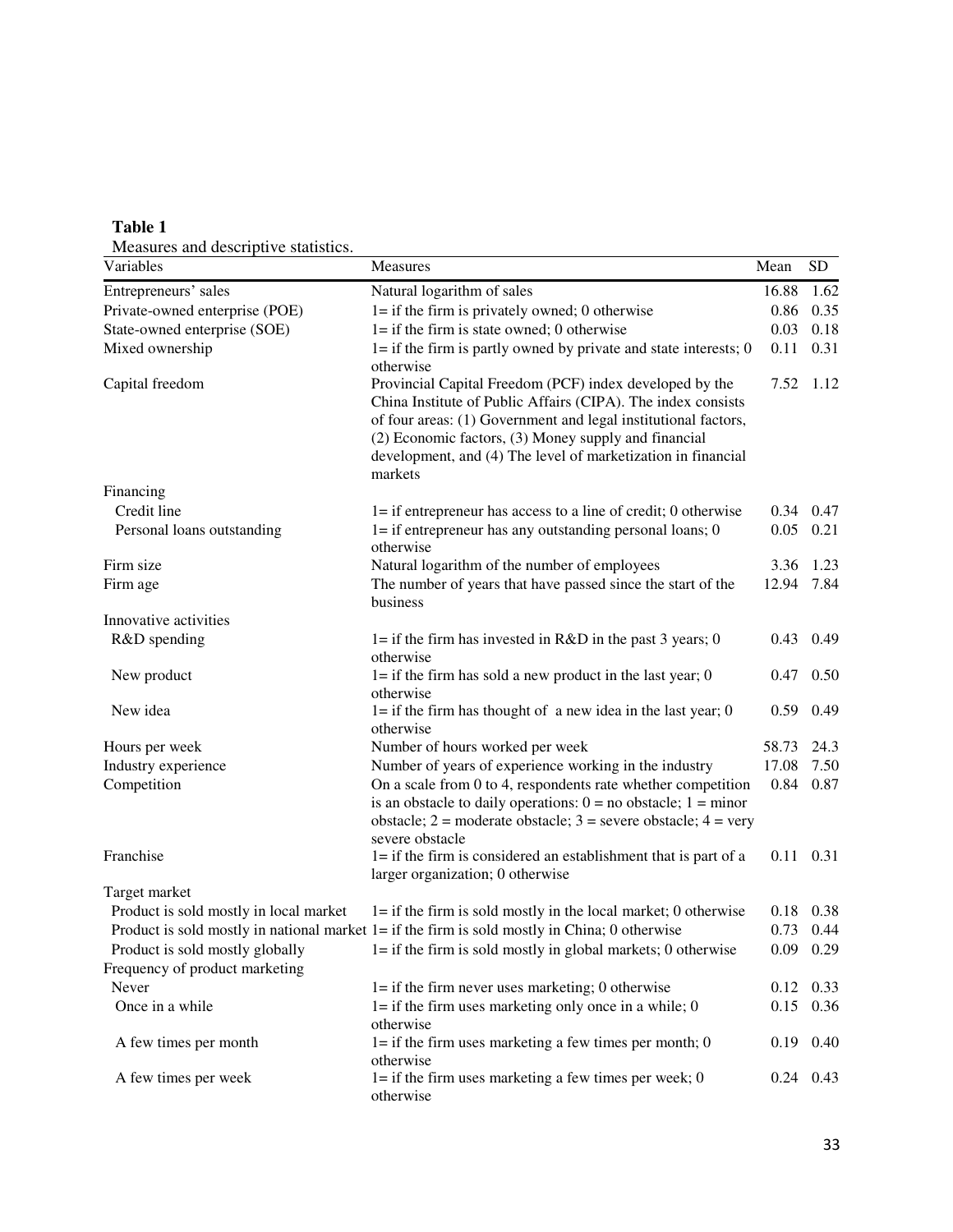*Notes.* Industries listed in Table 2.

#### **Table 2**  List of industries included in the study Industries 1. Textiles 2. Garments 3. Leather 4. Wood 5. Paper 6. Recorded media 7. Refined petroleum product 8. Chemicals 9. Plastics & rubber

- 10. Non-metallic mineral products
- 11. Basic metals
- 12. Fabricated metal products
- 13. Machinery and equipment
- 14. Electronics
- 15. Precision instruments
- 16. Transport machines
- 17. Furniture
- 18. Recycling
- 19. Construction
- 20. Motor vehicle services
- 21. Wholesale
- 22. Retail
- 23. Information technology
- 24. Transport services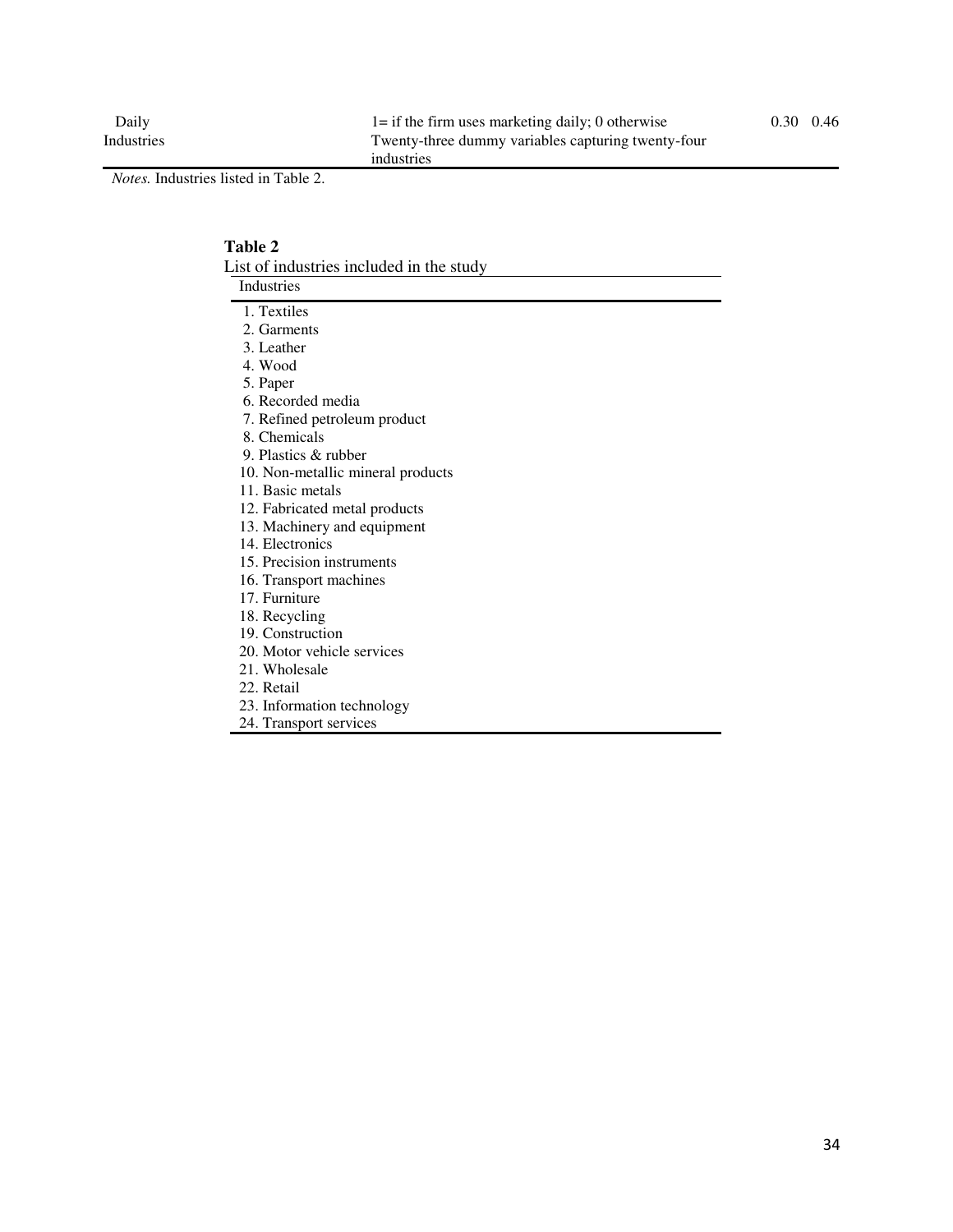#### **Table 3**

List of cities included in the study

Cities

1. Hefei City

2. Beijing

3. Guangzhou City

4. Shenzhen City

5. Foshan City

6. Dongguan City

7. Shijiazhuang City

8. Tangshan City

9. Zhengzhou City

10. Luoyang City

11. Wuhan City

12. Nanjing City

13. Wuxi City

14. Suzhou City

15. Nantong City

16. Shenyang City

17. Dalian City

18. Jinan City

19. Qingdao City

20. Yantai City

21. Shanghai

22. Chengdu City

23. Hangzhou City

24. Ningbo City

25. Wenzhou City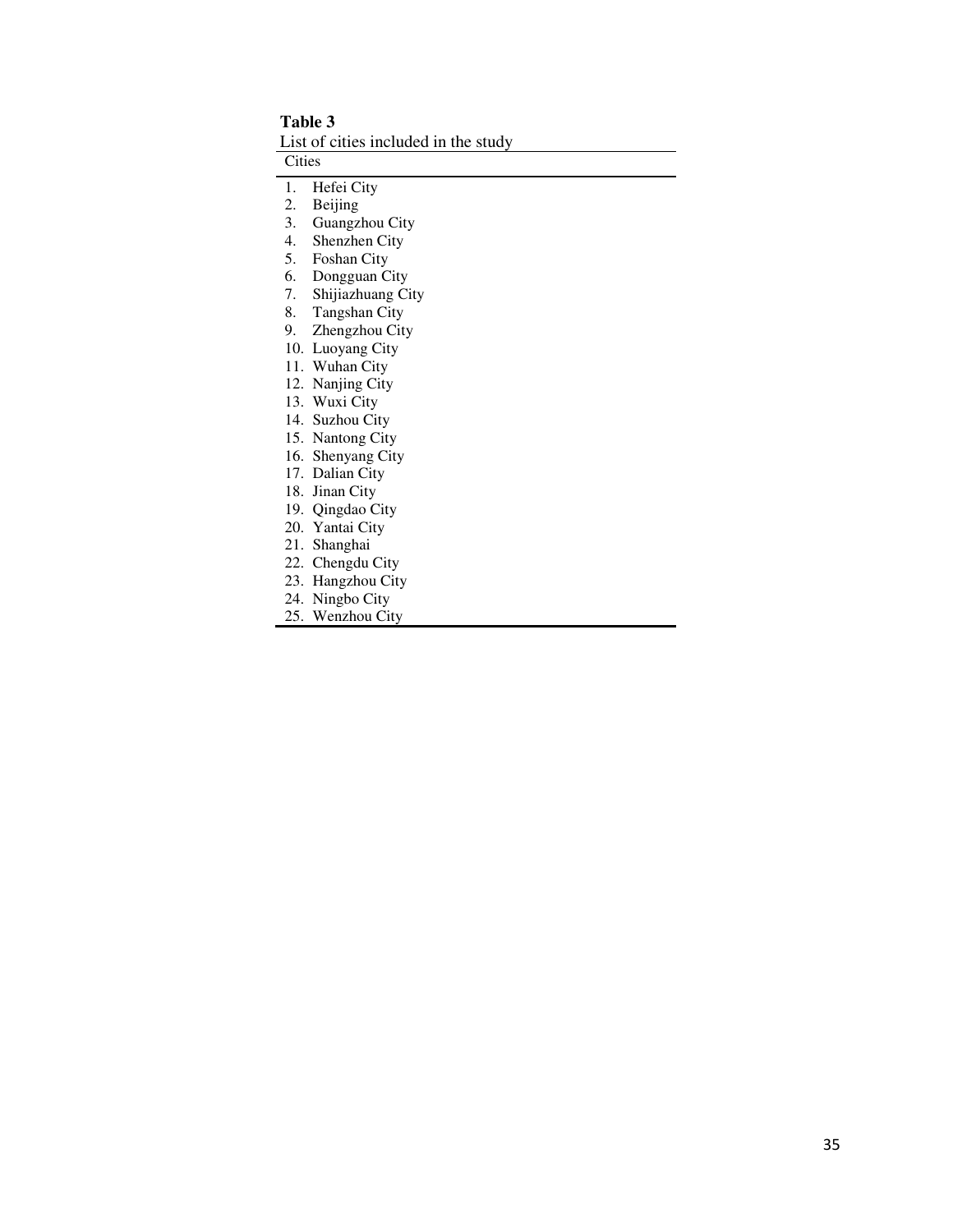## **Table 4**

| Correlation matrix of variables |  |  |
|---------------------------------|--|--|
|                                 |  |  |

| Correlation matrix or variables<br>Variables |                   | $\lceil 1 \rceil$ | $[2]$                                                | $\lceil 3 \rceil$ | $[4]$                                                                                                                   | $\lceil 5 \rceil$ | [6] | $\lceil 7 \rceil$ | [8] | [9] | [10] | [11]                                                                                                                                                                                                                                                                                                                             | [12] | [13] | $[14]$ |  |  |              | $\lceil 15 \rceil$ $\lceil 16 \rceil$ $\lceil 17 \rceil$ $\lceil 18 \rceil$ $\lceil 19 \rceil$ $\lceil 20 \rceil$ $\lceil 21 \rceil$ $\lceil 22 \rceil$                                                                                                                              | $[23]$ $[24]$ |
|----------------------------------------------|-------------------|-------------------|------------------------------------------------------|-------------------|-------------------------------------------------------------------------------------------------------------------------|-------------------|-----|-------------------|-----|-----|------|----------------------------------------------------------------------------------------------------------------------------------------------------------------------------------------------------------------------------------------------------------------------------------------------------------------------------------|------|------|--------|--|--|--------------|--------------------------------------------------------------------------------------------------------------------------------------------------------------------------------------------------------------------------------------------------------------------------------------|---------------|
| Entrepreneurs' sales                         | $[1]$             |                   |                                                      |                   |                                                                                                                         |                   |     |                   |     |     |      |                                                                                                                                                                                                                                                                                                                                  |      |      |        |  |  |              |                                                                                                                                                                                                                                                                                      |               |
| Capital freedom                              | $[2]$             | 0.05              |                                                      |                   |                                                                                                                         |                   |     |                   |     |     |      |                                                                                                                                                                                                                                                                                                                                  |      |      |        |  |  |              |                                                                                                                                                                                                                                                                                      |               |
| Private owned enterprise                     | $\lceil 3 \rceil$ | $-0.10*$          | 0.00                                                 |                   |                                                                                                                         |                   |     |                   |     |     |      |                                                                                                                                                                                                                                                                                                                                  |      |      |        |  |  |              |                                                                                                                                                                                                                                                                                      |               |
| State owned enterprise                       | [4]               | $0.09*$           |                                                      | $0.03 - 0.47^*$   |                                                                                                                         |                   |     |                   |     |     |      |                                                                                                                                                                                                                                                                                                                                  |      |      |        |  |  |              |                                                                                                                                                                                                                                                                                      |               |
| Mixed ownership                              | $\lceil 5 \rceil$ |                   | $0.06^*$ -0.03 -0.85 <sup>*</sup> -0.07 <sup>*</sup> |                   |                                                                                                                         |                   |     |                   |     |     |      |                                                                                                                                                                                                                                                                                                                                  |      |      |        |  |  |              |                                                                                                                                                                                                                                                                                      |               |
| Industry experience                          | [6]               |                   |                                                      |                   | $0.19^*$ 0.02 $0.08^*$ -0.02 -0.08 <sup>*</sup>                                                                         |                   |     |                   |     |     |      |                                                                                                                                                                                                                                                                                                                                  |      |      |        |  |  |              |                                                                                                                                                                                                                                                                                      |               |
| Target market                                |                   |                   |                                                      |                   |                                                                                                                         |                   |     |                   |     |     |      |                                                                                                                                                                                                                                                                                                                                  |      |      |        |  |  |              |                                                                                                                                                                                                                                                                                      |               |
| Product sold mostly locally                  | $\lceil 7 \rceil$ |                   |                                                      |                   | $-0.28^*$ $0.06^*$ $0.08^*$ $-0.03$ $-0.08^*$ $-0.08^*$                                                                 |                   |     |                   |     |     |      |                                                                                                                                                                                                                                                                                                                                  |      |      |        |  |  |              |                                                                                                                                                                                                                                                                                      |               |
| Product sold mostly nationally [8]           |                   |                   |                                                      |                   | $0.18^*$ -0.09 <sup>*</sup> -0.03 -0.06 <sup>*</sup> 0.07 <sup>*</sup> 0.04 -0.77 <sup>*</sup>                          |                   |     |                   |     |     |      |                                                                                                                                                                                                                                                                                                                                  |      |      |        |  |  |              |                                                                                                                                                                                                                                                                                      |               |
| Product sold mostly globally                 | [9]               |                   |                                                      |                   | $0.09^*$ $0.07^*$ $-0.06^*$ $0.13^*$ $-0.01$ $0.05$ $-0.15^*$ $-0.52^*$                                                 |                   |     |                   |     |     |      |                                                                                                                                                                                                                                                                                                                                  |      |      |        |  |  |              |                                                                                                                                                                                                                                                                                      |               |
| Franchise                                    |                   |                   |                                                      |                   | $[10]$ 0.25 <sup>*</sup> -0.02 -0.12 <sup>*</sup> 0.12 <sup>*</sup> 0.06 <sup>*</sup> 0.05 -0.05 <sup>*</sup> 0.01 0.05 |                   |     |                   |     |     |      |                                                                                                                                                                                                                                                                                                                                  |      |      |        |  |  |              |                                                                                                                                                                                                                                                                                      |               |
| Competition                                  |                   |                   |                                                      |                   | $[11] -0.07^*$ 0.12* 0.14* $-0.02 -0.15^*$ 0.03 0.16* $-0.10^*$ -0.06* $-0.03$                                          |                   |     |                   |     |     |      |                                                                                                                                                                                                                                                                                                                                  |      |      |        |  |  |              |                                                                                                                                                                                                                                                                                      |               |
| Frequency of marketing                       |                   |                   |                                                      |                   |                                                                                                                         |                   |     |                   |     |     |      |                                                                                                                                                                                                                                                                                                                                  |      |      |        |  |  |              |                                                                                                                                                                                                                                                                                      |               |
| Never market product                         |                   |                   |                                                      |                   | $[12] -0.15^* -0.02 -0.17^* -0.03 \ 0.21^* -0.18^* \ 0.04 \ -0.02 \ -0.01 \ -0.08^* -0.19^*$                            |                   |     |                   |     |     |      |                                                                                                                                                                                                                                                                                                                                  |      |      |        |  |  |              |                                                                                                                                                                                                                                                                                      |               |
| Once in a while                              |                   |                   |                                                      |                   | $[13] -0.07^* -0.07^*$ 0.03 $-0.02$ $-0.02$ 0.04 0.06 $-0.06^*$                                                         |                   |     |                   |     |     |      | $0.01$ $0.00$ $0.03 -0.16^*$                                                                                                                                                                                                                                                                                                     |      |      |        |  |  |              |                                                                                                                                                                                                                                                                                      |               |
| A few times per month                        |                   |                   |                                                      |                   |                                                                                                                         |                   |     |                   |     |     |      | $[141 - 0.08^* - 0.10^*]$ $[0.09^* - 0.03 - 0.09^*]$ $[0.01 \quad 0.05 \quad 0.01 - 0.09^*]$ $[0.01 \quad 0.09^* - 0.18^* - 0.21^*]$                                                                                                                                                                                             |      |      |        |  |  |              |                                                                                                                                                                                                                                                                                      |               |
| A few times per week                         |                   |                   |                                                      |                   |                                                                                                                         |                   |     |                   |     |     |      | $\begin{bmatrix} 15 \\ 0.04 \\ -0.01 \\ 0.03 \\ 0.05 \\ -0.06 \\ 0.07 \\ 0.02 \\ 0.07 \\ 0.03 \\ -0.02 \\ 0.03 \\ 0.02 \\ -0.21 \\ 0.23 \\ -0.27 \\ 0.03 \\ -0.27 \\ 0.04 \\ -0.27 \\ 0.05 \\ -0.07 \\ 0.02 \\ -0.07 \\ 0.03 \\ -0.02 \\ -0.21 \\ 0.04 \\ -0.23 \\ 0.05 \\ -0.07 \\ 0.07 \\ -0.08 \\ -0.08 \\ -0.09 \\ -0.09 \\$ |      |      |        |  |  |              |                                                                                                                                                                                                                                                                                      |               |
| Daily                                        |                   |                   |                                                      |                   |                                                                                                                         |                   |     |                   |     |     |      | $[16]$ $0.19^*$ $0.17^*$ $-0.01$ $0.02$ $-0.01$ $0.06^*$ $-0.05$ $0.04$ $0.01$ $0.04$ $0.02$ $-0.24^*$ $-0.27^*$ $-0.32^*$ $-0.36^*$                                                                                                                                                                                             |      |      |        |  |  |              |                                                                                                                                                                                                                                                                                      |               |
| Innovative activities                        |                   |                   |                                                      |                   |                                                                                                                         |                   |     |                   |     |     |      |                                                                                                                                                                                                                                                                                                                                  |      |      |        |  |  |              |                                                                                                                                                                                                                                                                                      |               |
| New product                                  |                   |                   |                                                      |                   |                                                                                                                         |                   |     |                   |     |     |      | $[17]$ $0.19^*$ -0.07* $0.00$ $0.00$ $0.00$ $0.06^*$ -0.04 $0.02$ $0.03$ $0.12^*$ $0.14^*$ -0.29*-0.13* -0.02 $0.11^*0.22^*$                                                                                                                                                                                                     |      |      |        |  |  |              |                                                                                                                                                                                                                                                                                      |               |
| New ideas                                    |                   |                   |                                                      |                   |                                                                                                                         |                   |     |                   |     |     |      | $[18]$ $0.22^*$ $0.06^*$ - $0.11^*$ $0.00$ $0.12^*$ $0.02$ - $0.13^*$ $0.09^*$ $0.05$ $0.15^*$ - $0.05$ - $0.05$ - $0.19^*$ - $0.08^*$ $0.06^*$ $0.20^*$ $0.29^*$                                                                                                                                                                |      |      |        |  |  |              |                                                                                                                                                                                                                                                                                      |               |
| R&D spending                                 |                   |                   |                                                      |                   |                                                                                                                         |                   |     |                   |     |     |      | $[19]$ $0.32^*$ $0.05$ $-0.03$ $0.01$ $0.03$ $0.14^*$ $-0.10^*$ $0.06^*$ $0.04$ $0.13^*$ $0.07^*$ $-0.22^*$ $-0.14^*$ $-0.05$ $0.05$ $0.27^*$ $0.51^*$ $0.29^*$                                                                                                                                                                  |      |      |        |  |  | $\mathbf{1}$ |                                                                                                                                                                                                                                                                                      |               |
| Financing                                    |                   |                   |                                                      |                   |                                                                                                                         |                   |     |                   |     |     |      |                                                                                                                                                                                                                                                                                                                                  |      |      |        |  |  |              |                                                                                                                                                                                                                                                                                      |               |
| Credit line                                  |                   |                   |                                                      |                   |                                                                                                                         |                   |     |                   |     |     |      | $[201 \ 0.30^* \ 0.26^* \ -0.03 \ 0.04 \ 0.01 \ 0.12^* \ -0.03 \ -0.03 \ 0.08^* \ 0.09^* \ 0.03 \ -0.13^* \ -0.02 \ -0.01 \ 0.000 \ 0.12^* \ 0.13^* \ 0.17^* \ 0.22^*$                                                                                                                                                           |      |      |        |  |  |              |                                                                                                                                                                                                                                                                                      |               |
| Personal debt outstanding                    | [21]              | $-0.03$           |                                                      |                   |                                                                                                                         |                   |     |                   |     |     |      | $0.03$ $0.06^*$ -0.04 -0.04 -0.02 0.04 -0.02 -0.01 -0.01 0.06 <sup>*</sup> 0.02 0.03 -0.03 -0.02 0.01 0.01 0.03 -0.01 0.09 <sup>*</sup>                                                                                                                                                                                          |      |      |        |  |  |              |                                                                                                                                                                                                                                                                                      |               |
| Firm size                                    |                   |                   |                                                      |                   |                                                                                                                         |                   |     |                   |     |     |      | $[22]$ $0.54^*$ $0.03$ $-0.15^*$ $0.08^*$ $0.13^*$ $0.15^*$ $-0.19^*$ $0.08^*$ $0.14^*$ $0.19^*$ $-0.06^*$ $-0.08^*$ $-0.01$ $-0.08^*$ $0.00$ $0.14^*$ $0.09^*$ $0.18^*$ $0.20^*$ $0.26^*$ $-0.03$                                                                                                                               |      |      |        |  |  |              |                                                                                                                                                                                                                                                                                      |               |
| Firm age                                     |                   |                   |                                                      |                   |                                                                                                                         |                   |     |                   |     |     |      |                                                                                                                                                                                                                                                                                                                                  |      |      |        |  |  |              | $[231 \ 0.13^* \ 0.02 \ -0.01 \ -0.06^* \ 0.05 \ 0.39^* \ -0.04 \ 0.07^* \ -0.06^* \ -0.02 \ 0.02 \ -0.03 \ -0.02 \ -0.02 \ -0.03 \ 0.08^* \ 0.04 \ 0.06^* \ 0.06^* \ 0.06^* \ -0.03 \ 0.02 \ -0.04 \ -0.05 \ -0.05 \ -0.06 \ -0.07 \ -0.07 \ -0.07 \ -0.07 \ -0.07 \ -0.07 \ -0.07$ |               |
| Hours per week                               |                   |                   |                                                      |                   |                                                                                                                         |                   |     |                   |     |     |      |                                                                                                                                                                                                                                                                                                                                  |      |      |        |  |  |              | $[24]$ $0.06^*$ -0.27 <sup>*</sup> $0.08^*$ -0.03 <sup>*</sup> -0.08 <sup>*</sup> -0.03 -0.04 0.07 <sup>*</sup> -0.06 <sup>*</sup> -0.07 <sup>*</sup> 0.02-0.08 <sup>*</sup> -0.03 0.04 0.03 0.020.16 <sup>*</sup> 0.03 0.09 <sup>*</sup> -0.04 0.020.00 -0.05 <sup>*</sup>          |               |

*Note –* Spearman non-parametric correlation matrix used. N = 1400 observations.  $p \le 0.05$ .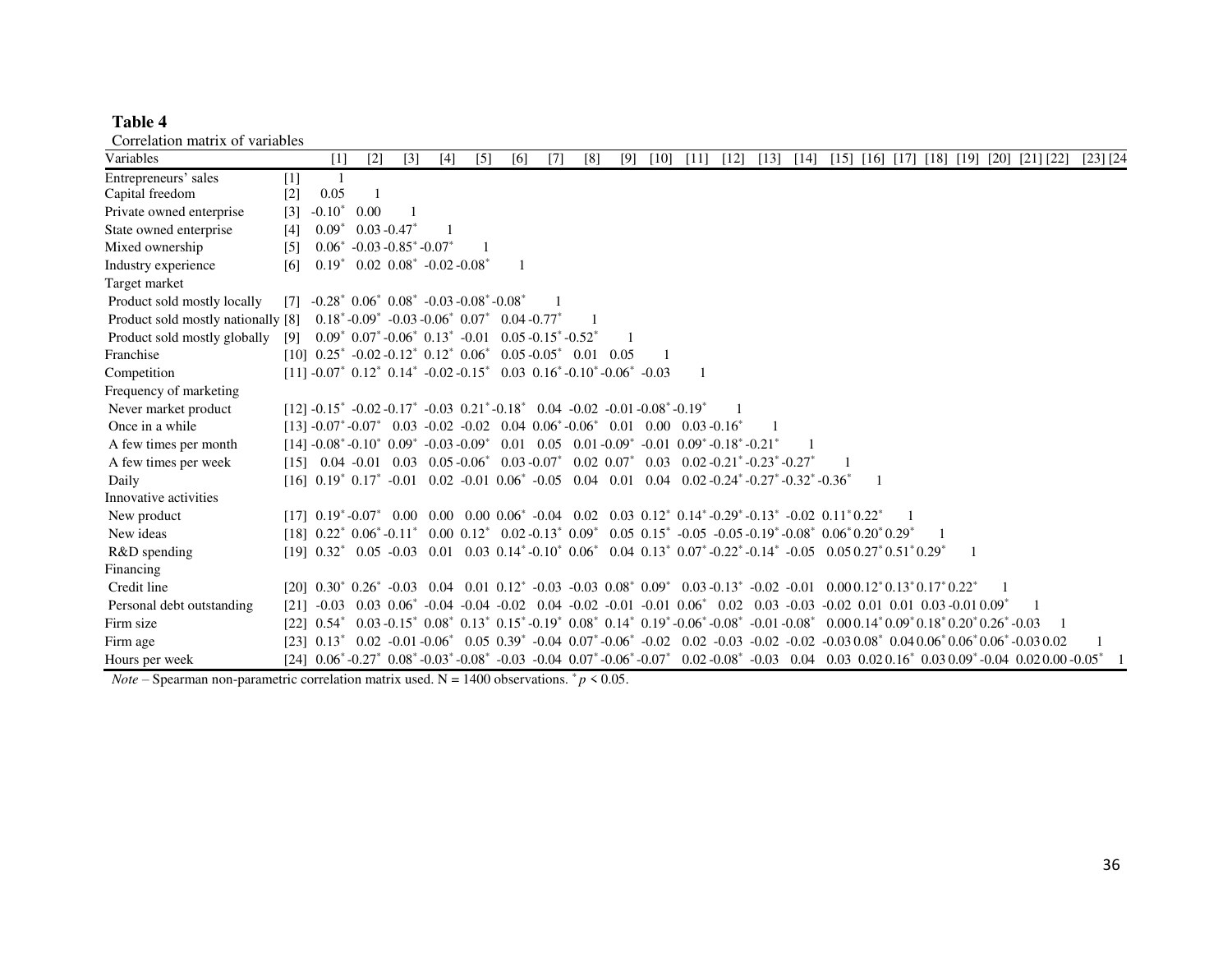| Areas               |                         | <b>Measures</b>                                                                                                                     |
|---------------------|-------------------------|-------------------------------------------------------------------------------------------------------------------------------------|
| Area 1              | $\mathbf{1}$            | <b>Government and Institutional Factors</b>                                                                                         |
| Component           | 1.a                     | Share of Market Allocation of Resources (% of Government Expenditure to GDP)                                                        |
| Component           | 1.b                     | % of Government Subsidies to Enterprises to GDP                                                                                     |
| Component           | 1.c                     | Non-tax Burden of Enterprises                                                                                                       |
| Component           | 1.d                     | <b>Local Protectionism</b>                                                                                                          |
| Component           | 1.e                     | <b>Legal Protection</b>                                                                                                             |
| Area 2              | $\mathbf{2}$            | <b>Economic Factors</b>                                                                                                             |
| Component           | 2.a                     | Number of Enterprises Per Capita                                                                                                    |
| Component           | 2.b                     | Size of Non-State Sector                                                                                                            |
| Sub-Component 2.b.1 |                         | Share of the Non-State Industry in Total Production Value of the Total Industry                                                     |
| Sub-Component 2.b.2 |                         | Share of the Non-State Sector in Total Capital Construction Investment                                                              |
| Area 3              | $\mathbf{3}$            | <b>Money Supply and Financial Development</b>                                                                                       |
| Component           | 3.a                     | Total Deposits as a Percentage of GDP                                                                                               |
| Component           | 3.b                     | <b>Inflation Rate</b>                                                                                                               |
| Component           | 3.c                     | <b>Standard Deviation in Inflation Rate</b>                                                                                         |
| Component           | 3.d                     | Share of Return from Asset of Urban Households in Their Total Disposable Income                                                     |
| Component           | 3.e                     | Share of Cash Held by Urban Households in Their Total Disposable Income                                                             |
| Component           | 3.f                     | Number of Bank Cards Per Capita                                                                                                     |
| Area 4              | $\overline{\mathbf{4}}$ | <b>Level of Marketization of Financial Markets</b>                                                                                  |
| Component           | 4.a                     | <b>Competition Among Financial Intermediaries</b>                                                                                   |
| Sub-Component 4.a.1 |                         | Percentage of Deposits with Non-State Financial Institutions to Total Deposits                                                      |
| Sub-Component 4.a.2 |                         | Percentage of Loans for Non-State Enterprises to Total Loans Granted by Financial<br>Institutions                                   |
| Component           | 4.b                     | <b>Stock Market</b>                                                                                                                 |
| Sub-Component 4.b.1 |                         | Share of Number of Non-State Controlled Listed Companies in Total Number of Listed<br>Companies                                     |
|                     |                         | Sub-Component 4.b.2 Share of Number of Tradable Stocks in Total Number of Stocks                                                    |
|                     |                         | Sub-Component 4.b.3 Share of Non-State Controlled Listed Companies in Total Assets of All Listed Companies                          |
|                     |                         | Sub-Component 4.b.4 Share of Non-state Controlled Listed Companies in Total Funds Raised in Stock Market<br>by All Listed Companies |

**Table 5**  Components and Areas of the Provincial Capital Freedom (PCF) index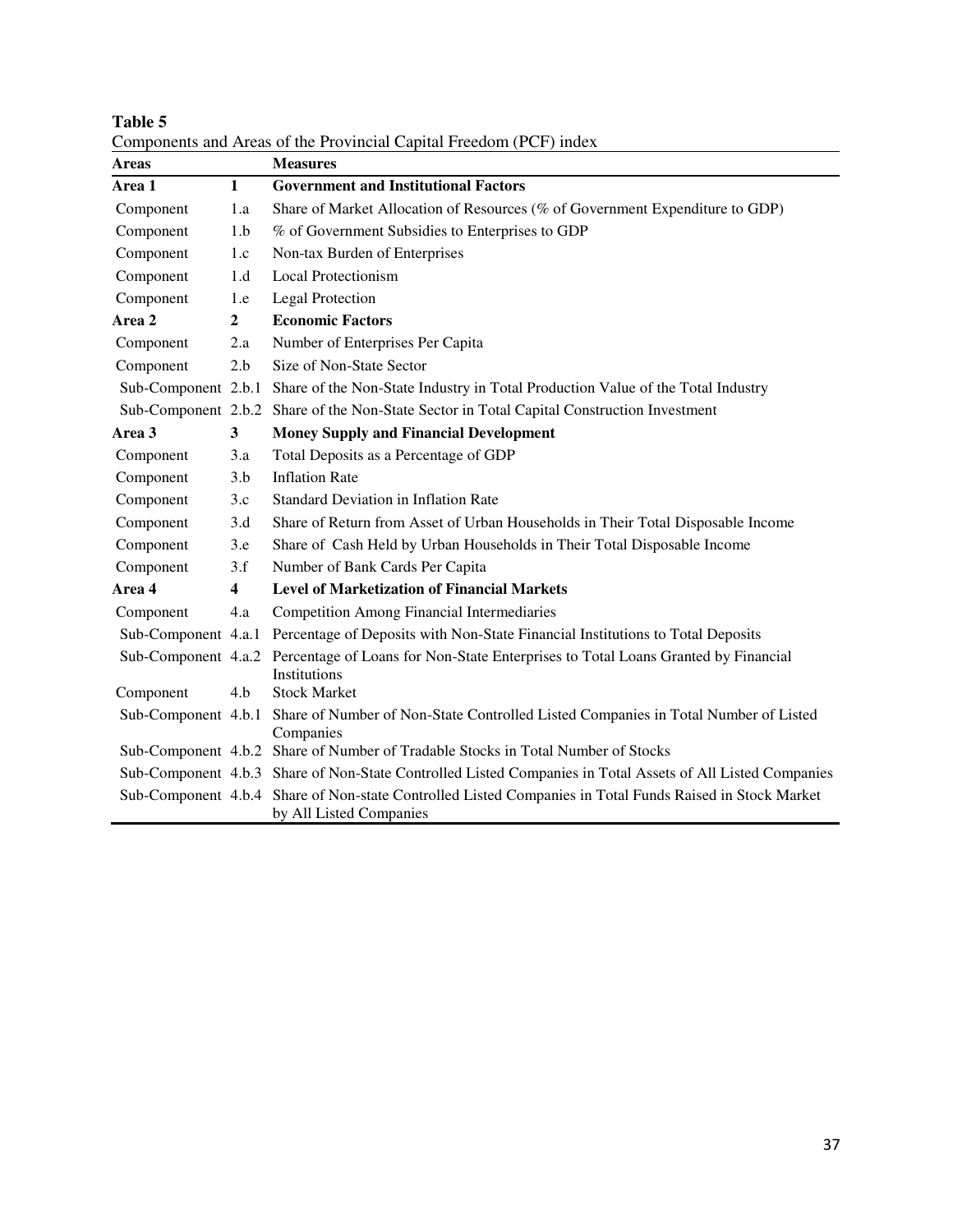|                                                                              | Entrepreneurs' sales |                     |                     |                      |                      |  |  |  |  |  |
|------------------------------------------------------------------------------|----------------------|---------------------|---------------------|----------------------|----------------------|--|--|--|--|--|
|                                                                              | (1)                  | (2)                 | (3)                 | (4)                  | (5)                  |  |  |  |  |  |
| PCF index                                                                    | 0.117                | $-0.044$            | $-0.055$            | $-0.143$             | $-0.160$             |  |  |  |  |  |
|                                                                              | (0.07)               | (0.12)              | (0.12)              | (0.12)               | (0.12)               |  |  |  |  |  |
| Private enterprise                                                           | $-0.151$<br>(0.10)   | $-1.501*$<br>(0.78) | $-1.368*$<br>(0.76) | $-1.623**$<br>(0.75) | $-1.731**$<br>(0.74) |  |  |  |  |  |
| Private enterprise $\times$ PCF index                                        |                      | $0.180*$            | $0.163*$            | $0.198**$            | $0.218**$            |  |  |  |  |  |
|                                                                              |                      | (0.10)              | (0.10)              | (0.10)               | (0.10)               |  |  |  |  |  |
| Industry experience (years)                                                  | $0.023***$           | $0.023***$          | $0.018***$          | $0.017***$           | $0.016***$           |  |  |  |  |  |
|                                                                              | (0.01)               | (0.01)              | (0.01)              | (0.00)               | (0.00)               |  |  |  |  |  |
| Target Market? (Reference category = local market)                           | $0.535***$           | $0.535***$          | $0.461***$          | $0.453***$           | $0.447***$           |  |  |  |  |  |
| Main product sold mostly across China                                        | (0.09)               | (0.09)              | (0.09)              | (0.09)               | (0.09)               |  |  |  |  |  |
| Main product sold mostly globally                                            | $0.569***$           | $0.566***$          | $0.430***$          | $0.415***$           | $0.399***$           |  |  |  |  |  |
|                                                                              | (0.15)               | (0.15)              | (0.14)              | (0.14)               | (0.14)               |  |  |  |  |  |
| Firm size                                                                    | $0.719***$           | $0.720***$          | $0.680***$          | $0.652***$           | $0.617***$           |  |  |  |  |  |
|                                                                              | (0.03)               | (0.03)              | (0.03)              | (0.03)               | (0.03)               |  |  |  |  |  |
| Firm age                                                                     | $0.014***$           | $0.014***$          | $0.016***$          | $0.016***$           | $0.015***$           |  |  |  |  |  |
|                                                                              | (0.00)               | (0.00)              | (0.00)              | (0.00)               | (0.00)               |  |  |  |  |  |
| Hours per week                                                               | $0.005**$<br>(0.00)  | $0.005**$<br>(0.00) | 0.003<br>(0.00)     | 0.003                | $0.003*$<br>(0.00)   |  |  |  |  |  |
| Innovative activities                                                        |                      |                     |                     | (0.00)               |                      |  |  |  |  |  |
| New product                                                                  |                      |                     | $0.167**$           | $0.138*$             | 0.064                |  |  |  |  |  |
|                                                                              |                      |                     | (0.08)              | (0.08)<br>$0.150**$  | (0.08)<br>0.094      |  |  |  |  |  |
| New ideas                                                                    |                      |                     | $0.168**$<br>(0.08) | (0.08)               | (0.08)               |  |  |  |  |  |
| R&D spending in last 3 years                                                 |                      |                     | $0.485***$          | $0.429***$           | $0.389***$           |  |  |  |  |  |
|                                                                              |                      |                     | (0.08)              | (0.08)               | (0.08)               |  |  |  |  |  |
| Sources of financing                                                         |                      |                     |                     |                      |                      |  |  |  |  |  |
| Credit line                                                                  |                      |                     |                     | $0.497***$<br>(0.08) | $0.484***$<br>(0.08) |  |  |  |  |  |
| Personal loans outstanding                                                   |                      |                     |                     | $-0.090$             | $-0.044$             |  |  |  |  |  |
|                                                                              |                      |                     |                     | (0.15)               | (0.15)               |  |  |  |  |  |
| Competition is an obstacle?                                                  |                      |                     |                     |                      | $-0.028$             |  |  |  |  |  |
| Marketing and sales orientation                                              |                      |                     |                     |                      | (0.04)               |  |  |  |  |  |
| Franchise                                                                    |                      |                     |                     |                      | $0.651***$           |  |  |  |  |  |
|                                                                              |                      |                     |                     |                      | (0.11)               |  |  |  |  |  |
| Marketing intensity (reference category = never)<br>Rarely (once in a while) |                      |                     |                     |                      | 0.186                |  |  |  |  |  |
|                                                                              |                      |                     |                     |                      | (0.13)               |  |  |  |  |  |
| Sometimes (few times per month)                                              |                      |                     |                     |                      | $0.251*$             |  |  |  |  |  |
|                                                                              |                      |                     |                     |                      | (0.13)               |  |  |  |  |  |
| Frequently (few times per week)                                              |                      |                     |                     |                      | $0.340***$           |  |  |  |  |  |
|                                                                              |                      |                     |                     |                      | (0.13)               |  |  |  |  |  |
| All the time (daily)                                                         |                      |                     |                     |                      | $0.379***$<br>(0.13) |  |  |  |  |  |
| Log-likelihood                                                               | $-2291.03$           | $-2289.50$          | $-2251.61$          | $-2232.03$           | $-2208.50$           |  |  |  |  |  |
| LR test vs baseline model                                                    |                      | ***                 | ***                 | ***                  | ***                  |  |  |  |  |  |
| Wald chi <sup>2</sup> of model fit<br>LR test vs single-level model          | 980***<br>$53***$    | 985***<br>$52***$   | 1119***<br>58***    | $1193***$<br>$73***$ | 1282***<br>68***     |  |  |  |  |  |

## **Table 6.** Results of regression models on entrepreneurs' sales

*Note* – Dependent variable is log of sales. Models estimated using hierarchical linear modeling. Standard errors in parentheses. N = 1400 observations. Industry fixed effects included in all models. \* p<0.10, \*\* p<0.05, \*\*\* p<0.01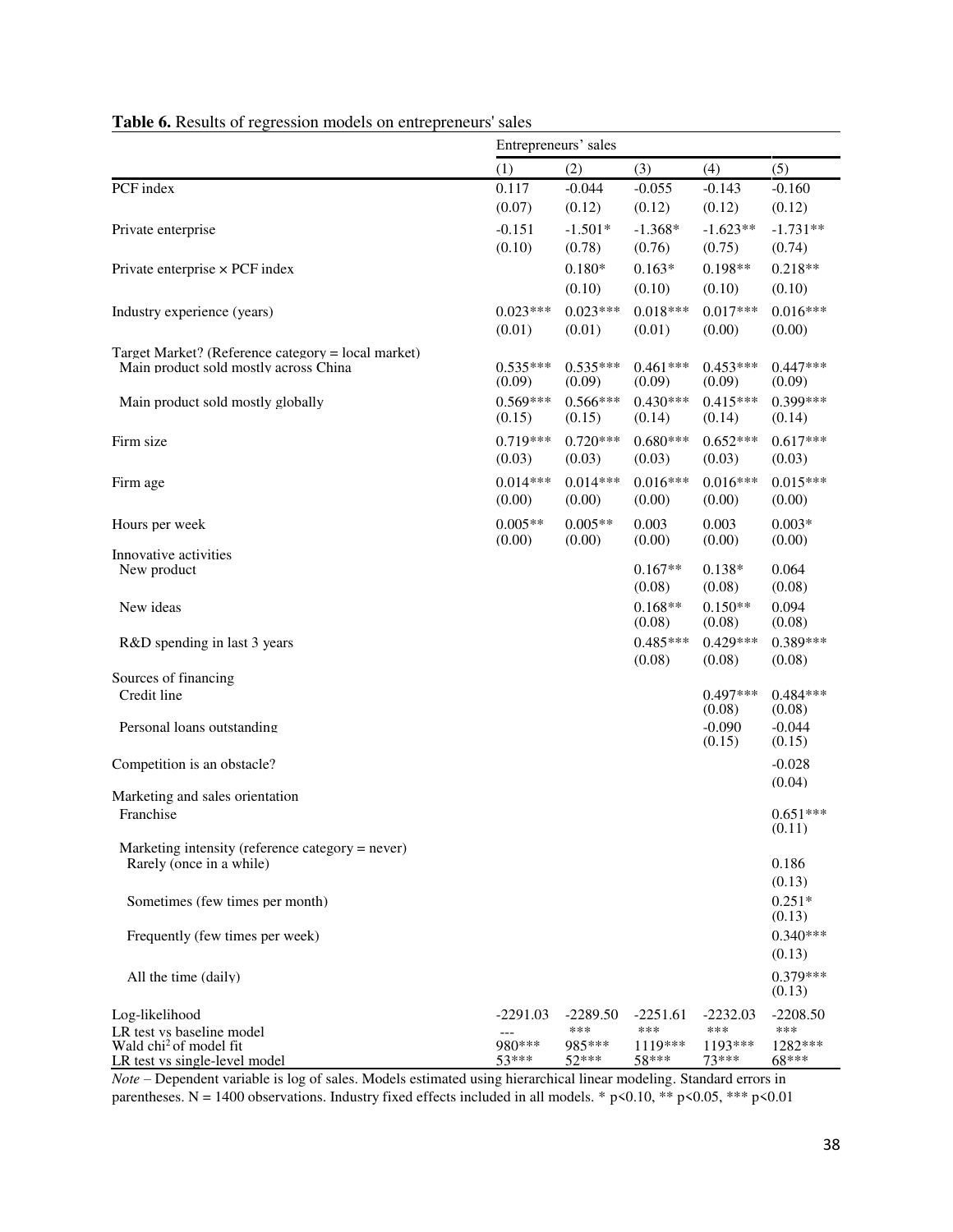## **Table 7.** Regression results stratified by firm age

|                                                    | Entrepreneurs' sales |        |                             |        |                              |        |  |  |  |  |  |
|----------------------------------------------------|----------------------|--------|-----------------------------|--------|------------------------------|--------|--|--|--|--|--|
|                                                    | Full sample          |        | Firms $\leq$ 5 years of age |        | Firms $\geq 10$ years of age |        |  |  |  |  |  |
|                                                    | (1)                  |        | (2)                         |        | (3)                          |        |  |  |  |  |  |
| PCF index                                          | $-0.160$             | (0.12) | $-0.839***$                 | (0.31) | $-0.168$                     | (0.13) |  |  |  |  |  |
| Private enterprise                                 | $-1.731**$           | (0.74) | $-7.556***$                 | (2.25) | $-1.376$                     | (0.89) |  |  |  |  |  |
| Private enterprise $\times$ PCF index              | $0.218**$            | (0.10) | $0.960***$                  | (0.31) | $0.194*$                     | (0.12) |  |  |  |  |  |
| Industry experience (years)                        | $0.016***$           | (0.00) | $0.032*$                    | (0.02) | 0.007                        | (0.01) |  |  |  |  |  |
| Target Market? (Reference category = local market) |                      |        |                             |        |                              |        |  |  |  |  |  |
| Main product sold mostly across China              | $0.447***$           | (0.09) | $-0.394$                    | (0.32) | $0.589***$                   | (0.11) |  |  |  |  |  |
| Main product sold mostly globally                  | $0.399***$           | (0.14) | $-0.835*$                   | (0.47) | $0.625***$                   | (0.18) |  |  |  |  |  |
| Firm size                                          | $0.617***$           | (0.03) | $0.984***$                  | (0.09) | $0.562***$                   | (0.04) |  |  |  |  |  |
| Firm age                                           | $0.015***$           | (0.00) | $-0.040$                    | (0.10) | $0.018***$                   | (0.01) |  |  |  |  |  |
| Hours per week                                     | $0.003*$             | (0.00) | $-0.000$                    | (0.01) | 0.003                        | (0.00) |  |  |  |  |  |
| Innovative activities                              |                      |        |                             |        |                              |        |  |  |  |  |  |
| New product                                        | 0.064                | (0.08) | $-0.556**$                  | (0.27) | 0.035                        | (0.10) |  |  |  |  |  |
| New ideas                                          | 0.094                | (0.08) | $0.666**$                   | (0.28) | 0.146                        | (0.09) |  |  |  |  |  |
| R&D spending in last 3 years                       | $0.389***$           | (0.08) | 0.065                       | (0.30) | $0.362***$                   | (0.10) |  |  |  |  |  |
| Sources of financing                               |                      |        |                             |        |                              |        |  |  |  |  |  |
| Credit line                                        | $0.484***$           | (0.08) | 0.070                       | (0.28) | $0.475***$                   | (0.10) |  |  |  |  |  |
| Personal loans outstanding                         | $-0.044$             | (0.15) | $0.865*$                    | (0.50) | $-0.005$                     | (0.20) |  |  |  |  |  |
| Is competition an obstacle?                        | $-0.028$             | (0.04) | $-0.006$                    | (0.13) | 0.014                        | (0.05) |  |  |  |  |  |
| Marketing and sales orientation                    |                      |        |                             |        |                              |        |  |  |  |  |  |
| Franchise                                          | $0.651***$           | (0.11) | 0.178                       | (0.32) | $0.793***$                   | (0.14) |  |  |  |  |  |
| Marketing intensity (reference category = never)   |                      |        |                             |        |                              |        |  |  |  |  |  |
| Rarely (once in a while)                           | 0.186                | (0.13) | $0.987**$                   | (0.47) | 0.111                        | (0.17) |  |  |  |  |  |
| Sometimes (few times per month)                    | $0.251*$             | (0.13) | 0.387                       | (0.38) | 0.150                        | (0.17) |  |  |  |  |  |
| Frequently (few times per week)                    | $0.340***$           | (0.13) | 0.467                       | (0.40) | 0.259                        | (0.16) |  |  |  |  |  |
| All the time (daily)                               | $0.379***$           | (0.13) | $-0.010$                    | (0.41) | $0.449***$                   | (0.17) |  |  |  |  |  |
| Number of observations                             | 1400                 |        | 90                          |        | 913                          |        |  |  |  |  |  |
| Wald chi <sup>2</sup> of model fit                 | 1281.770***          |        | 383.964***                  |        | 853.306***                   |        |  |  |  |  |  |
| LR test vs single-level model                      | 67.802***            |        | $0.000***$                  |        | 32.638***                    |        |  |  |  |  |  |

*Note* – Dependent variable is log of sales. Standard errors in parentheses. Models estimated using hierarchical linear modeling. Industry fixed effects included in all models. \* p<0.10, \*\* p<0.05, \*\*\* p<0.01